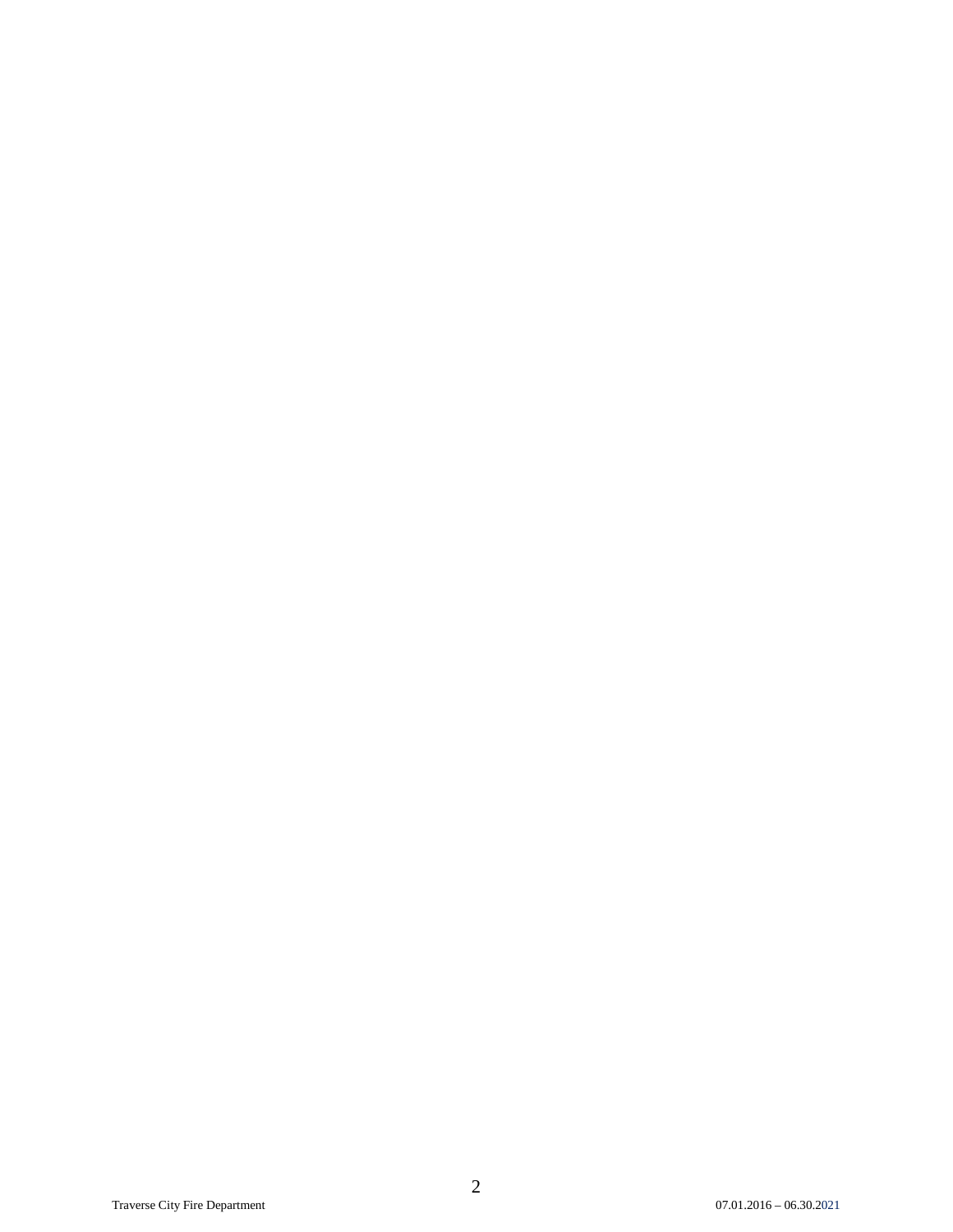# **TABLE OF CONTENTS**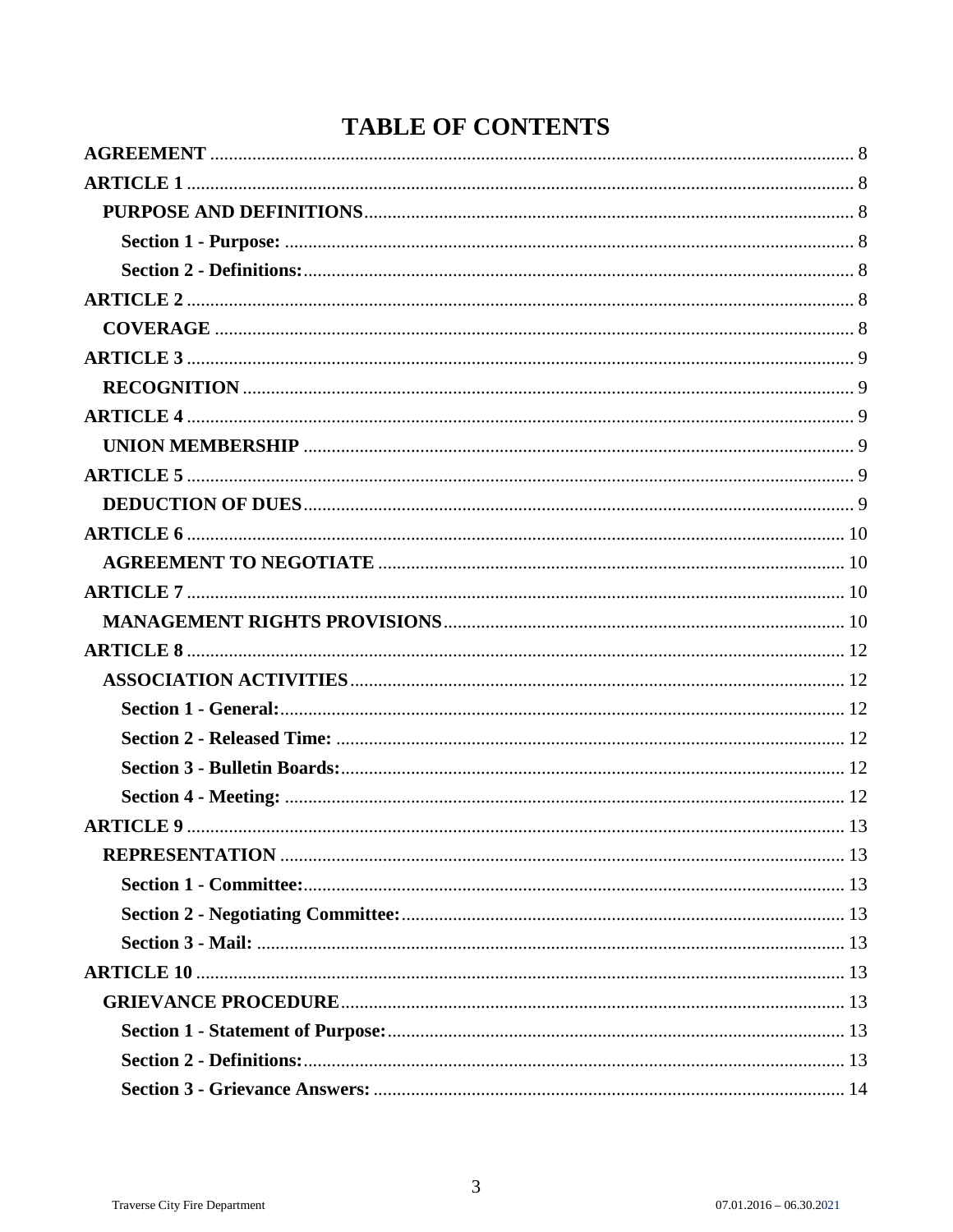| Section 8- Retiree Hospitalization After July 1, 1994, but before June 30, 2009:  28 |  |
|--------------------------------------------------------------------------------------|--|
| Section 9- Retiree Hospitalization For Existing Employees After July 1, 2009:        |  |
|                                                                                      |  |
|                                                                                      |  |
|                                                                                      |  |
|                                                                                      |  |
|                                                                                      |  |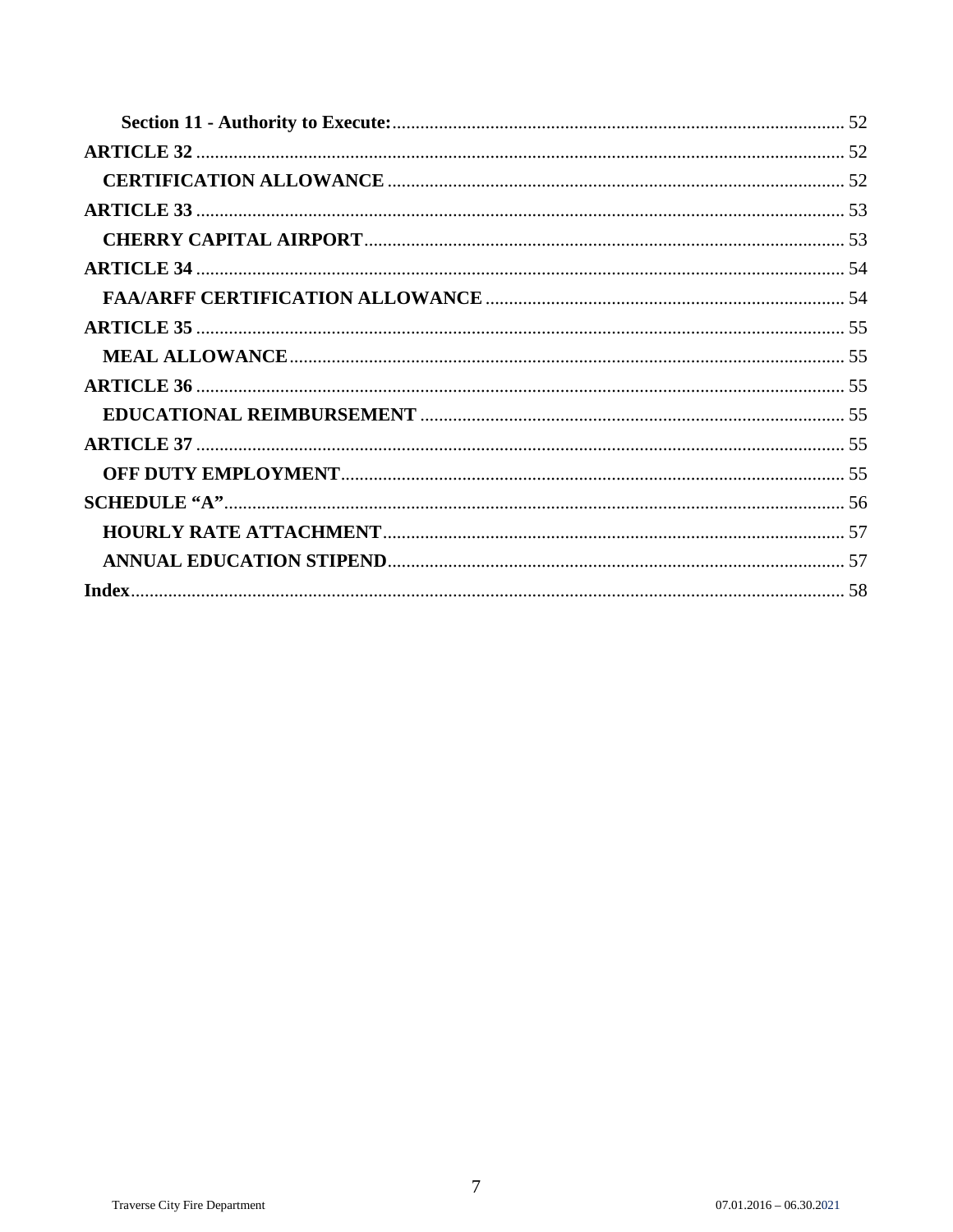## **AGREEMENT**

<span id="page-7-0"></span>This AGREEMENT entered into, covering the period of July 1, 2016 to June 30, 2021, by and between the CITY OF TRAVERSE CITY, Traverse City, Michigan, hereinafter called the "City," and TRAVERSE CITY FIREFIGHTERS ASSOCIATION, AFL-CIO, also known as Local 646 International Association of Firefighters, hereinafter called the "Association." WITNESSETH;

# **ARTICLE 1 PURPOSE AND DEFINITIONS**

#### <span id="page-7-3"></span><span id="page-7-2"></span><span id="page-7-1"></span>**Section 1 - Purpose:**

The parties hereto have entered into this Agreement pursuant to the authority of Act 379 of the Public Acts of 1965, as amended, to incorporate understanding previously reached and other matters into a formal Agreement; to promote harmonious relations between the City and Association in the best interests of the community; to improve the public firefighting service and provide an orderly and equitable means for resolving future differences between the parties.

#### <span id="page-7-4"></span>**Section 2 - Definitions:**

The City shall include the City Commission, City Manager, Fire Chief, and all others duly authorized to act on their behalf. The Association shall include all firefighters below the rank of Chief, excluding clerical personnel.

Whenever the singular number is used it shall include the plural. Employee shall mean any individual member of the bargaining unit whether a supervisor or not.

# **ARTICLE 2 COVERAGE**

<span id="page-7-6"></span><span id="page-7-5"></span>This Agreement shall be applicable to all full time Firefighters, Fire Lieutenants and Fire Captains of the Fire Department of the City, whether working in fire suppression or fire inspection/prevention.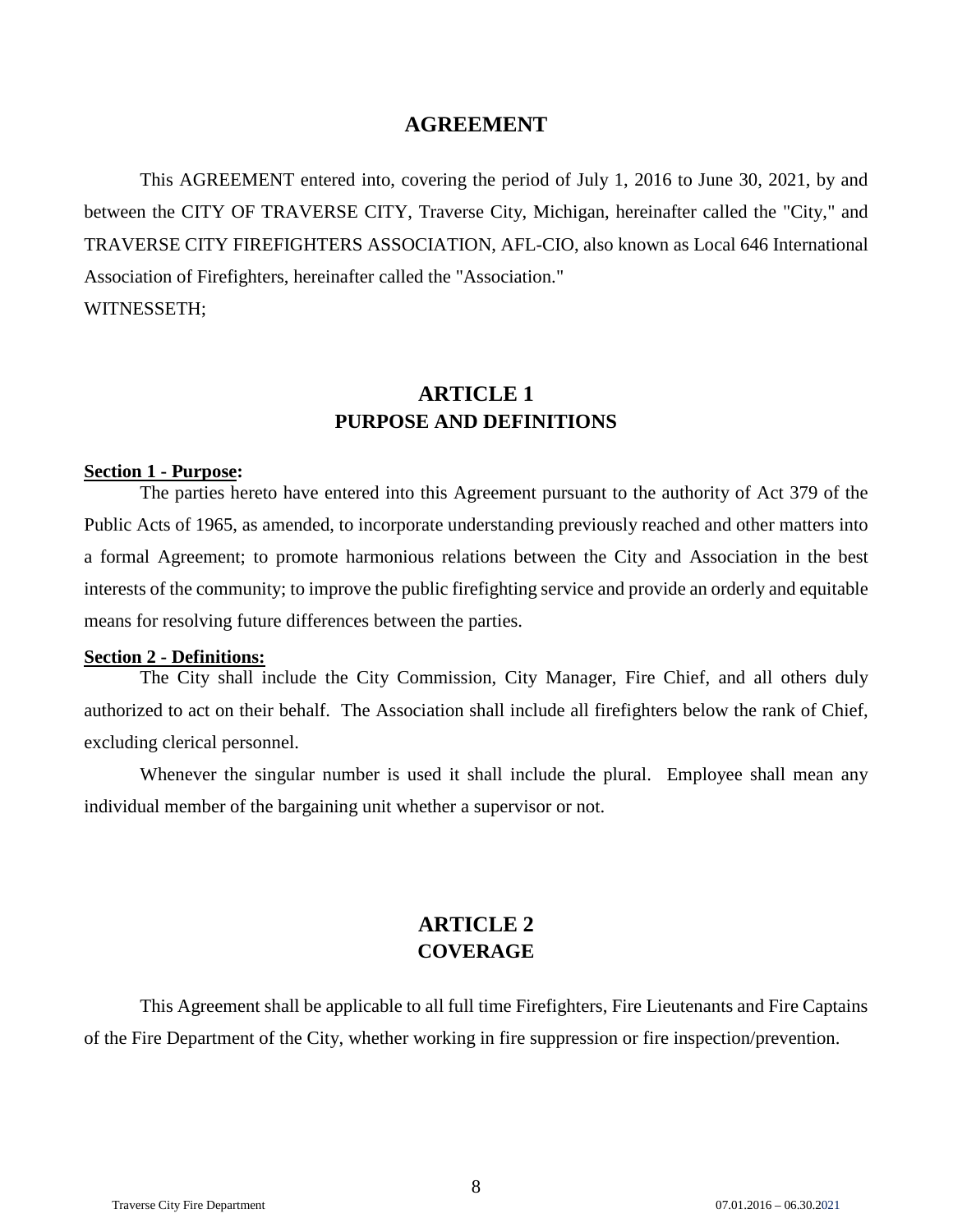# **ARTICLE 3 RECOGNITION**

<span id="page-8-1"></span><span id="page-8-0"></span>The City recognizes the Association as the sole and exclusive representative for purposes of collective bargaining with respect to rates of pay, hours of employment and other terms and conditions of employment for all Fire Department employees, excluding the Fire Chief and clerical personnel.

# **ARTICLE 4 UNION MEMBERSHIP**

<span id="page-8-3"></span><span id="page-8-2"></span>All employees shall, as a condition of continued employment, pay to the Association dues uniformly required of all Association members, or pay to the Association a representation fee equal to the cost of negotiating and administrating this Agreement, which shall not exceed the amount of the Union dues. For new employees, the payment shall start thirty-one (31) days following the date of employment.

# **ARTICLE 5 DEDUCTION OF DUES**

<span id="page-8-5"></span><span id="page-8-4"></span>During the period of time covered by this Agreement, the City agrees to deduct from the pay of any employee all dues and/or initiation fees of Local 646, provided, however, that the Association presents to the City authorization, signed by such employees, allowing such deductions and payments to the local Association. This may be done through the Treasurer of the Association.

- A) Amount of initial fees and dues will be certified to the City by the Treasurer of the Association.
- B) Monthly agency fees and initial agency fees will be deducted by the City and transmitted to the Association as prescribed above for the deduction and transmission of Association dues and initiation fees.

The Association agrees that in the event of litigation against the City of Traverse City, its agents of employees arising out of this provision, the Association will co-defend and indemnify and hold harmless the City, its agents or employees for any monetary award arising out of such litigation.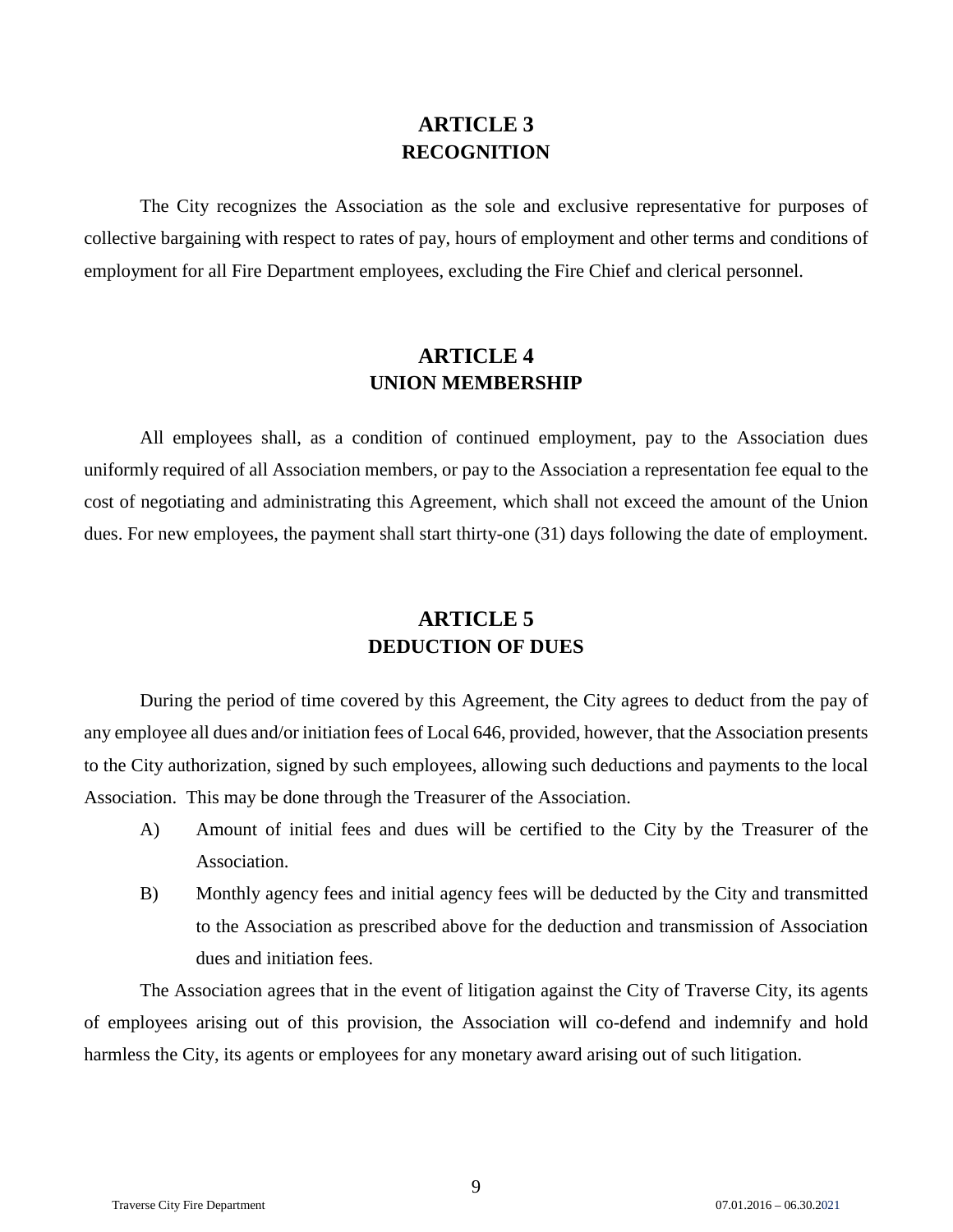# **ARTICLE 6 AGREEMENT TO NEGOTIATE**

<span id="page-9-1"></span><span id="page-9-0"></span>It is agreed that during the term of this Agreement, and while both parties, or either party, is willing to continue negotiations for the renewal of this Agreement, there shall be no lockouts, strikes, stoppages of work, slowdowns or interruptions of service. All matters in dispute shall be handled in the manner provided by the grievance procedure and other contract provisions. The City agrees, as part of the consideration of this Agreement, that neither the Association, its officers or official representatives, shall be liable for damages for unauthorized picketing, strikes, concerted failure to report to work, slowdowns or stoppages of work if:

- A) The Association gives written notice to the City and the employees involved within twentyfour (24) hours of such action, that it has not authorized the stoppage, strike, slowdown or suspension of work and such written notice directs the employees involved to return promptly to their jobs and cease any further violation of this Agreement, and if
- B) The Association at the same time authorizes the City to give further publication of such notice as in the sole judgment of the City appears desirable.

It is recognized that the City has the right to take disciplinary action, including discharge, against any employee who is responsible for or participates in a breach of this provision, whether or not the Association gives the notice provided in this section, and that such action shall not be subject to dispute or grievance by the Association.

# **ARTICLE 7 MANAGEMENT RIGHTS PROVISIONS**

- <span id="page-9-3"></span><span id="page-9-2"></span>A) The Association recognizes the right of the City to operate and manage its affairs in all respects in accordance with its responsibilities. The powers or authority which the City has not specifically abridged, delegated or modified by this Agreement are retained by the City.
- B) The Association recognizes the exclusive right of the City to establish reasonable work rules, determine reasonable schedules of work, determine and establish methods, processes and procedures by which such work is to be performed as well as set work standards. The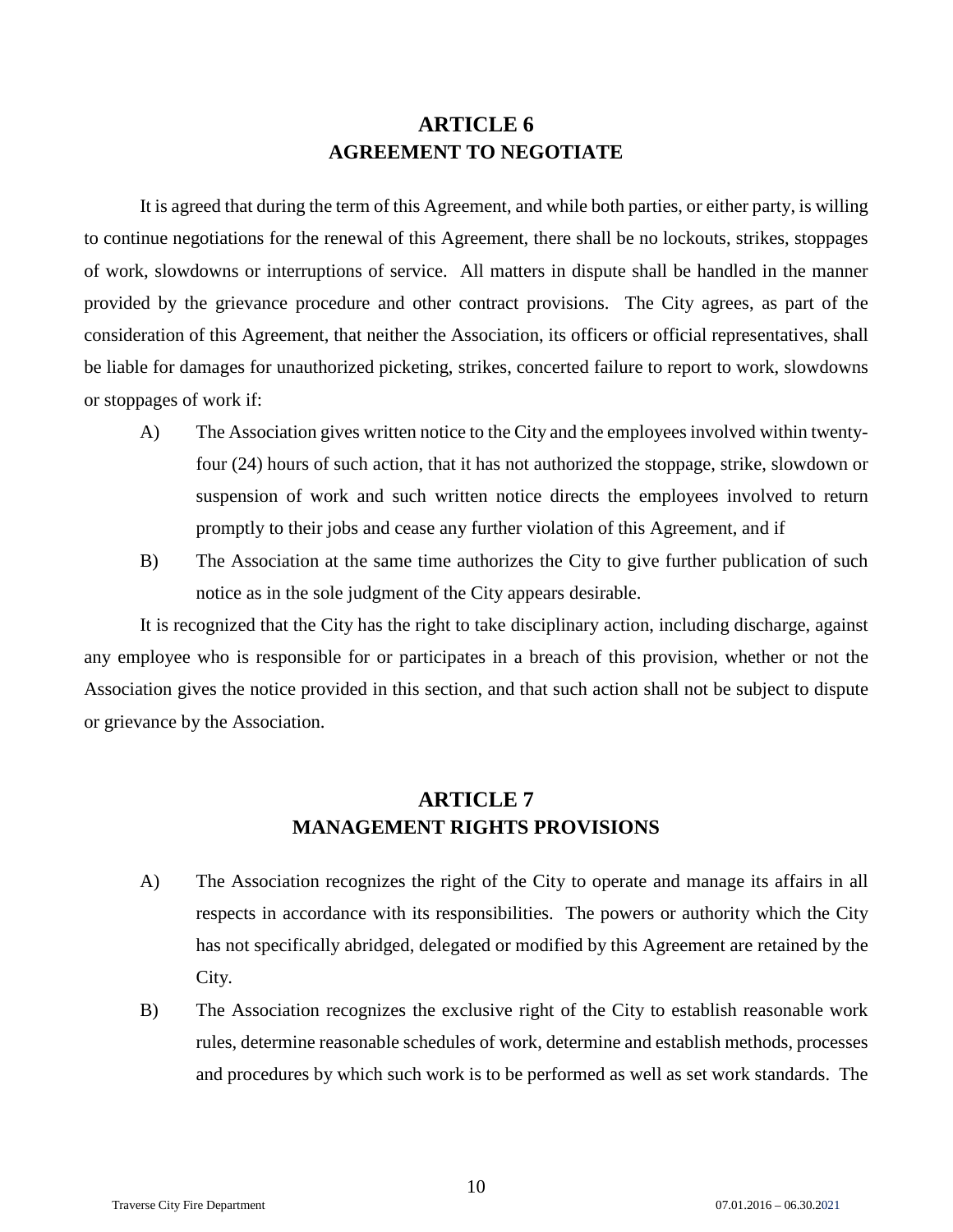City also reserves the right to make work assignments in emergency situations within the limitations of this contract.

- C) The City has the right to reclassify existing positions based on assigned duties and responsibilities or make changes in assigned duties and responsibilities, it being understood by the parties that only the significant and principal duties and ranges of skill are enumerated in Class Specifications and Job Descriptions; incidental duties, similar and related, although not enumerated, are intended to be performed by the employee.
- D) The City reserves the right to discipline or discharge for just cause.
- E) The City reserves the right to layoff for lack of work or funds, or the occurrence of conditions beyond the control of the City or where such continuation of work would be wasteful and unproductive.
- F) The Association recognizes that the City has statutory and charter rights and obligations in contracting for matters relating to municipal operations. The right of contracting or subcontracting is vested in the City.
- G) The responsibilities of the City Manager and the Fire Chief, governed by charter provisions, ordinances, and personnel rules, subject to the provision of this Agreement, include and they have the right to hire, assign, transfer, and promote employees to positions within the agency; to suspend, demote, discharge, or take other disciplinary action against employees; to relieve employees from duty because of lack of work or lack of funds; to determine methods, means and personnel necessary for departmental or agency operations, to control departmental or agency budgets; to take whatever actions are necessary in situations of emergency to perform the functions of the department; to administer pay and fringe benefit plans; and to provide the necessary surveys, research, rules, regulations and recommend resolutions and ordinances for this purpose.
- H) If the City in its sole discretion, decides to enter into integration of emergency services, it will notify the Union in advance of entering such integration. The Union agrees to participate in discussion and to bargain about the effects of such integration on the bargaining unit personnel. This shall not constitute a contract re-opener or a waiver by the Union of any bargaining rights.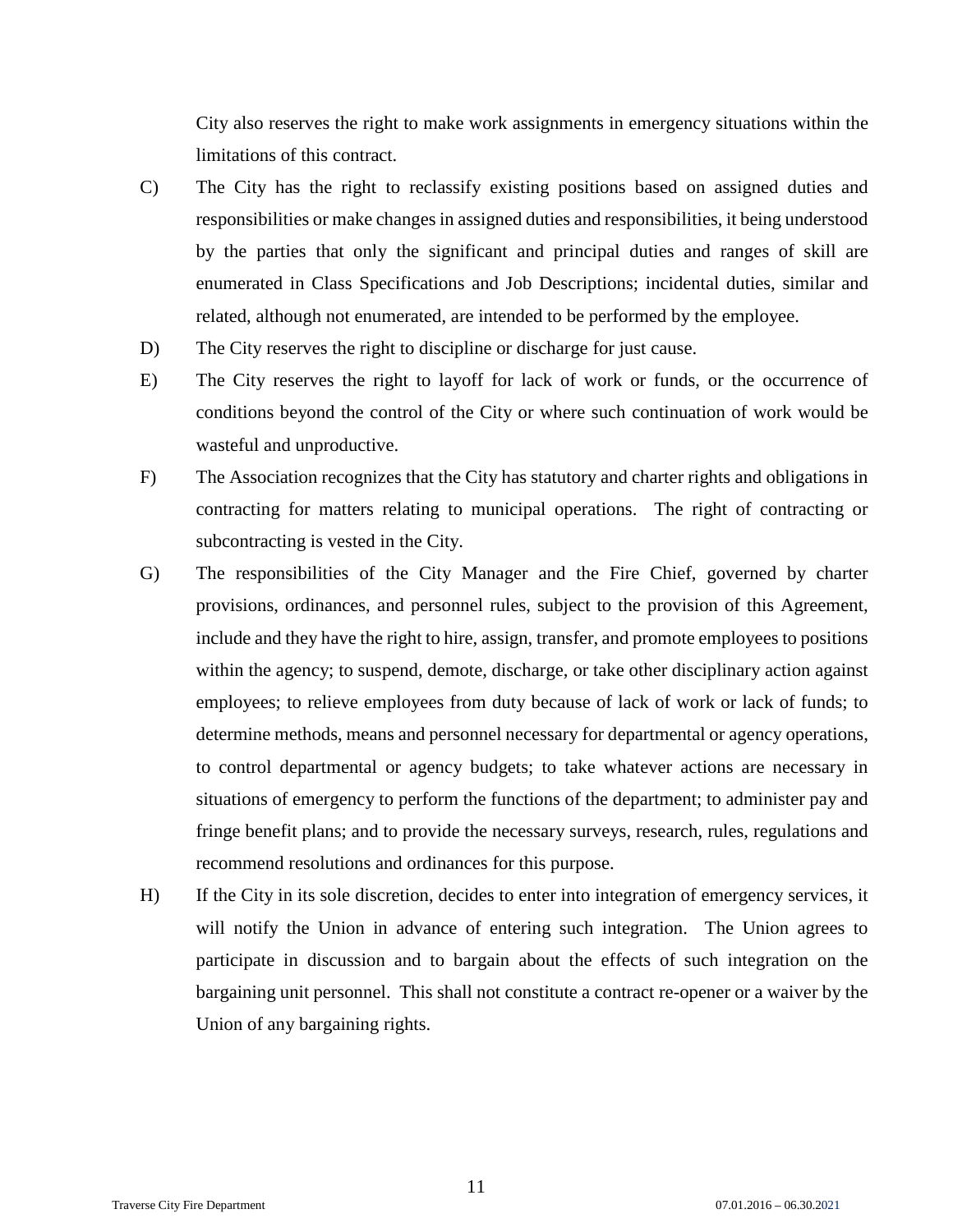I) It is understood and agreed that nothing in this Article shall be deemed to waive or in any way impair the Union's bargaining rights under PERA, or the Union's rights under Wavier Clause Article 27 of this Agreement.

# **ARTICLE 8 ASSOCIATION ACTIVITIES**

#### <span id="page-11-2"></span><span id="page-11-1"></span><span id="page-11-0"></span>**Section 1 - General:**

All full-paid Firefighters, Fire Lieutenants, and Fire Captains, whether working in fire suppression or fire inspection/prevention, shall have the right to join the Association; to engage in lawful concerted activities for the purpose of collective grievances or complaints related to working conditions or compensation of their employment or their interference, discrimination or reprisal.

## <span id="page-11-3"></span>**Section 2 - Released Time:**

Officers and other representatives of the Association shall be afforded reasonable time during regular working hours with the permission of the Fire Chief or his designee, without loss of pay, to fulfill their responsibilities of negotiating with the City, processing of grievances and administration and enforcement of this Agreement when it does not interfere with the operations which are the responsibility of the department.

### <span id="page-11-4"></span>**Section 3 - Bulletin Boards:**

The Association shall be provided suitable bulletin board space including at least one at each Fire Station, for the purpose of posting Association notices or other materials. The Association may designate persons responsible therefore. Use of such bulletin board space may be shared with the department.

## <span id="page-11-5"></span>**Section 4 - Meeting:**

The Association may schedule meetings on the Fire Department property, with the approval of the Fire Chief, provided that such meetings are not disruptive of the duties of the employees or the efficient operation of the department.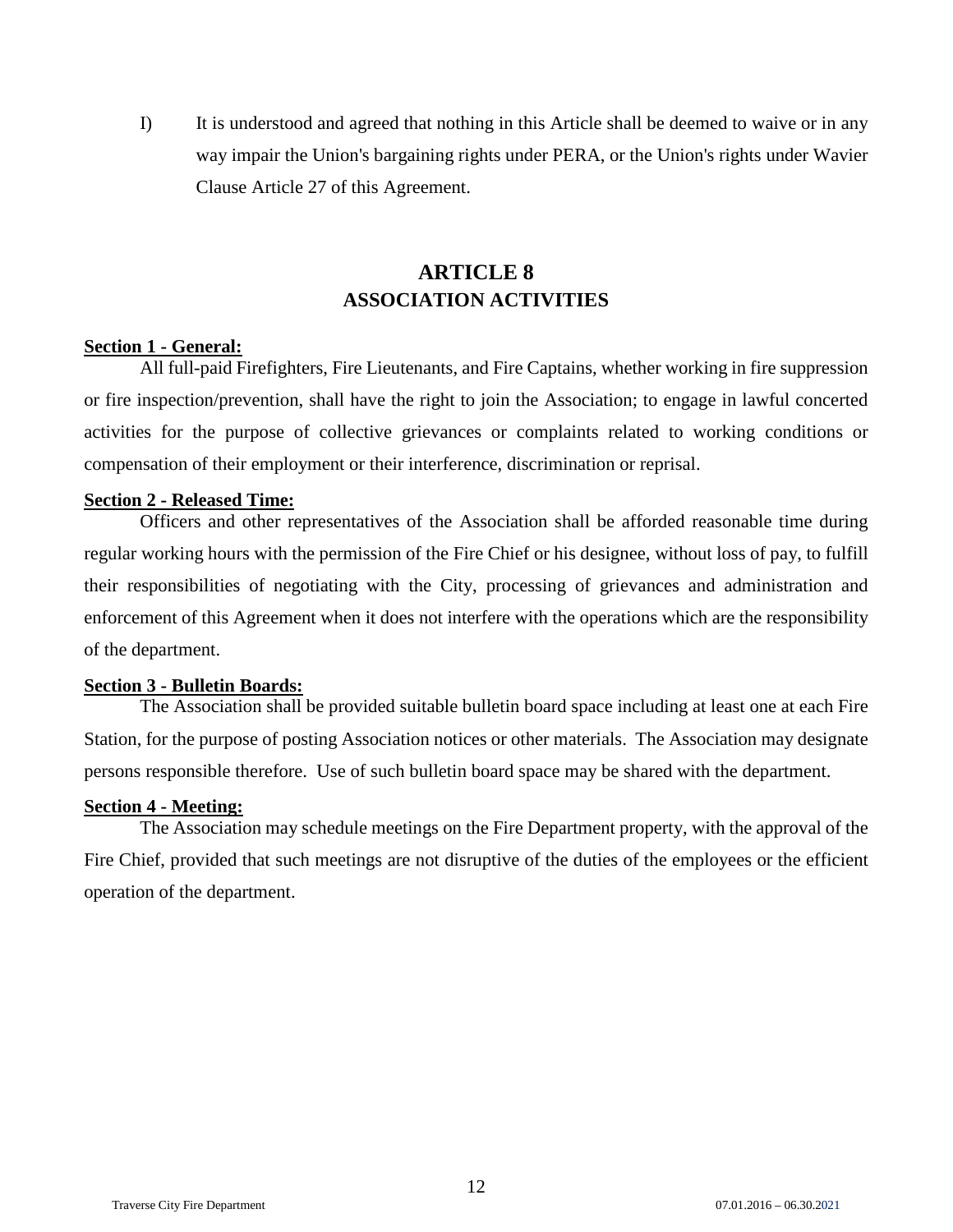# **ARTICLE 9 REPRESENTATION**

## <span id="page-12-2"></span><span id="page-12-1"></span><span id="page-12-0"></span>**Section 1 - Committee:**

The members of the Association may be represented by a negotiating committee and their selection will be in any manner determined by the Association. The City will recognize these committee members as representatives of the Association in the administration of the provisions of the Agreement, grievance procedure and special conferences herein provided. The Association will keep the City informed, in writing, of the employees' names and their alternates who are members of this committee. The City agrees to release members of this committee during their regular tour of duty for special conferences, provided that no overtime shall be paid nor shall such conferences interfere with the emergency or regular operation of the department.

#### <span id="page-12-3"></span>**Section 2 - Negotiating Committee:**

The Association has the right to designate its own negotiating representatives and such representatives need not be employees of the City.

#### <span id="page-12-4"></span>**Section 3 - Mail:**

<span id="page-12-5"></span>All post office mail addressed to the Association and its Negotiating Committee shall be placed unopened into the Union's mail box.

# **ARTICLE 10 GRIEVANCE PROCEDURE**

## <span id="page-12-7"></span><span id="page-12-6"></span>**Section 1 - Statement of Purpose:**

The parties intend that the grievance procedure shall serve as a means for the peaceful settlement of disputes as they arise. The parties shall seek to secure, at the earliest level possible, equitable solutions to complaints or grievances of employees or groups of employees. Both parties agree that proceedings under this Article shall be kept as informal and confidential as may be appropriate.

## <span id="page-12-8"></span>**Section 2 - Definitions:**

A "Grievance" shall be a complaint by an employee, the Union, or group of employees concerning the application and/or interpretation of this Agreement which is subject to the grievance procedure established herein. Failure of the City or the Association to respond to a grievance or grievance answer at any stage within the time limits specified shall be considered an acknowledgement that the opposite party's position is acceptable.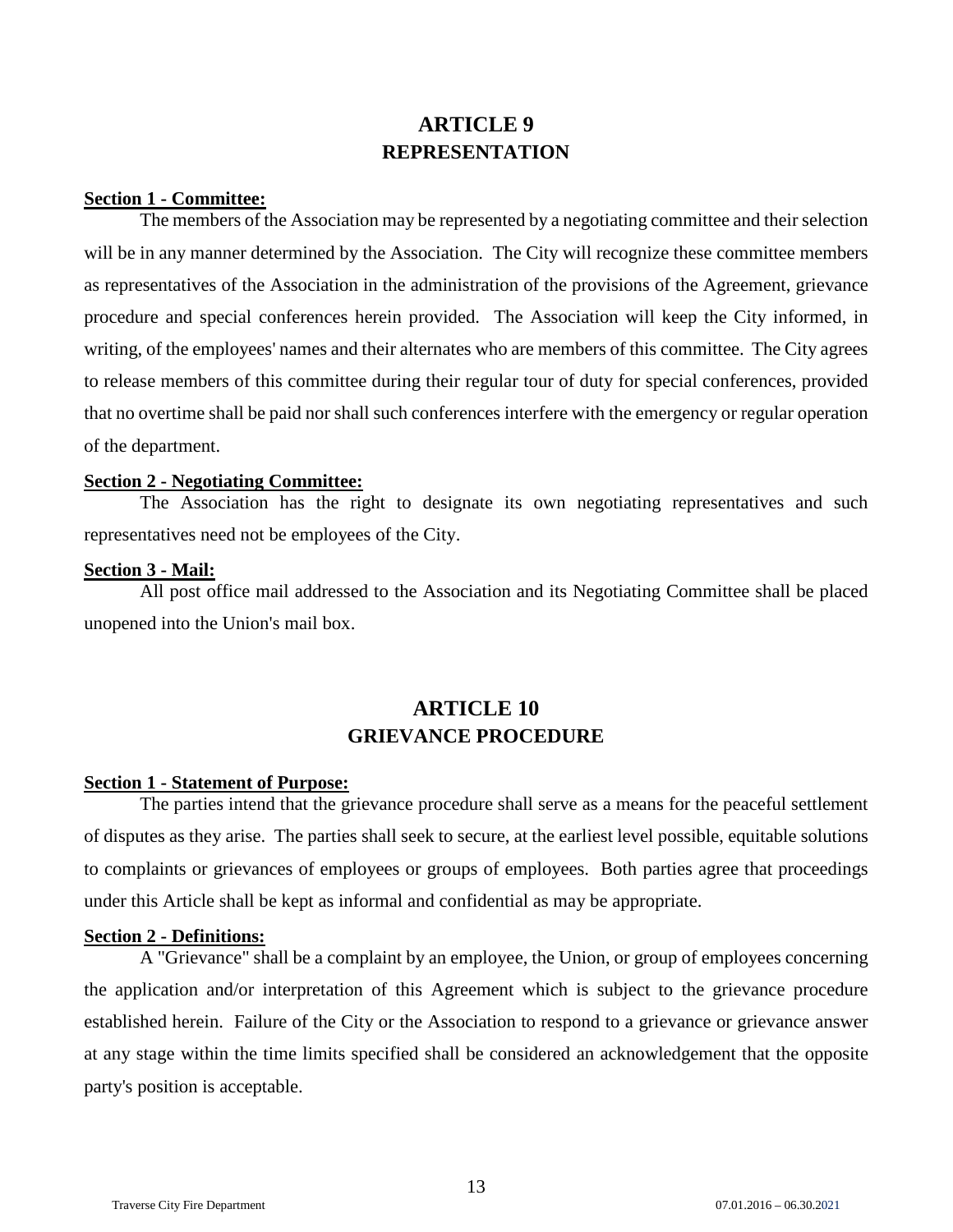## <span id="page-13-0"></span>**Section 3 - Grievance Answers:**

The Step 1 and Step 2 grievance answers shall be in writing within seven (7) calendar days after the meeting. The written response shall be either hand delivered to a Union officer and signed for and/or sent by registered mail to the Union through the US Post Service. In case, the hand delivery and/or the certified mail date shall be within the time frame provided in this section.

## <span id="page-13-1"></span>**Section 4 - Steps in Grievance Procedure:**

- A) **Step One (1):** An employee with a grievance shall first discuss it with the Fire Chief together with a Union representative to try to resolve the matter informally, within seven (7) calendar days of the date of the event which originated the grievance. If the grievance is not satisfactorily resolved by the Fire Chief within seven (7) calendar days of the grievance meeting, the employee may reduce it to writing on a grievance form to proceed to step two.
- B) **Step Two (2):** If the Fire Chief's answer is felt to be unsatisfactory, the employee or union representative may file the grievance in writing within seven (7) calendar days after receipt of the Fire Chief's Step 1 response, with the City Manager. When so filed, a meeting between the employee and/or union representative and the City Manager and/or his representative, will be arranged to discuss the grievance within seven (7) calendar days from the date the grievance is submitted to the City Manager. The City Manager shall submit his/her answer to the grievance in writing, within seven (7) calendar days after the meeting.
- C) **Step Three (3):** In the event the last step fails to settle the grievance, the union, within thirty (30) calendar days from receipt of the City Manager's Step 2 answer may appeal to arbitration by filing with The American Arbitration Association (AAA) panel in Michigan. The arbitration process shall be as provided for in the AAA Rules and a Michigan arbitrator shall be selected.

The Arbitrator shall be limited to the application and/or interpretation of this Agreement and shall have no power to add to, subtract from, or modify the express terms of this Agreement in any respect. The Arbitrator's decision shall be final and binding. The fees and expenses of the Arbitrator shall be shared equally by the Union and the City.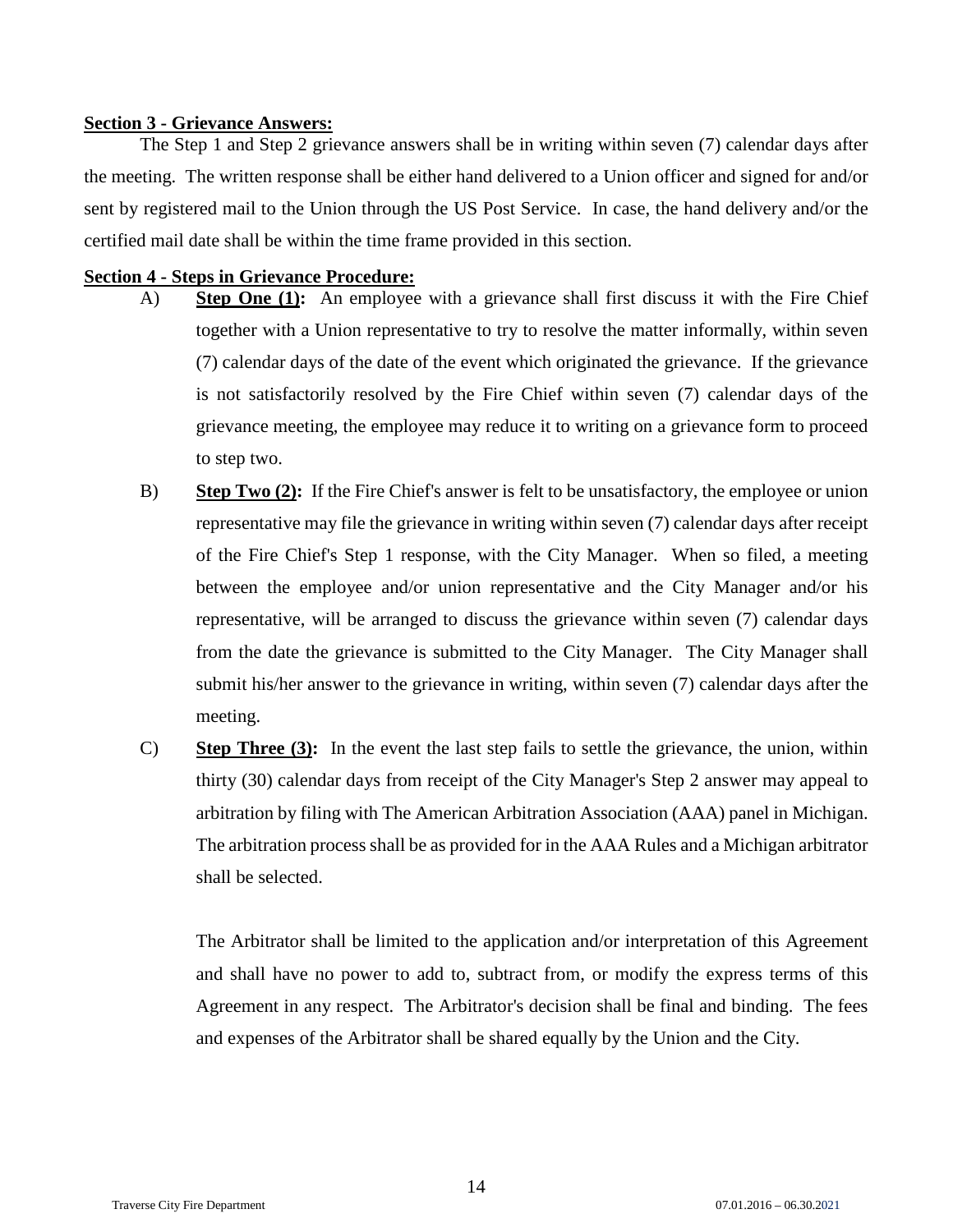The individual grievant(s) (if any), the Union President, and one other Union officer shall be released from work without loss of pay or benefit in order to attend the entire hearing. In addition, other employees called to testify by either party shall be released from work without loss of pay or benefit for such time as needed for their testimony to be completed. In any event Fire Department operations will be adequately staffed.

#### <span id="page-14-0"></span>**Section 5. Pursuit of Remedy**

The parties agree that once an employee has elected to pursue a remedy under State or Federal law for alleged conduct which may be a violation of the Collective Bargaining Agreement, such employee shall not have simultaneous resort to the grievance procedure and any grievance then being processed shall be deemed withdrawn by the party filing. Any decision rendered shall be binding on both parties. This shall not preclude employees from exercising their rights guaranteed under State or Federal law.

# **ARTICLE 11 DISCIPLINE AND DISCHARGE**

<span id="page-14-2"></span><span id="page-14-1"></span>In the case of any type of disciplinary action taken by the City, appeals from such action shall be in accordance with the Grievance and Arbitration Procedure provisions of this Agreement.

A) The City shall not impose any type of disciplinary action on a non-probationary employee without just cause. It is mutually agreed that progressive discipline for minor offenses shall be employed and, therefore, the non-probationary employee shall first receive an oral and a written warning notice before more severe discipline is issued. It is acknowledged, however, that a warning notice, whether verbal or written, need not be issued first for major infractions. No employee shall be subject to an investigative interview until the employee and a Union official have been advised in writing of the incident and alleged offenses being investigated. (An investigatory interview is where an employee is questioned, and it is probable that his/her answer(s) could potentially result in discipline of that employee.) If in the course of the investigatory interview, if the employee reasonably believes that the interview may lead to discipline, the employee may request the presence of the Union President or designee. All disciplinary charges must be brought against an employee within a reasonable time after the employer becomes aware of the incident or grounds for

15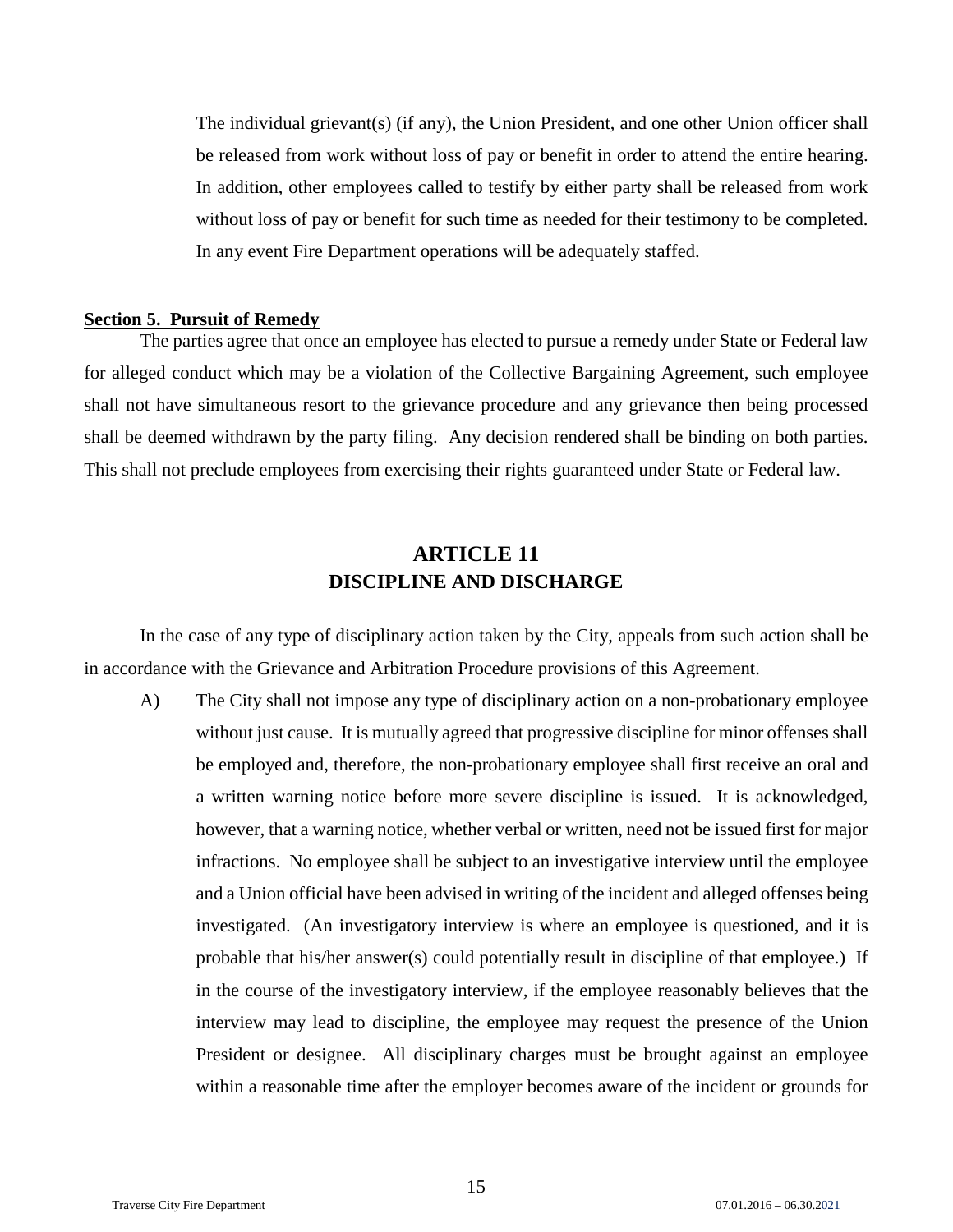the discipline. All discipline issued must be by proper written notice to the employee and a Union official citing the specific offense(s) of which the employee was determined guilty and the reasons) for the discipline. In addition, all charges shall be void unless filed within ninety (90) calendar days following the date the Chief becomes aware of the violation.

- B) The discharged or suspended non-probationary employee will be permitted to review their discharge or suspension with their Union official and the employer will make available an area where the employee may do so before the employee is required to leave the property of the City. Upon request, the City or designated representative may discuss the discharge or suspension with such employee and the Union official.
- C) No employee shall be suspended from work without pay due to a pending investigation or due to pending criminal charges. In the event that the City desires to remove an employee from the workplace while the City completes its investigation, or because there are pending criminal charges against the employee, then the City shall place the member on an "administrative leave with pay" during which wages, seniority, and benefits shall continue.
- D) Should a non-probationary employee who has been discharged or given a disciplinary suspension consider such discipline to be improper, a grievance may be processed initially at the written step of the grievance procedure, provided the grievance is submitted within seven (7) calendar days from the date discipline was imposed on the grieving employee. Discipline and/or discharge of a probationary employee is not subject to the grievance procedure.
- E) Any disciplinary action issued by the City may include a review and consideration of any previously issued disciplinary action(s) issued within the preceding thirty-six (36) months. Disciplinary action(s) issued prior to the preceding thirty-six (36) months may not be considered in subsequent disciplinary actions unless such prior disciplinary action(s) demonstrate(s) a pattern of behavior.
- F) Time Computation. Saturday, Sunday and holidays shall not be counted under the time procedures established in the grievance procedure.
- G) Grievance Form. The grievance forms shall be mutually agreed upon.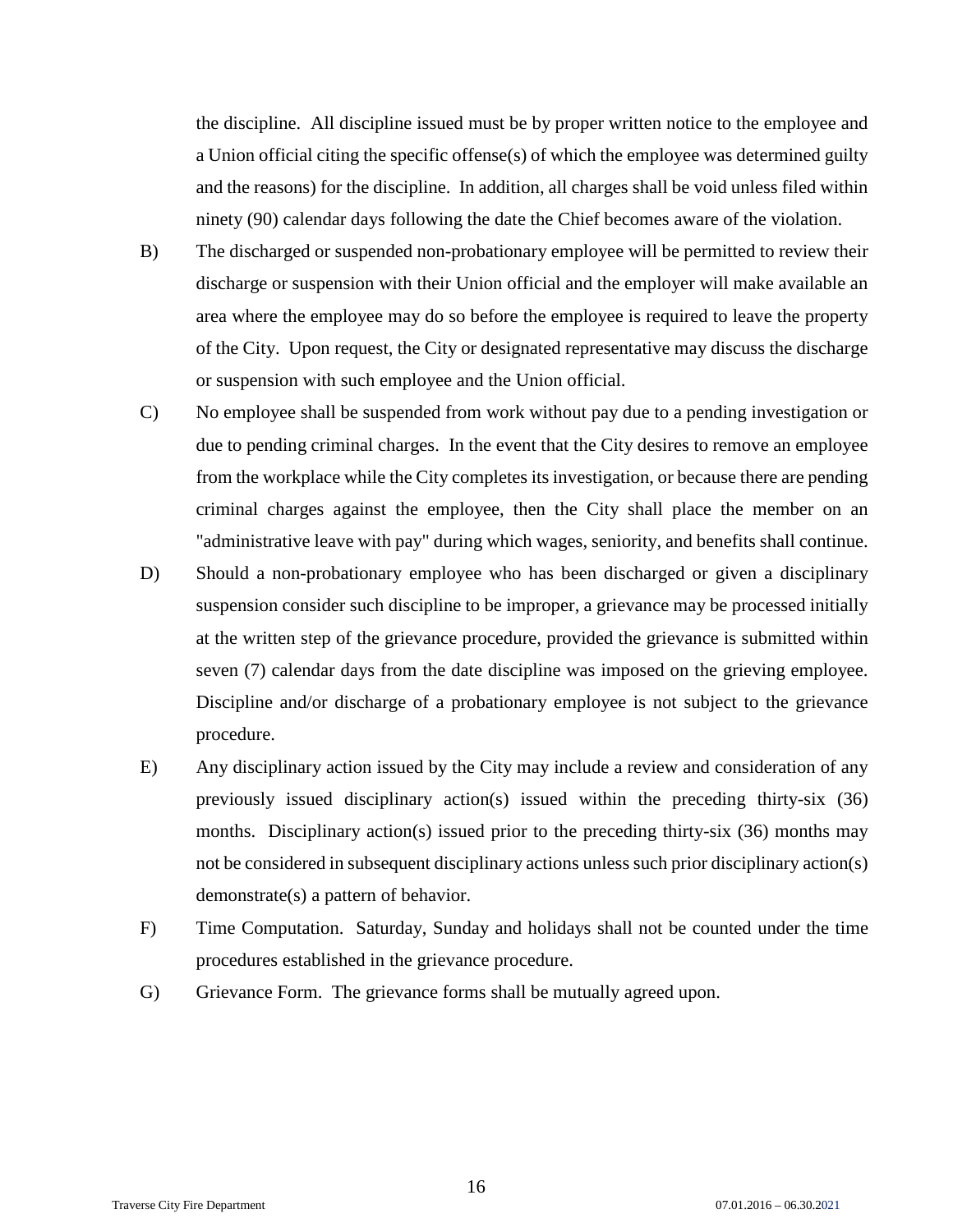# **ARTICLE 12 PROMOTIONS**

<span id="page-16-1"></span><span id="page-16-0"></span>I. Promotional vacancies within the Fire Department to the positions of Lieutenant and Captain shall be based on the following factors:

- A) Qualified applicants may apply and promote in accordance with the eligibility requirements in this section of this Article.
- B) Promotions shall be on a competitive basis.
- C) Written and oral examinations are to be based upon the classification of vacancy to be filled.
- D) The City agrees that all full-time promotional vacancies within the Fire Department as stated above shall be filled by competitive examination using the following criteria:

| Written examination   | 40 points                           |
|-----------------------|-------------------------------------|
| Oral examination      | 35 points                           |
| Seniority             | 15 points                           |
| <b>Service Rating</b> | 10 points (Average of last 2 years) |

- E) The written examination shall be given first. The applicant must receive a score of 70% or higher on the written examination to receive further consideration. The City shall choose the candidate having the highest total points (written, oral, seniority, and service rating) shall be entitled to the promotion. Promotions will take place from the current promotional list.
- F) Notices for promotional examinations shall be posted for a period of fourteen (14) calendar days and will indicate the requirement and appropriate study material for such examination.
- G) The City will not be obligated to consider a request for examination from an employee unless that employee submits the request in writing during the posted period.
- H) Employees on scheduled duty during any portion of the competitive exam shall not lose pay or benefit by participating in the exam. The City will not pay additional pay or benefit for those employees not on schedule duty to participate in any portion of the competitive exam.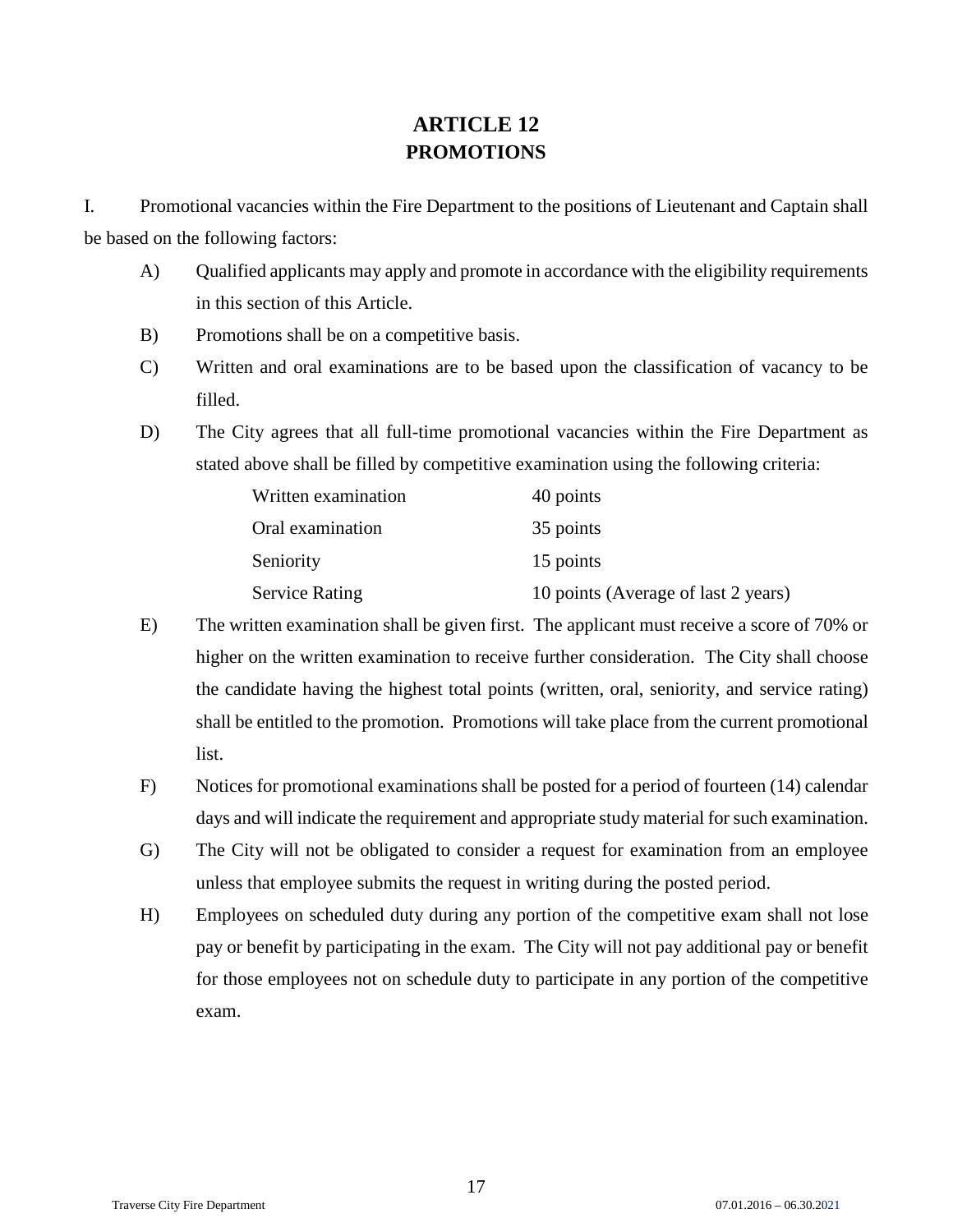#### II. **Written Examination:** 40 points

The written test that is given to candidates for promotions shall be uniform and validated. Tests shall be acquired through a validated testing agency mutually agreeable between the City and the Union. Applicants participating in such examinations shall be given the results thereof.

A City representative shall conduct the written examinations. The City shall give a minimum of 45 days advance written notice of the examination to the candidates. The person conducting the examination shall be present and maintain quiet in the examination room at all times so that all candidates may have a fair and equal opportunity to do their best. Talking among candidates shall be prohibited. No candidates shall leave the examination room without permission. The person in charge shall answer no questions pertaining to the examination. Written examination papers shall contain no identification other than the number placed on it by the candidate. The name of the candidate and his/her identification number shall be placed in an envelope, sealed and retained in the files of the City until the examination papers have been graded and the tabulated results returned.

## III. **Oral Examination:** 35 points

The internal oral examination shall be conducted by a panel consisting of the Chief and the four most senior officers in that rank who are not involved in the testing process. The panel shall not conduct any oral examination unless all of the specified members are present. Candidates shall be rated on a rating form. Each panel member shall mark a rating form and the average score shall determine the points awarded. Scoring shall be calculated using the three middle scores average. The highest and lowest scores shall be removed from consideration. The format shall be at the discretion of the panel. No scores on other portions of the promotional examination shall be made known to the panel. A minimum of fifteen (15) calendar days advance written notice must be given to the candidates as to the date, time, and location of the interview.

## IV. **Seniority:** 15 Points

Seniority shall be calculated as one point per year with the Traverse City Fire Department of job experience, beginning at 5 years through 20 years. The seniority score shall be computed to the nearest thousandth of a point to the date the written test is given.

## V. **Service Rating:** 10 points

The service rating score shall be calculated by taking the average of the immediate past two (2) years ratings mathematically correlated. (Service rating process/form will be mutually agreed upon by the Union and City.)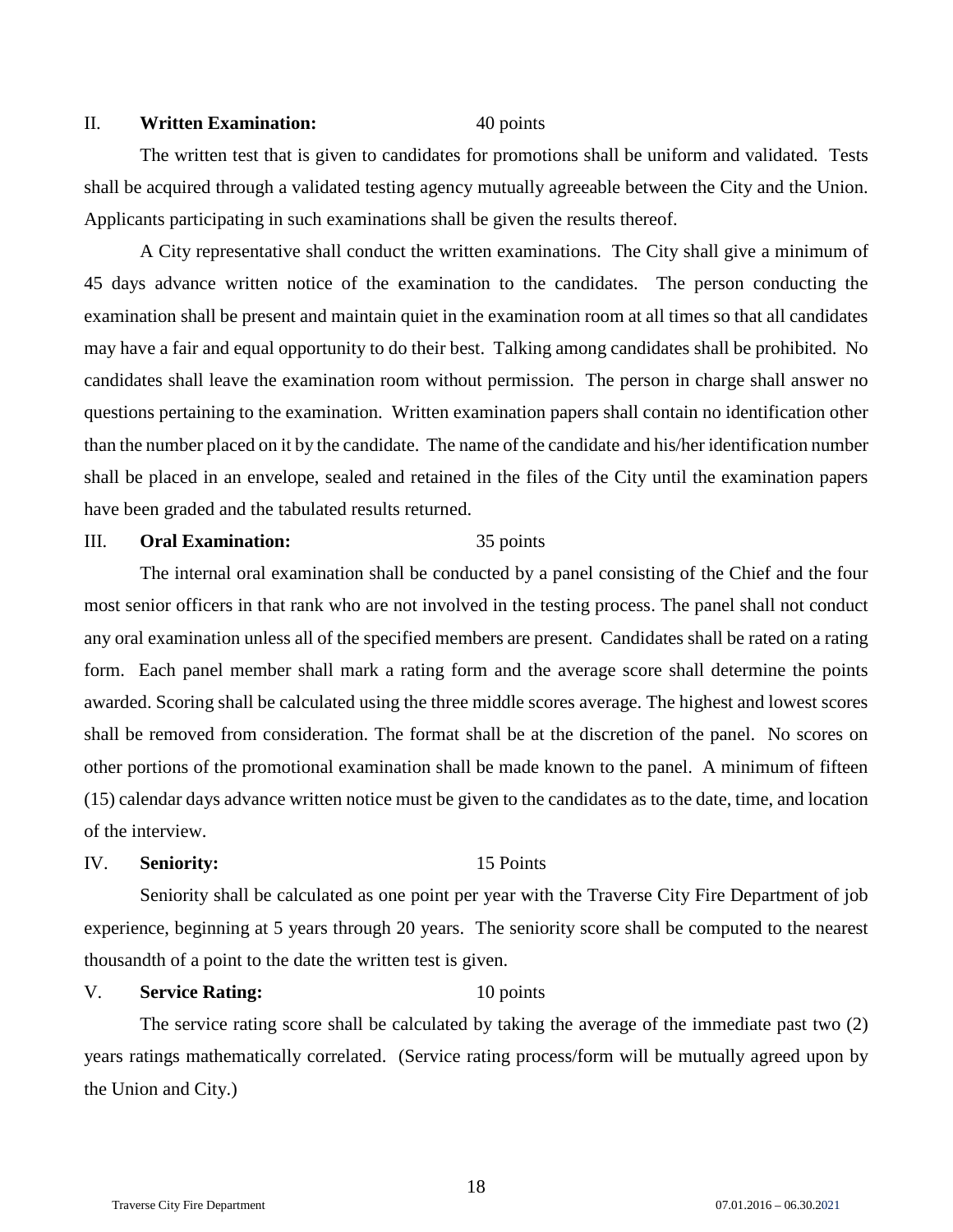Promotional lists will remain in effect for a period of up to two (2) years from the date the list is established, however, if a new list goes into effect it shall supersede the existing list. Testing will start six (6) months prior to the expiration of the current promotional list. If a list is depleted, a new promotional test shall be given as soon as possible if the next scheduled promotional test for that rank is greater than six months away. If it is less than six (6) months until the next scheduled promotional test for that rank then the test shall be conducted on the scheduled date. In either event, until the promotional test is completed and a promotion made, the promotional vacancy shall be filled by the acting officer on that crew. If the crew does not have an acting officer, then the most senior fire fighter on the affected crew will become the acting officer. If the position tested for is turned down by the candidate, the candidate will be removed from the promotional list.

In all promotional examinations, ties in the total score shall be broken using the following categories in order listed: seniority, written, oral.

## <span id="page-18-0"></span>**Eligibility Requirements;**

A) Years and Rank:

1) To be eligible to apply for promotion to Captain Fire Marshal, two (2) years in the next lower rank of Lieutenant shall be required or five (5) years as the Fire Inspector; however, if there are less than two (2) persons eligible to apply, then eligibility shall be opened up to the following successive ranks/years, in the following order, until there are at least two (2) persons eligible to apply:

- Lieutenant under two (2) years rank
- Probationary Lieutenant
- Fire Fighter on the Lieutenant list

2) To be eligible to apply for promotion to Captain, two (2) years in the next lower rank of Lieutenant shall be required; however, if there are less than two (2) persons eligible to apply, then eligibility shall be opened up to the following successive ranks/years, in the following order, until there are at least two (2) persons eligible to apply:

- Lieutenant under two (2) years rank
- Probationary Lieutenant
- Fire Fighter on the Lieutenant list

3) To be eligible to apply for promotion to Lieutenant, five (5) years in the next lower rank of Fire Fighter shall be required;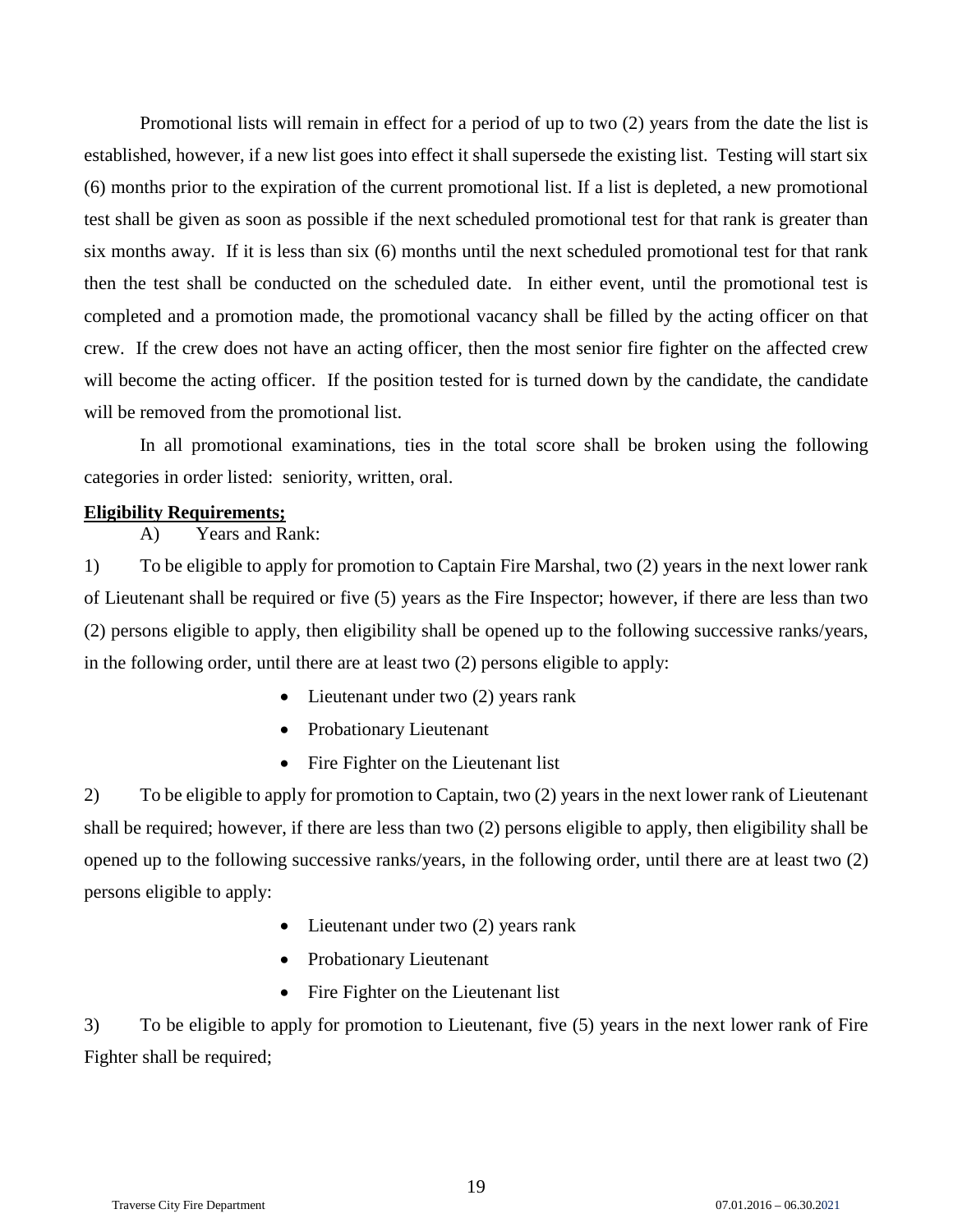4) To be eligible to apply for promotion to Lieutenant Training Officer, five (5) years in the next lower rank of Fire Fighter shall be required;

5) To be eligible to apply for promotion to Fire Inspector, three (3) years in the rank of Fire Fighter shall be required;

There is a 2 year minimum requirement for an employee to remain in a position prior to requesting a lateral transfer. Lateral transfers may be requested only if there is a vacancy. Requests for lateral transfers must be made to the Fire Chief within 14 days of a vacancy occurring. Should a probationary officer fail his or her probation period, he or she shall be excluded from the next promotional cycle for either rank.

VI. **Responsibilities of Officers.** All Lieutenants and Captains of the Fire Department are considered to be direct representatives of the Fire Department and of the Fire Chief. It shall be their responsibility to support and enforce all policies and rules of the City of Traverse City. They shall be just, dignified and firm in their dealings with subordinates; shall abstain from violent, abusive and immoderate language in giving orders and directions or in conversation with their subordinates. They shall enforce obedience to rules and orders, and shall promptly report any transgression of laws, rules or orders with adequate sustaining evidence immediately to the Fire Chief. They shall be expected to perform their duties to the utmost of their ability and, in all their actions, to set an outstanding example for their subordinates.

# **ARTICLE 13 SALARIES**

## <span id="page-19-2"></span><span id="page-19-1"></span><span id="page-19-0"></span>**Section 1 - General:**

The salary schedule attached hereto as "Schedule A" shall be effective for the term of this Agreement.

The City has a 2912-hour payroll basis for fire personnel working 24-hour shifts basis and on a 28-day FLSA 7(k) work period. The work period shall begin at 7:00 a.m. after twenty four 24-hour shifts have been worked.

For Firefighters who work a 24 hour shift, the scheduled hours shall be paid average of 224 hours in a 28 day work period (112 bi-weekly). Under Section 7(k) of the FLSA, employees shall be compensated at the FLSA overtime rate for hours of a 28-day tour which are in excess of 212 hours. The FLSA 7(k) overtime shall be earned based on the work period scheduled. Employees approved paid time off will be used in the calculations for FLSA 7(k) overtime referred to as State Act Pay.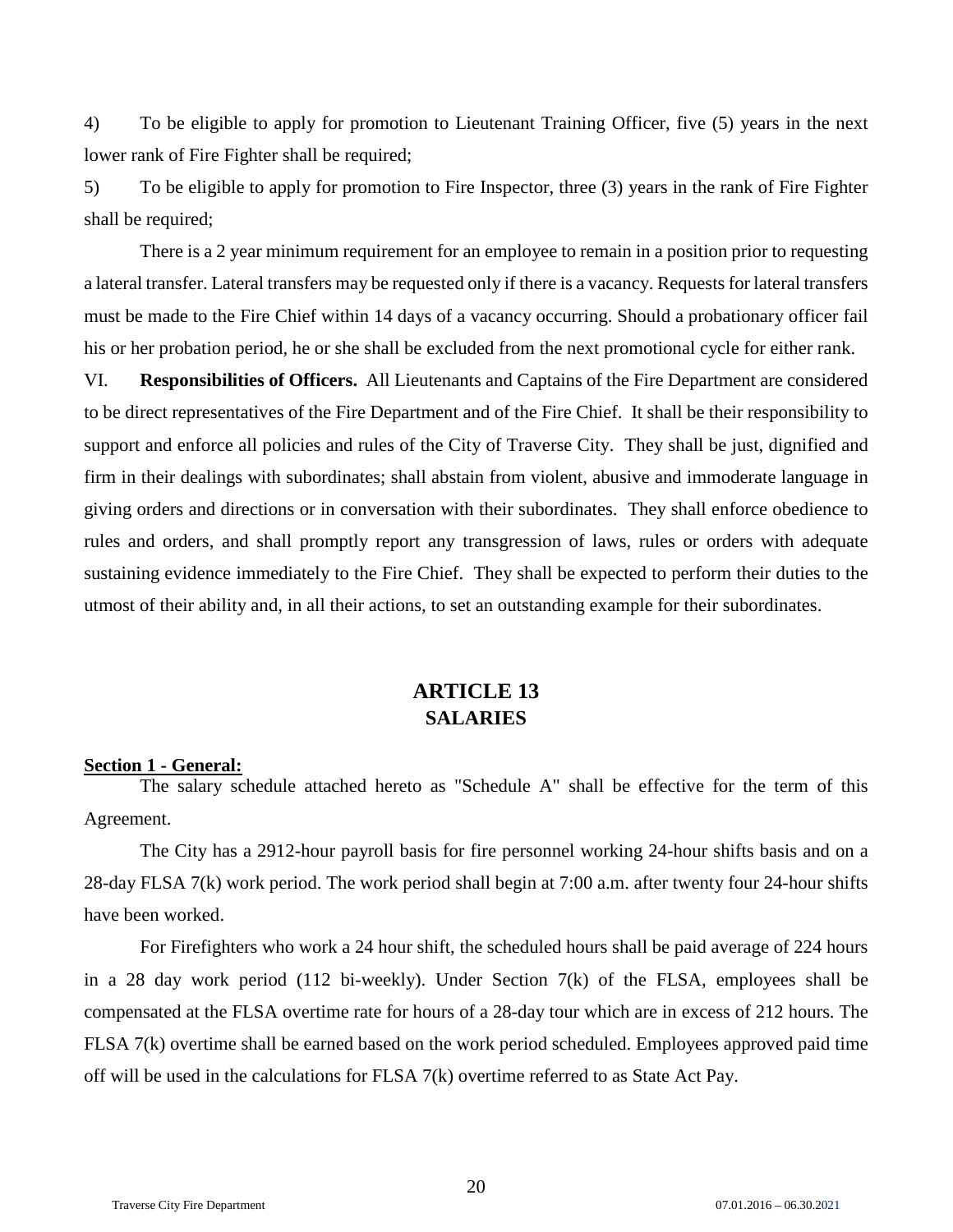## <span id="page-20-0"></span>**Section 2 - Above Grade Pay (Acting Officer Pay, Assignment):**

A twenty-four (24) hour shift employee, whom upon request, temporarily assumes the rank, duties and responsibilities of a position that is greater than his/her regularly responsibility, and classified in a higher salary schedule, shall be paid an additional \$20.00 per shift day, if such temporary assignment is for at least a minimum of six (6) hours of the shift. An eight (8) hour per day employee shall be paid an additional \$1.00 per hour.

In the event of a temporary absence of the Chief, an Acting Chief selected from the existing list of Captains may be designated by the City Manager. Any temporary absence for the rank of Acting Captain shall be Lieutenant. Any temporary absence for the rank of Acting Lieutenant shall be one of the candidates from the current Lieutenant promotional list. The three (3) highest scoring candidates from the current list shall be placed on separate crews. Any subsequent Acting Lieutenant officer vacancies shall be filled using the next highest scoring candidate from the current Lieutenant promotional list.

In cases where the current Lieutenant promotional list is depleted of candidates, the senior firefighter on the affected crew shall be offered the Acting Lieutenant Officer assignment, until a new promotional list is established. Employees not eligible for consideration as Acting Lieutenant would be those who failed the probationary process for said position until the next promotional list is established.

Any temporary absence (sickness, accident, vacation, etc.) requiring an Acting Officer shall be filled from the shift on which the vacancy occurs. Acting Officers shall only be selected from the top three (3) scores.

#### <span id="page-20-1"></span>**Section 3 - Longevity Pay:**

In addition to the salary set forth in the salary schedule, employees shall receive longevity pay as follows:

| 8 years continuous service  | 3% |
|-----------------------------|----|
| 12 years continuous service | 5% |
| 16 years continuous service | 6% |
| 20 years continuous service | 7% |

Employees hired after July 1, 1995, shall have the following longevity schedule:

| 8 years continuous service  | 24-Hour<br>$$0.11$ per hour | 8-Hour<br>$$0.15$ per hour |
|-----------------------------|-----------------------------|----------------------------|
| 12 years continuous service | $$0.18$ per hour            | $$0.25$ per hour           |
| 16 years continuous service | $$0.21$ per hour            | $$0.29$ per hour           |
| 20 years continuous service | $$0.25$ per hour            | \$0.34 per hour            |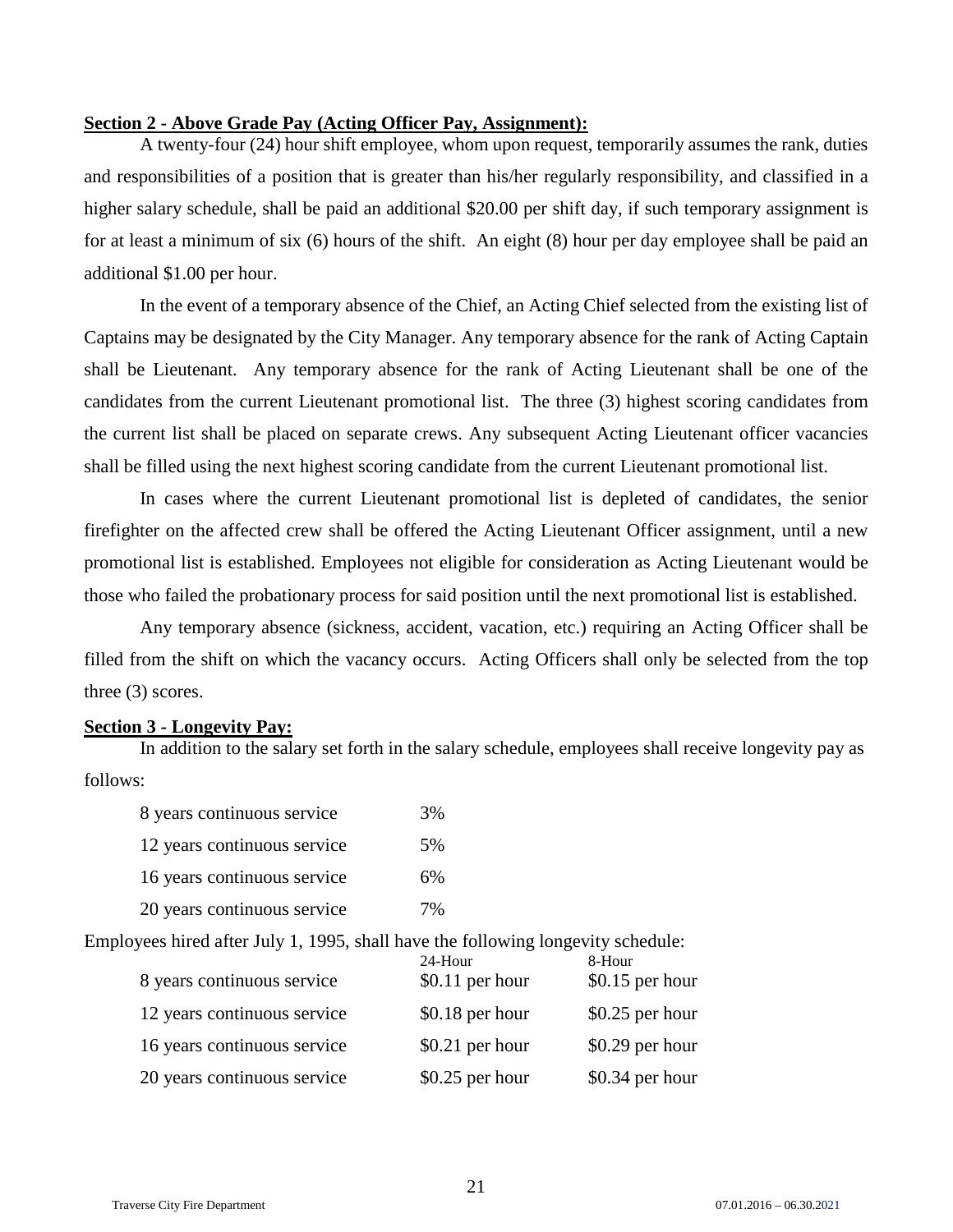## <span id="page-21-0"></span>**Section 4 - Overtime Pay:**

- A) Overtime work for twenty-four (24) hour shift employees held over their normal duty day, called back from their day off, or mandatory training shall be paid at the rate of one and one-half  $(1-1/2)$  times their hourly rate, provided that a minimum amount of pay for those called back shall be the equivalent of two  $(2)$  hours at one and one-half  $(1-1/2)$  times the hourly rate. An eight  $(8)$  hour per day employee shall receive one and one-half  $(1-1/2)$ times their hourly rate for all hours worked over forty (40) hours per workweek, provided, however, that a minimum amount of pay for those called back after their normal work day during their normal work week shall be paid the equivalent of two (2) hours at one and one-half (1-1/2) times the hourly rate.
- B) **Mandatory Overtime:** Fire Inspection/Prevention employees hired prior to 1/24/2006 may work overtime shifts in suppression services in accordance with this Section. Fire Inspection/Prevention employees hired after 1/24/2006, are not eligible to work overtime assignments in suppression services unless no suppression services employees are available to work that assignment in accordance with this Section.

Mandatory overtime for suppression will be assigned only in the event that all reasonable efforts to obtain a volunteer to work the overtime have been exhausted. In that event, mandatory overtime will be assigned to employees in the order of the mandatory overtime distribution list. The mandatory overtime shall be assigned to the employee at the top of the list by the officer in charge, unless there are extenuating circumstances as determined by the officer in charge. Once an employee has worked one mandatory overtime assignment, regardless of duration of the assignment, that employee's name shall be crossed off the list. Once all employees have worked one mandatory overtime assignment, regardless of duration of the assignment, then a new list shall be established again listing all employees in inverse seniority as provided above. At the end of each calendar year, the list in effect shall be extinguished effective midnight of December 31, and a new list shall be commenced again listing all employees in inverse seniority as provided above. The following shall also apply:

1) As per PA Act 125, 24 hour shift employees can only be mandated to work the middle two (2) days of their four (4) day off. All employees working 8 hour shift positions can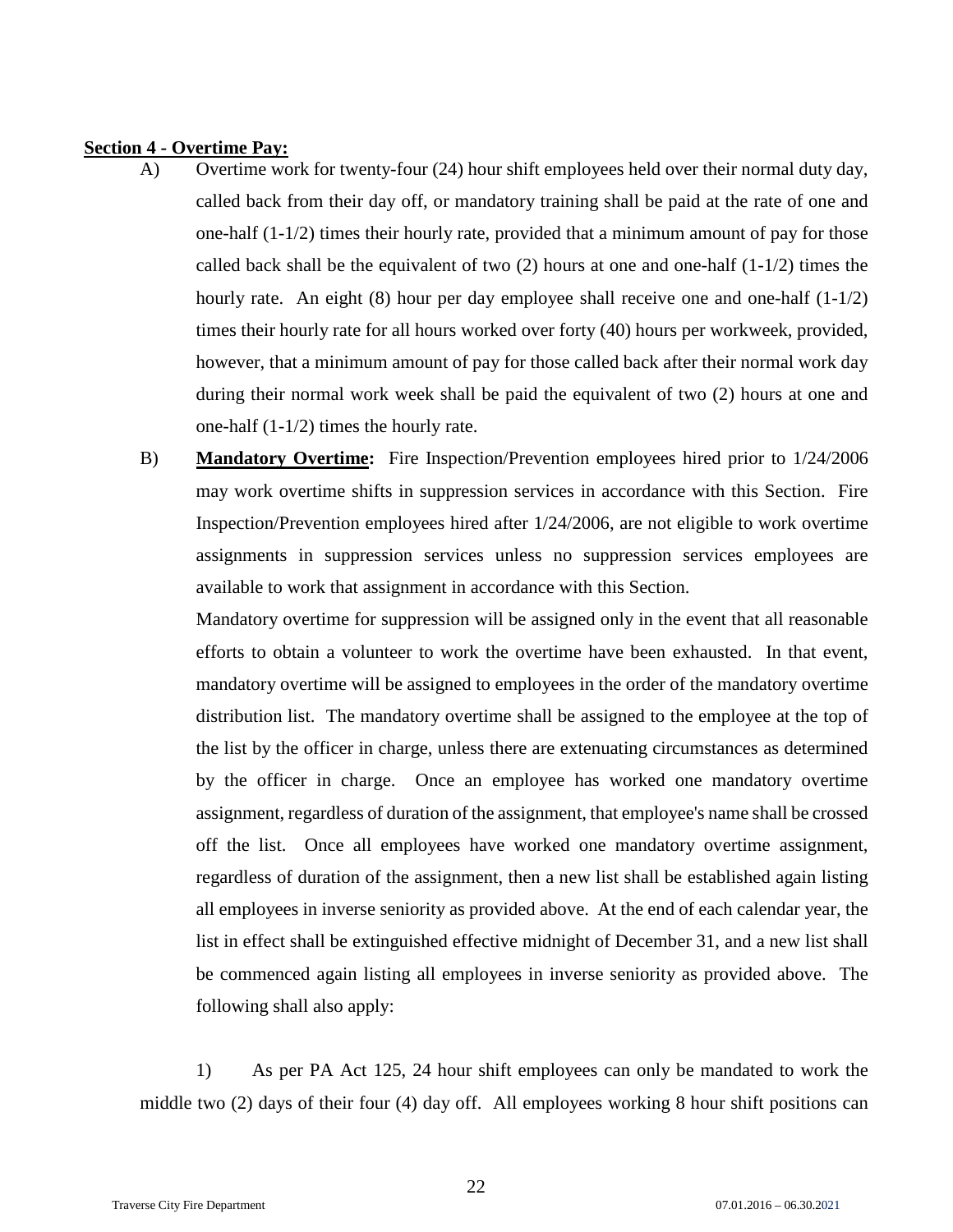only be mandated to work 24 hour shift work on the six (6) days not covered by a 24 hour shift employee during the twelve (12) day cycle.

2) No employee who is scheduled to be off on pre-approved leave time when the mandatory overtime assignment is to occur shall be ordered to work the mandatory overtime assignment, provided that the time off was scheduled at least two weeks prior to when the mandatory overtime assignment is to occur.

3) If the mandatory overtime assignment requires that the person working it be an officer (i.e., Captain or Lieutenant), Paramedic, or Airport Rescue Fire Fighter (ARFF), then the least senior person on the list having that qualification shall be ordered to work the mandatory overtime assignment.

4) Mandatory overtime hours worked shall be included in total overtime worked annually for purposes of voluntary overtime distribution.

5) All reasonable efforts shall be promptly made to contact the person due under the list for the mandatory overtime assignment, by telephone and otherwise. In the event that person cannot be contacted in sufficient time before the mandatory overtime assignment must be filled, then the next employee on the list be contacted.

6) If a new hire starts in the middle of a calendar year, they will be placed at the top of the list after successful completion of their probationary period.

7) As much advance notice of the mandatory overtime assignment will be given as possible.

8) If the employee assigned to work the mandatory overtime finds an employee, who possesses the necessary qualifications required for the work, willing to work the mandatory overtime shift, credit shall be given to the person who actually worked the shift, just as if they had been assigned the mandatory overtime, and no credit shall be given to the person who was assigned.

## <span id="page-22-0"></span>**Section 5 - Compensatory Time for Voluntary Training:**

Employees will receive compensatory time for voluntary training provided the employees receive prior approval from the Fire Chief. The following procedure for the accrual of compensatory time will be followed:

A) **40 Hour Employees:** All 40 hour employees of the Fire Department will earn compensatory time at a rate of one and one-half (1.5) hours straight time for each hour of travel time, classroom time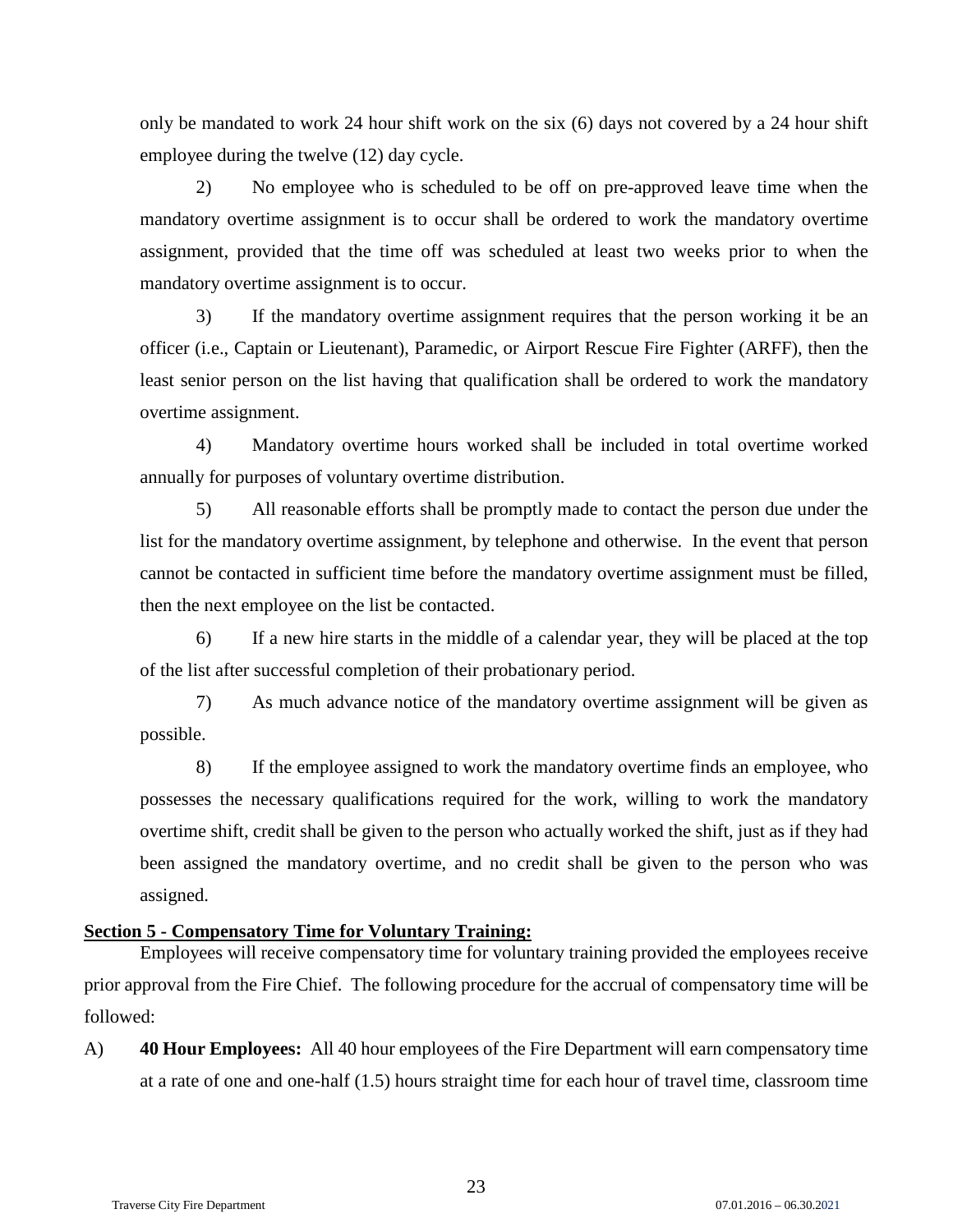and after class study time that is worked in excess of the amount of eight (8) hours per day. Any portion of a duty shift not used in class, traveling to/from class, and/or study time must be worked. An employee shall be paid for a minimum of eight (8) hours for all non-travel day training except for when the posted class scheduled indicates otherwise.

Formula: (Applies to duty day)

(Travel to  $+$  class time  $+$  study time  $+$  travel from)  $-8 \times 1.5$  hours  $=$  comp time earned.

Formula: (Applies to non-duty day)

(Travel to + class time + study time + travel from) x  $1.5 =$  comp time earned.

B) **56 Hour Employees: Local** Training will be defined as conferences, seminars, workshops, etc., that are held within seventy-five (75) miles from Fire Station #1, one way.

Employees will receive compensatory time for voluntary local training provided the employees receive prior approval from the Fire Chief. Compensatory time will be earned at the rate of timeand-one-half (1.5) for every one (1) hour of travel, classroom, and after class study time that is worked on a non-duty day.

**Out of Town** Training will be defined as conferences, seminars, workshops, etc., that are held beyond seventy-five (75) miles from Fire Station #1, one way.

Employees will earn compensatory time for voluntary out of town training at the rate of one (1) hour straight time for each one (1) hour of travel time, classroom time, and after class study time that is worked on an off-duty day. Comp time cannot be earned on a regular duty day. If, on a duty day, an employee returns from out-of-town training after 10:00 pm, the employee will not be required to report to duty for the remainder of the shift. The employee shall not lose pay or benefit. Prior to leaving for class, the employee is to notify their officer of the anticipated arrival time back to Traverse City. If the employee expects to return later than originally planned, the employee is to contact the officer on duty so the officer can make arrangements for shift coverage.

Formula: (Only applies to non-duty day)

Travel to + class time + study time + travel from = comp time earned. One (1) hour comp time = one (1) hour straight time.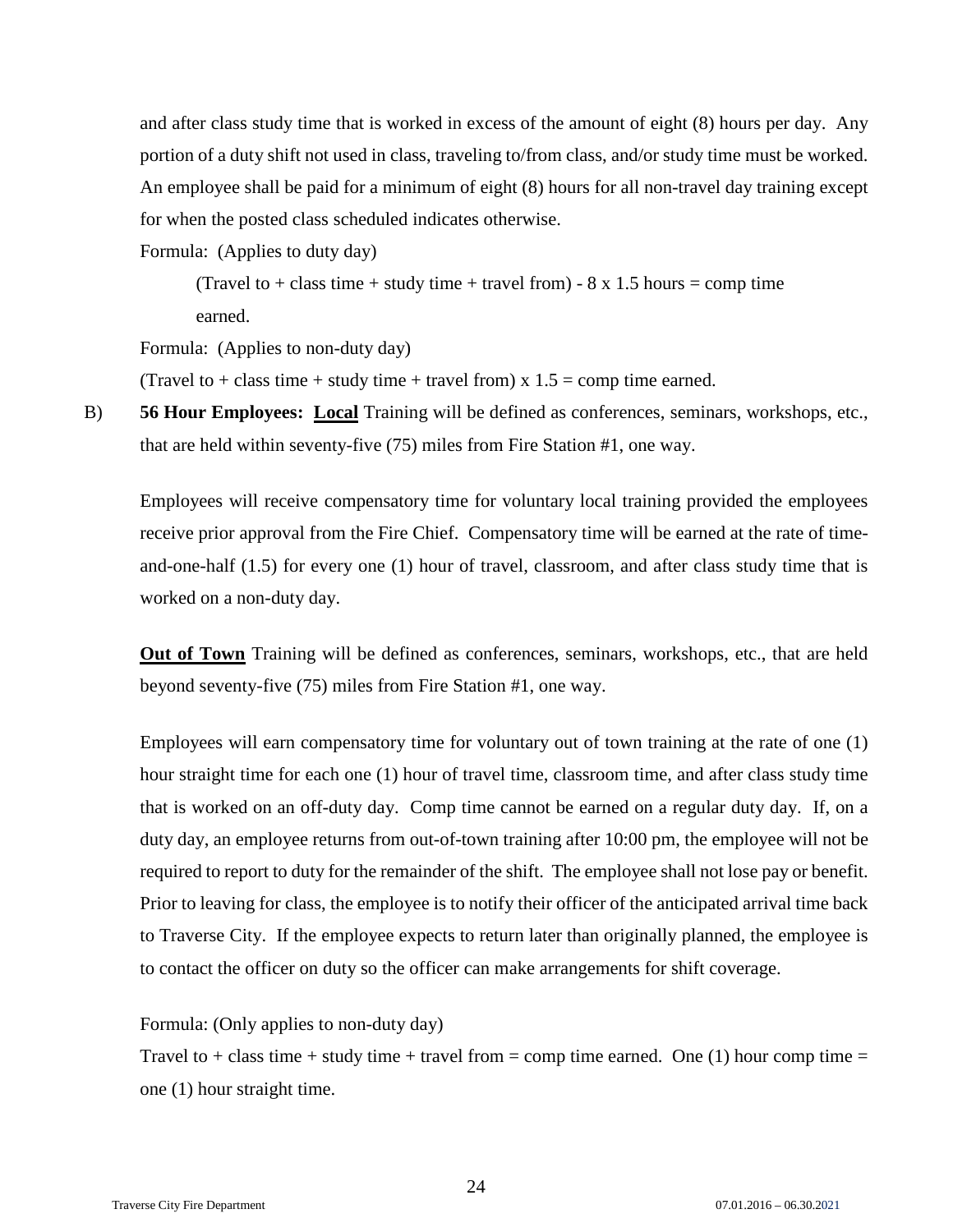C) **Compensatory Time Record Keeping:** Upon completion of the class, the employee shall provide their Shift Commander with a written record of comp time earned. This record will then be logged into payroll and forwarded to the Fire Chief, who will keep a record of comp time for all Fire Department employees.

## <span id="page-24-0"></span>**Section 6 - Using Compensatory Time:**

- 1) If the employee wishes to use comp time, he/she must:
	- a) fill out a comp time use request form,
	- b) get approval from the Shift Commander and Fire Chief previous to its use,
	- c) satisfy the requirements listed below.

2) Employees may use compensation time with approval from the Shift Commander and Fire Chief any time preferred as long as its usage does not cause a shift vacancy that requires overtime personnel to fill, unless approval for overtime is obtained from the Fire Chief or his designee.

3) If compensation time has been previously scheduled less than 14 days in advance and a shift vacancy occurs that requires overtime personnel to fill, the compensation time will be canceled unless approval for overtime is obtained from the Fire Chief or his designee.

4) An exception to #2 will be if an Acting Officer is required to fill a vacancy caused by a Line Officer absence, whereas the comp time taken by the fire fighter is not the reason/cause of the overtime eon that shift, and would occur regardless of the fire fighter's absence. A Line Officer must be replaced by an acting officer using overtime regardless of a scheduled absence of a fire fighter. In this instance, comp time usage does not affect the necessity of overtime.

5) If time off has been scheduled using comp time, such comp time will not be subject to an automatic bump by a vacation time, if the comp time has been scheduled more than 14 days in advance. If it was scheduled less than 14 days in advance, it may be subject to bumping by other personnel. If any dispute, seniority shall prevail.

6) Compensation banks are capped at 72 hours' time. The employee shall strive to prevent the accumulation of comp time above this figure. If the employee is at or near the 72 hour limit, and earning more comp time is unavoidable due to class scheduling, any time earned past the 72 hour cap will be paid out to the employee during the next payroll cycle.

7) For purposes of use, accrued comp time will be used in no less than one-quarter (1/4) hour increments.

25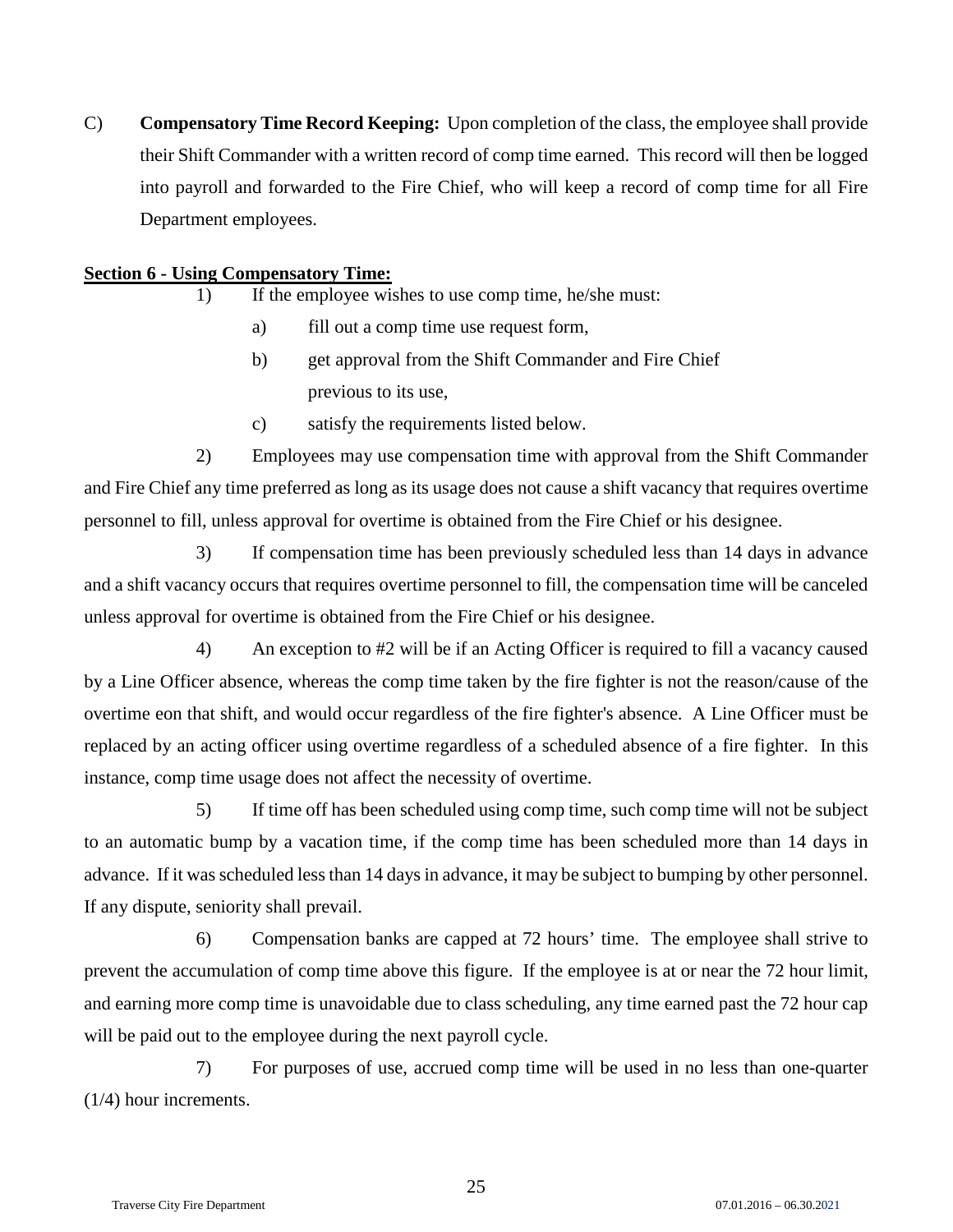## <span id="page-25-0"></span>**Section 7 - Off-duty Call-in or Court Appearance Pay.**

<span id="page-25-2"></span><span id="page-25-1"></span>Any employee, who in the line of duty, must appear in a court outside their scheduled hours or is called in outside their scheduled hours in a duty case, shall be entitled to three (3) hours call-in pay.

# **ARTICLE 14 HOLIDAYS**

The following holidays are recognized by the City:

| NEW YEAR'S DAY       | LABOR DAY               |
|----------------------|-------------------------|
| PRESIDENT'S DAY      | <b>THANKSGIVING DAY</b> |
| <b>GOOD FRIDAY</b>   | DAY AFTER THANKSGIVING  |
| MEMORIAL DAY         | <b>CHRISTMAS DAY</b>    |
| JUIX 4 <sup>TH</sup> | <b>VETERANS DAY</b>     |

All 24-hour employees shall receive the equivalent of the employee's hourly rate (calculated as a 40-hour employee) x 8 hours at 1-1/2 as holiday pay. The additional pay shall be paid in the payroll period in which the holiday falls.

When a holiday falls within an employee's vacation period or during an approved leave of absence with pay and the employee is absent from work because of their vacation or because of a paid leave of absence, the employee will be paid that holiday in addition to his vacation pay or leave pay for that day. This is in lieu of double time pay for those affected shifts working the holiday, so that all 24-hour shift employees have an equal share.

An employee who is on leave of absence or layoff at the time a holiday occurs will not be paid for that holiday except if on a sick leave, or a layoff caused by a reduction in the staff which commenced during the work week prior to or during the week in which the holiday occurs.

If any of the designated holidays fall on Saturday or Sunday, it shall be observed the following Monday for forty (40) hour/week employees.

The days on which the above holidays are celebrated shall be the same as those observed by the U.S. Government, where applicable.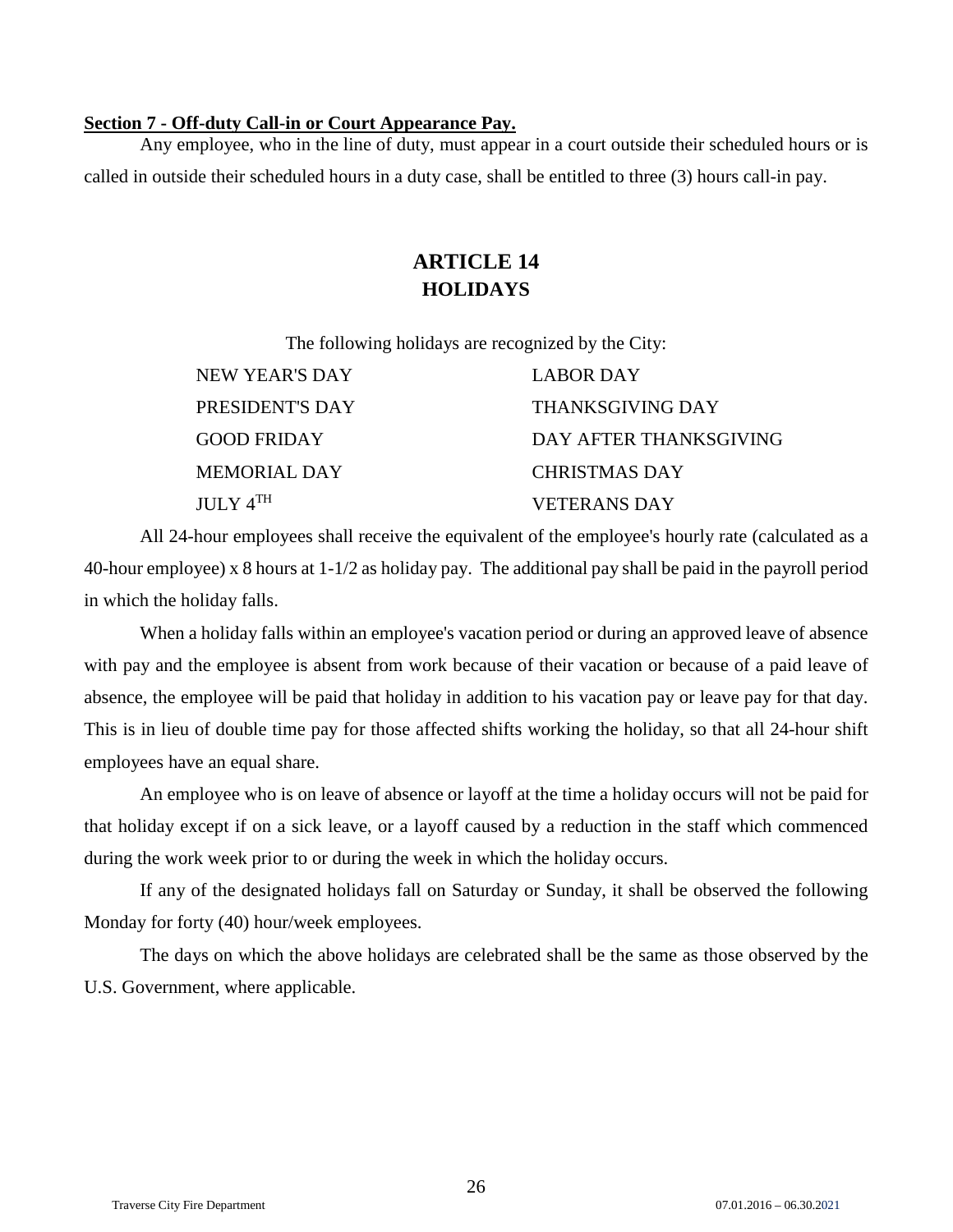# **ARTICLE 15 INSURANCE**

#### <span id="page-26-2"></span><span id="page-26-1"></span><span id="page-26-0"></span>**Section 1 - Medical Insurance:**

The employer shall provide health benefits equivalent to the current plans High Deductible Health Savings Account HMO 100% Hospital Plan and HMO 100% High Plan. It shall be a requirement of the insurance carrier to provide benefit guides/descriptions fully explaining covered benefits. There may be the other plans or insurance carriers offered as options to the employees.

It shall be the responsibility of the employee to report changes in status to the Human Resources within thirty (30) days of qualifying event. Such changes include: birth or death of a family member, marriage of a dependent, divorce, or election of coverage under a spouse's policy of hospitalization.

The City retains the right to review alternate health care providers and to implement such programs provided that the carrier is licensed to do business in the State of Michigan, provides equivalent or greater benefits and coverage, and accepted by the health care community.

#### <span id="page-26-3"></span>**Section 2 – Insurance Premiums**

In accordance with the Public Act 152, the Employer shall be responsible for eighty percent (80%) of the cost of the plan deductible and premium. Employees shall be responsible for twenty percent (20%) of the cost of the plan deductible and premium.

## <span id="page-26-4"></span>**Section 3 – Insurance Committee**

There shall be a City of Traverse City Group Health Insurance Committee consisting of representatives from each union and administrative group. Two (2) members of the Association will be part of this committee. The committee shall examine the health insurance program including, but not limited to, alternate providers, benefit levels, and premiums and shall make recommendations to the City regarding such.

#### <span id="page-26-5"></span>**Section 4 – Health Savings Account**

Per the above, the cost of the plan deductible will be paid into individual employee's health savings accounts on an annual basis. New hires and/or employees who increase coverage level from single to double/family after July 1 shall receive a pro-rata payment into their health savings account beginning with the first full month of insurance eligibility or coverage change through the end of the plan year. Employee shall be responsible for the remainder of the deductible.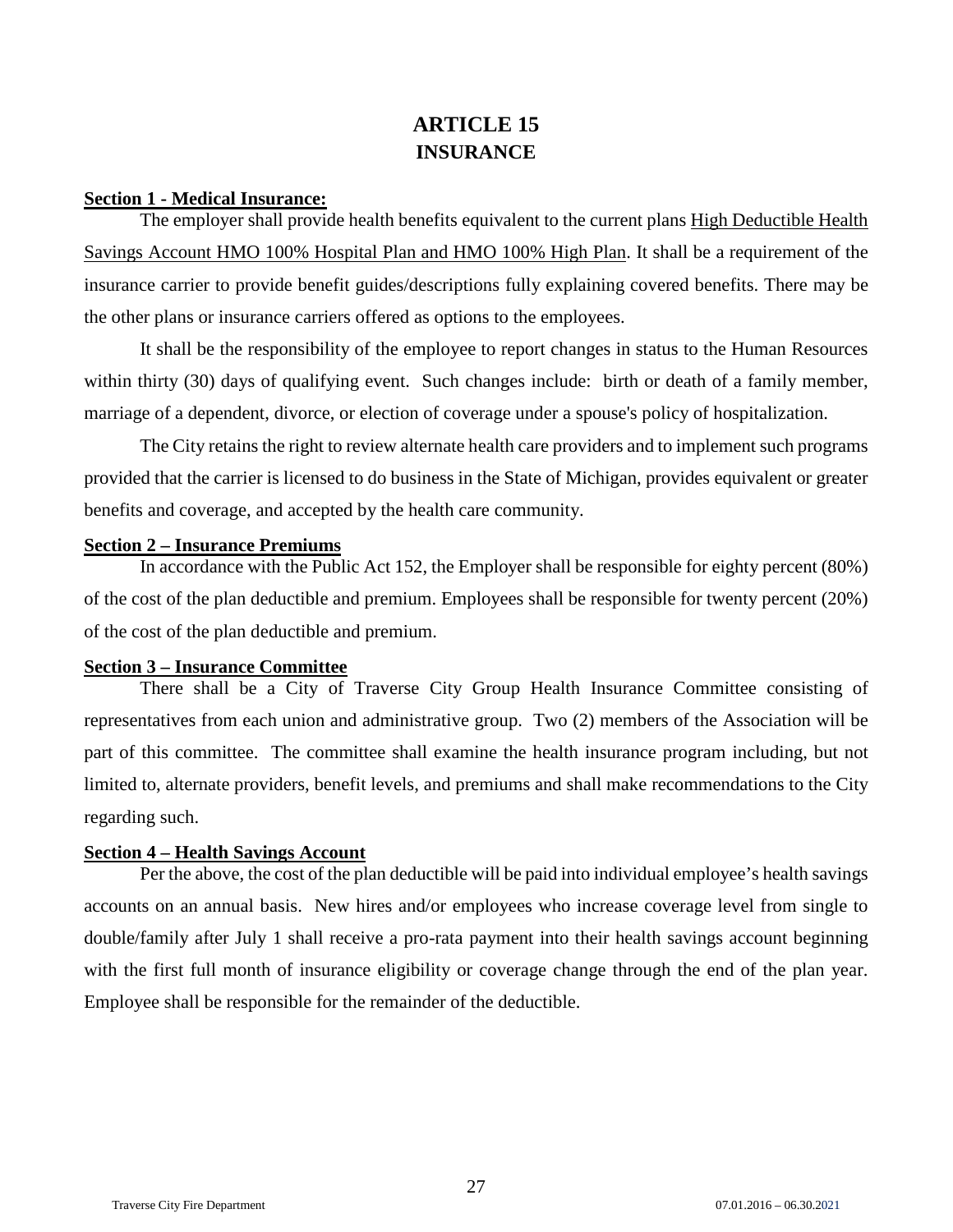## <span id="page-27-0"></span>**Section 5 – Medical Insurance Opt-Out Option**

The Employer agrees to compensate employees who have other health insurance coverage, three thousand six hundred dollars (\$3,600.00) per year pro-rated at three hundred dollars (\$300.00) per month for opting out of the Employer's health insurance coverage. Opt-out compensation will be payable at the end of the health insurance year for eligible employees. For those employees who terminate during the year, the applicable monthly opt-out compensation will be paid out in the employee's last paycheck. Eligible employees will be required to sign a Payment in Lieu of Insurance Waiver and Release form annually and provide proof of other medical insurance coverage

## <span id="page-27-1"></span>**Section 6 – Health Care Savings Plan**

The Employer agrees to provide an I.R.S. qualifying health savings plan to allow employees to save for retiree medical expenses with pre-tax dollars. The Employer agrees to match a maximum of onehalf percent (.5%) of an employee's gross salary provided an employee contributes a minimum of one and one-half (1.5%) of an employee's gross salary to the plan. All employees are required to enroll in accordance with I.R.S. regulations covering such plans.

Effective for new employees hired after July 1, 2009, there will be no Retiree Health Insurance coverage. Instead, the City will make a 2.0% contribution into an I.R.S. qualifying health savings plan, matched by an employee share of 1.5%. All employees are required to enroll in accordance with IRS regulations covering such plans.

## <span id="page-27-2"></span>**Section 7- Retiree Hospitalization:**

Any retiree of the Fire Department receiving hospitalization benefits prior to July 1, 1994, shall continue to receive the benefits as described in the applicable collective bargaining agreement in effect on the date of their retirement. The City acknowledges that the Association does not represent these retirees for any amendments made to hospitalization benefits under this section.

## <span id="page-27-3"></span>**Section 8- Retiree Hospitalization After July 1, 1994, but before June 30, 2009:**

Employees who retire after July 1, 1994, shall be afforded the same health insurance package as active employees.

It shall be a requirement of the insurance carrier to provide benefit guides/descriptions fully explaining covered benefits.

For those persons retiring after July 1, 1994, the City will provide to the retiree the hospitalization coverage as described above, with the following stipulations;

A) For the purposes of this section, a retiree is defined as an Association member 50 years of age or older who voluntarily terminates his employment with the City after July 1, 1994,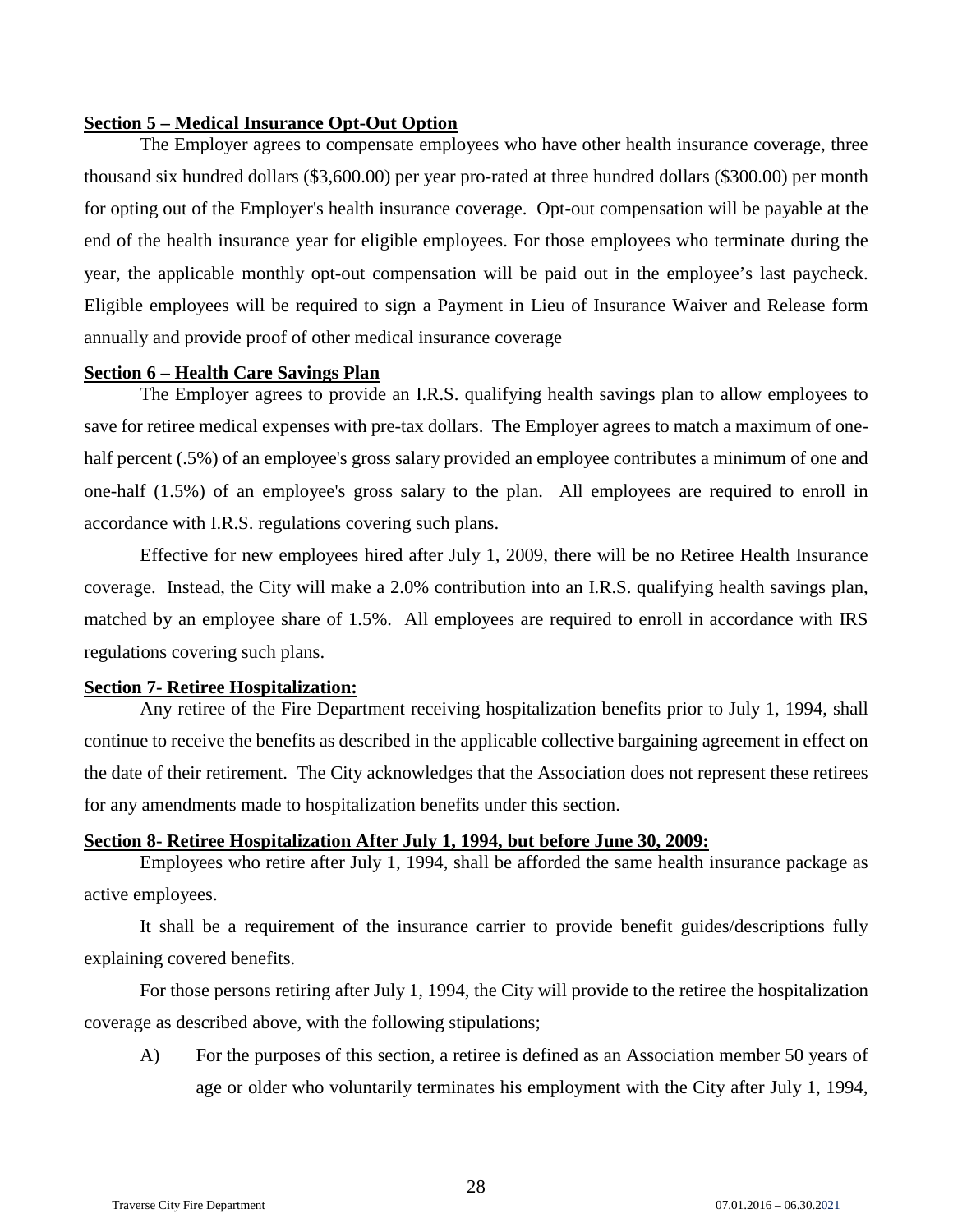under any of the following circumstances (Reference the Benefit Plan, May, 1984, a supplement to this article):

- 1) The retiree has obtained the age of 50 prior to retirement.
- 2) The retiree has accrued 25 years of service credit and has retired prior to age 50, and that retiree has subsequently reached age 50.
- 3) The retiree has accrued 25 years of service credit attainment at any age.
- B) Health care coverage for disability retirees, to begin immediately upon disability retirement.
- C) The City agrees to finance their portion of the Retiree Health Insurance benefit; as shall be determined by an annual actuarial analysis.
- D) All funds contributed by the City shall be placed in a trust fund. Administration of this fund shall be the responsibility of the Traverse City ACT 345 Board. (Reference the Firefighters Health Benefit Trust Agreement and Declaration of Trust, which remains effective through the term of this Agreement.)
- E) The Traverse City ACT 345 Board shall be responsible for obtaining an annual audit of this trust fund by a qualified public accounting firm and for obtaining an annual actuarial analysis by a qualified firm.
- F) If upon or after retiring an Association member becomes eligible for hospitalization insurance coverage through a new employer, a spouse's employer, Medicare, long-term disability, or some other governmental or private hospitalization program, that retiree must report to the Human Resources this potential source of hospitalization coverage. If such coverage is equal to or superior to the previously described plan, the retiree must utilize the coverage offered by that source instead of the retiree's hospitalization program described in this contract. Should the alternate coverage require an employee contribution, or be inferior to the previously described coverage, a determination shall be made by the Traverse City ACT 345 Board regarding the most cost-effective method to the trust fund for the retiree and their dependents to receive the level of coverage previously described. Failure to comply with this reporting requirement is grounds for suspension of coverage for the retiree until the retiree reimburses the trust fund for the excess costs incurred.
- G) Hospitalization coverage under this section shall be terminated to any retiree's spouse who is divorced from the retiree or who remarries after the death of the retiree.

29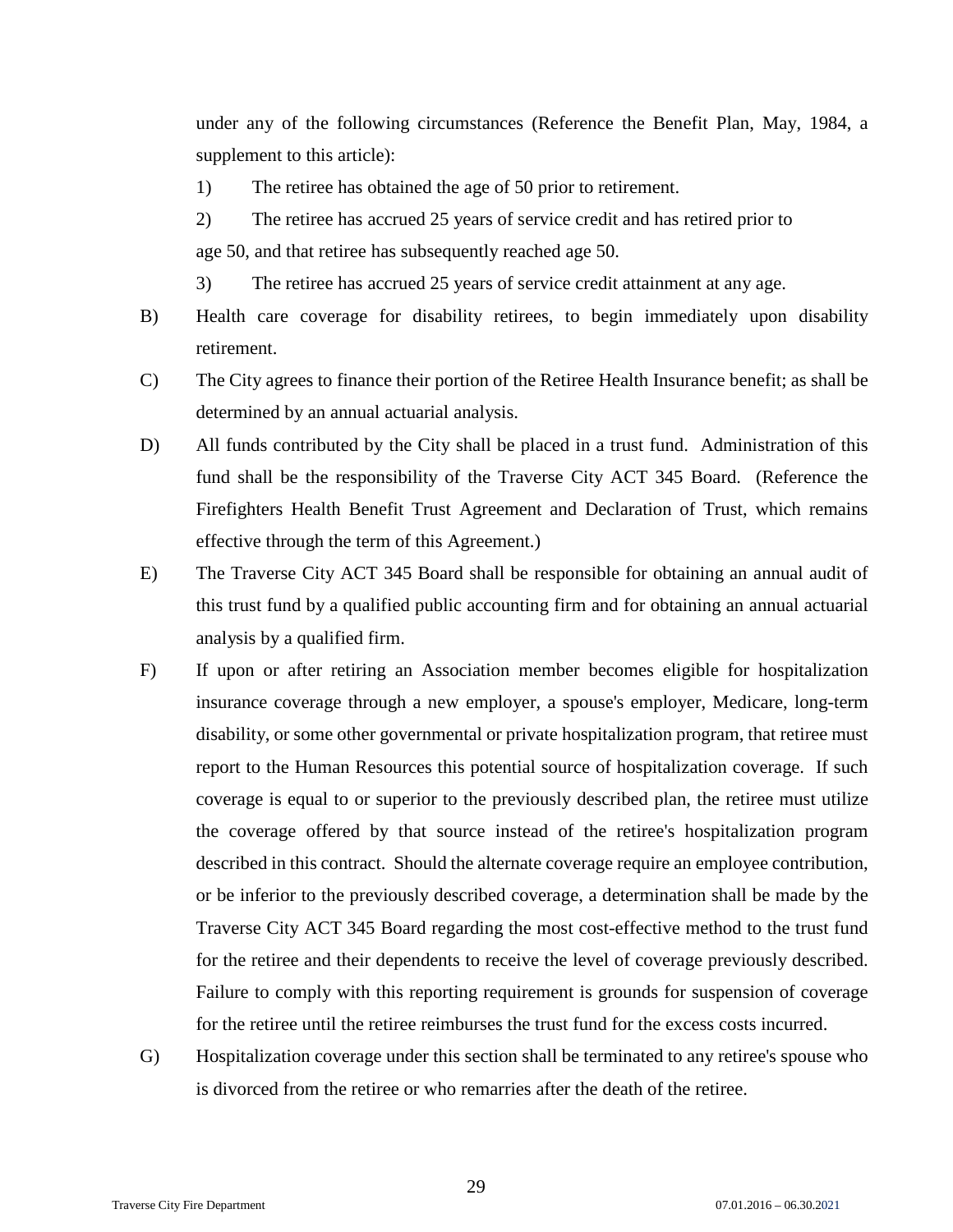- H) The City retains the right to review alternate health care coverage and to implement such programs provided that the carrier is licensed to do business in the State of Michigan, provides equivalent or greater benefits and coverage, and accepted by the health care community.
- I) Persons retiring after July 1, 1990, shall be responsible for paying premiums for dental insurance coverage, if such coverage is elected by the retiree.
- J) The City will pay retiree's health insurance premiums who retire after July 1, 1995, up to:

| <sup>1</sup> | <b>Single Person Coverage</b> | \$210.90/month |
|--------------|-------------------------------|----------------|
| 2)           | Double Person Coverage        | \$442.90/month |
| 3)           | <b>Family Coverage</b>        | \$495.61/month |

Once the applicable premium exceeds the above limits, the retiree shall be responsible for the excess amount.

## <span id="page-29-0"></span>**Section 9- Retiree Hospitalization For Existing Employees After July 1, 2009:**

Employees hired on or before June 30, 2009 and who retire after July 1, 2009, shall be afforded access to the Priority Health Copay Alignment HMO 100% Plan, the Priority Health HMO 100% Plan (Priority 1), or equivalent as provided to active employees.

It shall be a requirement of the insurance carrier to provide benefit guides/descriptions fully explaining covered benefits.

For those persons retiring after July 1, 2009, the City will provide to the retiree the hospitalization coverage as described in the first paragraph of this Section 4, with the same stipulations set forth in A) through J) of Section 3 - *Retiree Hospitalization After July 1, 1994, but before June 30, 2009.*

## <span id="page-29-1"></span>**Section 10- Retiree Hospitalization for New Hires After July 1, 2009:**

Effective for new employees hired after July 1, 2009, there will be no Retiree Health Insurance coverage. Instead, the City will make a 2.0% contribution into an I.R.S. qualifying health savings plan, matched by an employee share of 1.5%. All employees are required to enroll in accordance with IRS regulations covering such plans.

## <span id="page-29-2"></span>**Section 11- Life Insurance:**

The City shall provide at its expense term life insurance in the amount of fifty thousand dollars (\$50,000) and term accidental death and dismemberment insurance in the amount of five thousand dollars (\$5,000) for each employee. The employee shall also be given the option to purchase, at the employee's expense, an additional two thousand dollars (\$2,000) of such term insurances. Effective date of such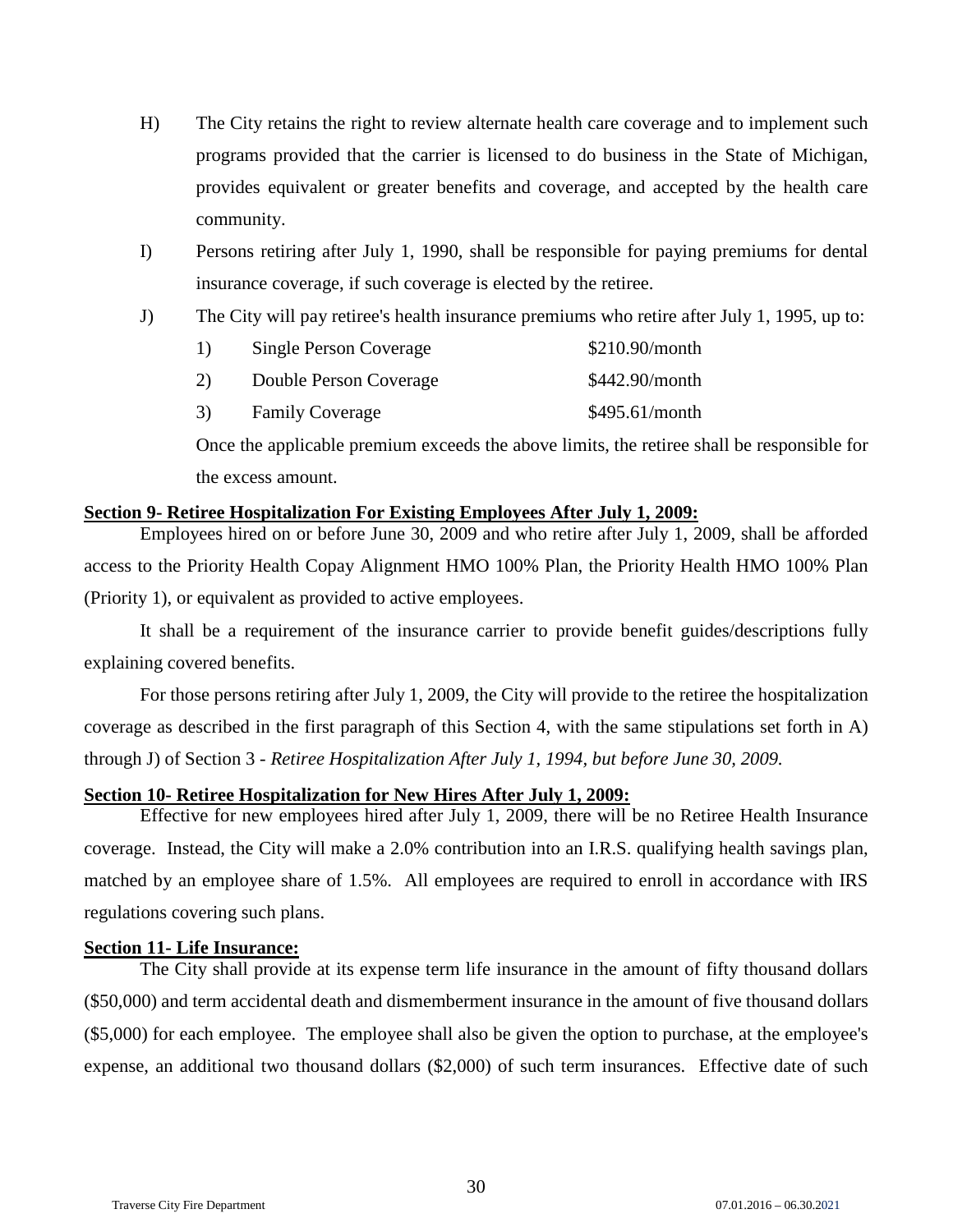insurances shall be the first of the month following successful completion of the employees' probationary period.

## <span id="page-30-0"></span>**Section 12- Dental Insurance:**

The City shall totally finance the costs of Delta Dental Plan of Michigan providing 50% of the charges for diagnostic services, prevention services, palliative treatment, restorative, endodontic, periodontics services, oral surgery, repairs, adjustment and relining of dentures and bridges, at no deductible.

Effective the first of the month which is at least sixty (60) days after execution of the Agreement, the City agrees to provide Delta Dental Plan 2979-0003 or equivalent with revised coverage. The revised coverage is 100% for Class I benefits, 75% for Class Ii benefits and 50% for Class III and IV benefits. Class IV benefits are limited to age 19. The maximum payment is \$900 per person total per contract year on all services except orthodontics. The maximum payment is \$650 per person total per lifetime on orthodontic services. The City and employee shall each pay fifty percent (50%) of the monthly single, two person or family rate premium cost, as applicable. The employee share of the cost shall be by payroll deduction.

## <span id="page-30-1"></span>**Section 13- Medical Insurance During Leaves of Absence:**

An employee who has extinguished all short-term leave, compensatory leave, vacation leave, sick leave (if applicable), and Short Term Disability (STD) benefits if applicable, but who continues to remain off work, shall be deemed to be on a medical leave of absence.

A medical leave of absence resulting from non-occupational injury or illness, may be granted for no longer than one (1) year. During such leave, the City shall continue to pay their portion of premium for group hospital, medical, and surgical coverage for a period of one (1) month following the month in which the leave of absence begins.

For employees who suffer an occupational injury or illness, group hospital, medical, and surgical coverage will be extended for either one (1) year following the month in which the absence begins, or until the employee terminates their employment with the City, whichever is a lesser duration. The City shall continue to pay their portion of premium during such period and the employee shall pay their portion.

In either of the situations mentioned above, if the employee on a medical leave of absence fails to pay their portion of the group hospital, medical, and surgical coverage premium by the 15<sup>th</sup> day of the preceding month for insurance coverage, then the City shall terminate the employee's group hospital, medical, and surgical coverage effective the last day of the month. [Example: employee's portion of insurance premium for coverage the month of September must be received by the City Treasurer's Office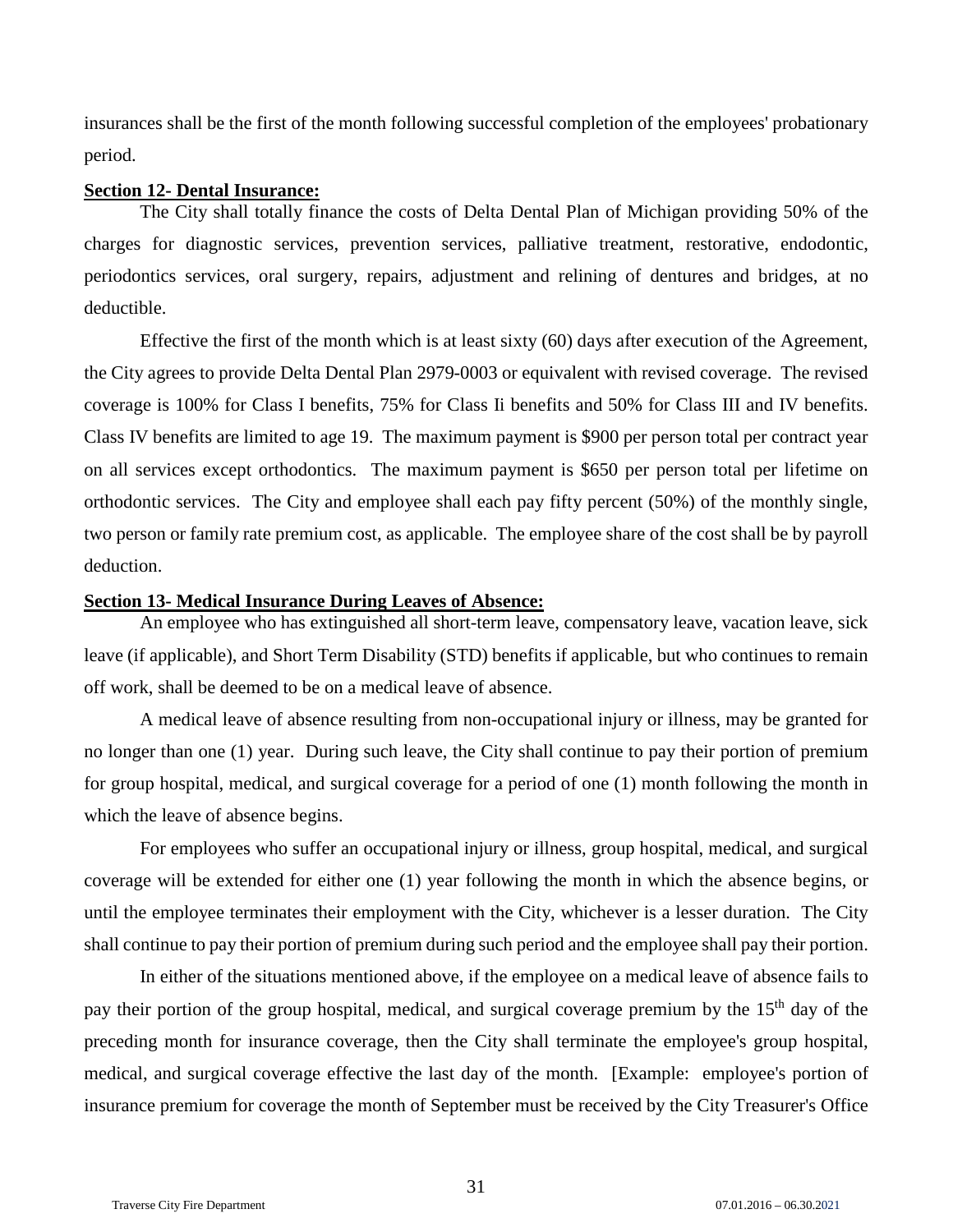no later than the 15<sup>th</sup> day of August. If employee's premium is not received by the 15<sup>th</sup> day of the preceding month for which coverage is to be applied, the City shall terminate group hospital, medical, and surgical coverage for that employee, and dependents, effective midnight the last day of the preceding month (August  $31<sup>st</sup>$ ).] Upon the employee's return to work, group hospital, medical, and surgical coverage will be reinstated effective the first of the month following the date of return to work.

# **ARTICLE 16 ANNUAL VACATION LEAVE**

<span id="page-31-1"></span><span id="page-31-0"></span>Each permanent, full-time twenty-four (24) hour shift employee of the Fire Department shall be allowed annual leave, with pay, in the following manner:

- A) Three (3) twenty-four (24) hour shift days after one (1) year of service. Employees will earn 2.77 hours per pay period beginning the first year of service.
- B) Six (6) twenty-four (24) hour shift days after two (2) years of service. Employees will earn 5.54 hours per pay period beginning the second year of service.
- C) Nine (9) twenty-four (24) hour shift days after eight (8) years of service. Employees will earn 8.31 hours per pay period beginning the eighth year of service.
- D) Ten and one-half (10.5) twenty-four (24) hour shift days after twelve (12) years of service. Employees will earn 9.69 hours per pay period beginning the twelfth year of service.
- E) Twelve (12) twenty-four (24) hour shift days after seventeen (17) years of service. Employees will earn 11.08 hours per pay period beginning the seventeenth year of service.

Each permanent, full-time eight (8) hour shift employee of the Fire Department shall be allowed annual leave, with pay, in the following manner:

- A) Five (5) eight (8) hour shift days after one (1) year of service. Employees will earn 1.54 hours per pay period beginning the first year of service.
- B) Ten (10) eight (8) hour shift days after two (2) years of service. Employees will earn 3.08 hours per pay period beginning the second year of service.
- C) Fifteen (15) eight (8) hour shift days after eight (8) years of service. Employees will earn 4.62 hours per pay period beginning the eighth year of service.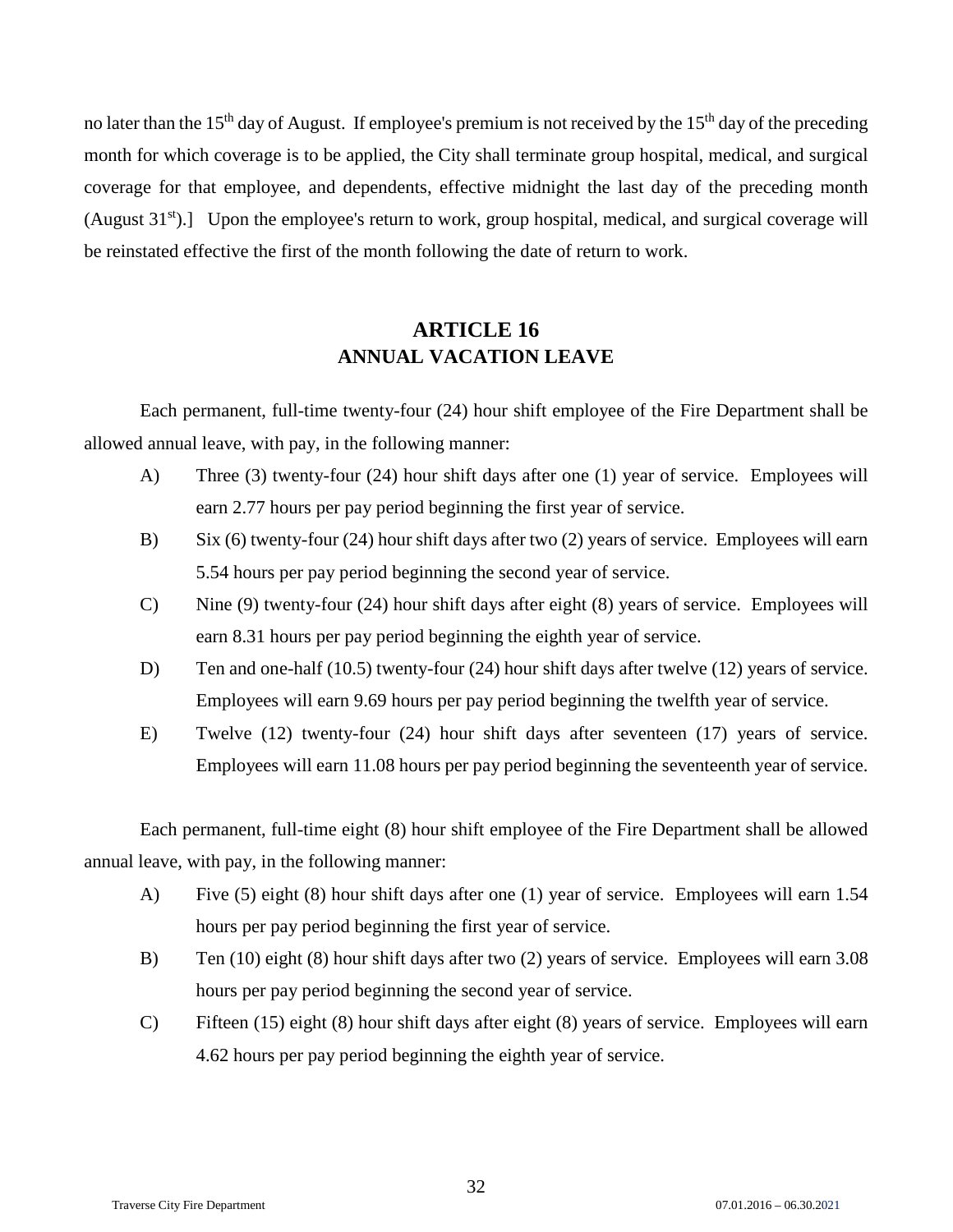- D) Seventeen and one-half (17.5) eight (8) hour shift days after twelve (12) years of service. Employees will earn 5.38 hours per pay period beginning the twelfth year of service.
- E) Twenty (20) eight (8) hour shift days after seventeen (17) years of service. Employees will earn 6.15 hours per pay period beginning the seventeenth year of service.

Provided, however, that no employee shall be entitled to paid vacation until they have served the City for one (1) continuous year.

The Fire Chief may schedule vacation leaves for employees with particular regard to seniority to those employees and to enable efficient and effective operations within the Department. Requests for vacation leave shall be approved by the Fire Chief or the designee. The Fire Chief or the designee can deny or cancel vacation time usage if all means of filling a shift have been exhausted and adequate staffing levels cannot be maintained. This includes providing staffing requirements on a daily basis and in cases of public necessity arising from great conflagration, riot, flood, epidemic of pestilence, weapons of mass destruction attack, and military service.

Employees may use vacation time on a quarter  $(1/4)$  hour basis, in accordance with department and contract provisions with advance approval of the Fire Chief or the designee. In no case shall a request for vacation time off in increments less than six (6) hours be approved if such leave would cause mandatory overtime.

Two (2) twenty-four (24) hour employees per twenty-four (24) hour shift may be off duty on vacation leave at any given time.

Seniority shall prevail in scheduling vacation, except in the case of emergency scheduling. Emergency scheduling shall be permitted on the approval of the shift commander on a first come basis.

Effective October 1, 2015, annual vacation leave hours may be accumulated by an individual employee, assigned to twenty-four (24) hour shifts, not to exceed two hundred eighty-eight (288) hours carried over on October 1 of each year. Annual vacation leave hours may be accumulated by an individual employee, assigned to an eight (8) hour shift, not to exceed one hundred sixty (160) hours carried over on October 1 of each year. Upon separation from service, employees will be entitled to compensation for any unused portion of accumulated annual leave.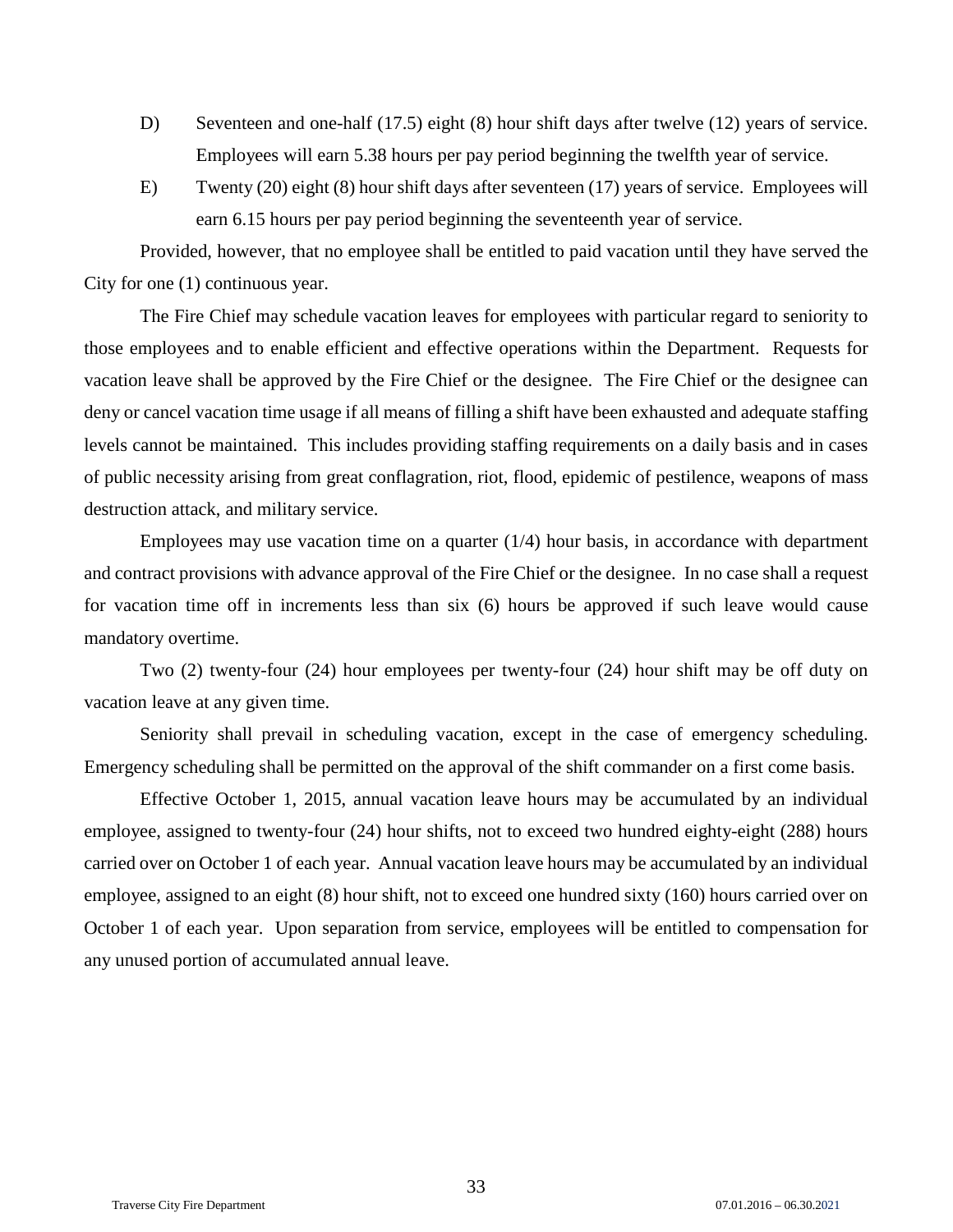# **ARTICLE 17 LEAVE OF ABSENCE**

#### <span id="page-33-2"></span><span id="page-33-1"></span><span id="page-33-0"></span>**Section 1 – Short Term Disability Insurance:**

The City shall provide each regular full-time employee with Short Term Disability (STD) Insurance coverage which shall provide, at a minimum:

- A) Up to twenty-six (26) weeks of coverage per occurrence.
- B) Coverage which shall be effective upon the first  $(1<sup>st</sup>)$  day of an accident and the eighth  $(8<sup>th</sup>)$ calendar day of illness.
- C) A weekly benefit guarantee of 66-2/3% of the employee's gross wage. (Note: For a 24 hour shift employee the weekly benefit is calculated on 56 hours.)

## <span id="page-33-3"></span>**Section 2 – Short Term Leave**

Effective December 1 of each year each regular full-time twenty-four (24) hours shift employee shall receive ninety-six (96) hours for short term leave; And each regular full-time eight (8) hours shift employee shall receive fifty-six (56) hours for short term leave ("Regular Short Term Leave"). Short term leave may be taken in increments of one quarter (1/4) hour or greater upon advance approval of the Fire Chief or their designee. In no case shall a request for short term leave in increments less than six (6) hours be approved if such leave should cause mandatory overtime. Where an employee requests short term leave for an illness, such prior notice is not required. 24 hour shift employees shall schedule all personal appointments such as doctor, dental, etc., on off-duty hours. If this cannot be arranged, trading of time with another qualified employee is required. 8 hour shift employees shall use available banked leave. The Fire Chief may require such evidence of illness as deemed necessary to justify the request for paid sick leave. Where deemed necessary, the Fire Chief may request a certificate of illness from the attending physician or make whatever investigations are necessary to be assured that leave is granted only for bona fide illness. Short term leave may not be accumulated. New hires shall receive an initial pro-rata amount of short term leave hours based on their date of hire and a benefit period from December 1 to November 30.

On the first full pay period following December 1 of each year, each regular full-time employee shall receive payment for all unused Regular Short Term Leave, at the employee's regular rate of pay. Such payment shall be made separate from the employee's regular payroll check.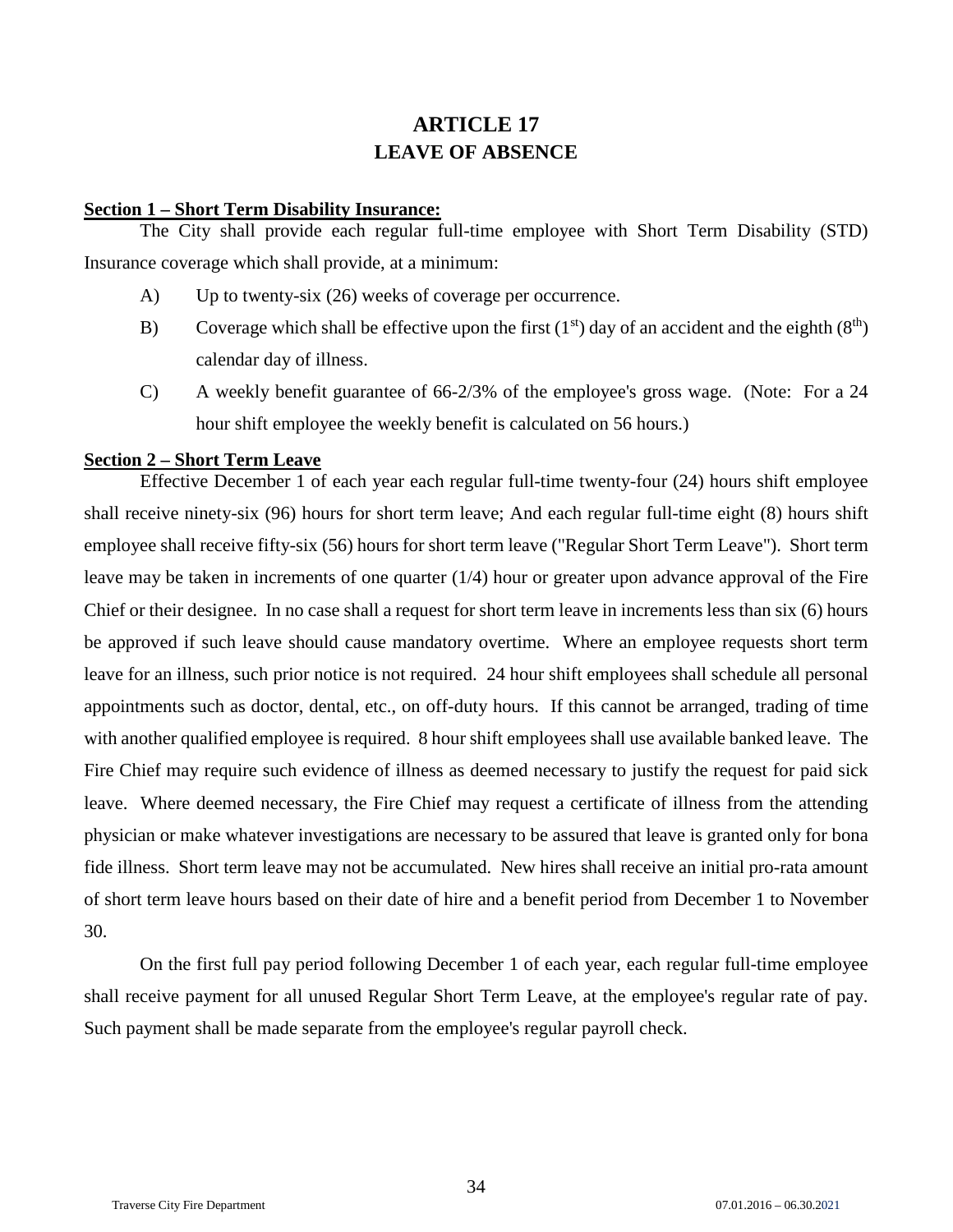## <span id="page-34-0"></span>**Section 3 – Additional Short Term Leave:**

Effective December 1 of each year each regular full-time twenty-four (24) hours shift employee shall receive an additional forty-eight (48) hours for additional short term leave; and each regular fulltime eight (8) hours shift employee shall receive an additional thirty-two (32) hours for short term leave ("Additional Short Term Leave"). The Additional Short Term Leave shall be used and not accumulated in the same manner as the Regular Short Term Leave, but an employee shall not receive payment for unused Additional Short Term Leave.

## **Section 4 – Sick Leave Banks:**

Employees shall retain all sick leave accumulated through November 30, 1995. Accumulated sick leave may be used by the employee for a bona fide illness or injury under the following occurrences:

- A) In lieu of Short Term Disability (STD) Insurance coverage where the employee would otherwise qualify for benefits under the terms of the Policy.
- B) For all days not covered by the Short Term Disability (STD) Insurance, provided the length of time lost, due to the illness or injury, would qualify the employee for benefits under the terms of the Policy.
- C) Following exhaustion of short term leave days for all bona fide sick leave. Where an employee requests sick leave for an illness following use of all short term leave available to that employee, the Fire Chief may require such evidence of illness as deemed necessary to justify the request for paid sick leave. Where deemed necessary, the Fire Chief may request a certificate of illness from the attending physician or make whatever investigations are necessary to be assured that leave is granted only for bona fide illness.
- D) In the event a member of the employee's immediate family living in the same household is ill, sick leave may be granted; provided a doctor's recommendation that the employee remain at home may be required by the Fire Chief.
- E) Where the illness or injury arose out of or in the course of employment with the City; to provide the difference between the employee's regular pay, based on their normal work week, and the weekly benefit provided through Worker's Compensation Insurance. Provided, however, only the amount of sick leave required to make up this difference shall be deducted from the employee's sick leave bank.
- F) To provide the difference between the employee's regular pay, based on their normal work week, and the weekly benefit provided through Sickness and Accident Insurance.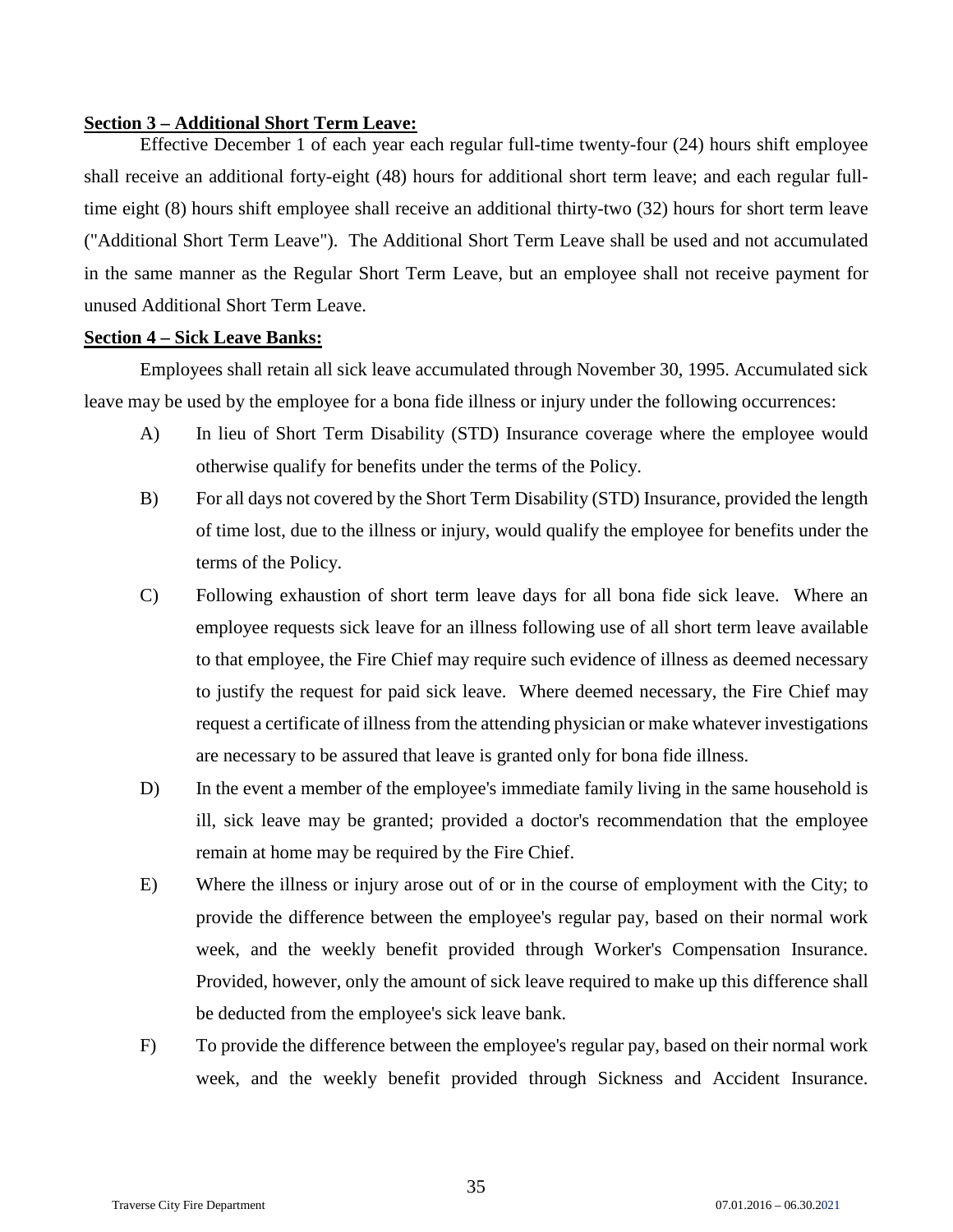Provided, however, only the amount of sick leave required to make up this difference shall be deducted from the employee's sick leave bank.

An employee eligible for and on sick leave who has exhausted all leave to their credit and who is not on other authorized leave or providing standby service, shall be deemed to be on a leave of absence without pay.)

An employee who dies while employed as a full-time employee of the Fire Department, or who retires with pension privileges from the Fire Department, shall receive fifty percent (50%) of their accrued and unused sick leave bank. For the calculation of all sick leave cash-outs upon retirement or death, the hourly rate effective at that time for that employee shall be used.

#### <span id="page-35-0"></span>**Section 5 - Military Leave of Absence:**

The City abides by the provisions of the Federal regulations regarding re-employment rights as stated in the Universal Military Training and Service acts of 1940 and 1948, as amended, and all state laws with respect to re-employment rights of an employee, and to grant leaves of absence in accordance therewith.

### <span id="page-35-1"></span>**Section 6 - Bereavement Leave:**

An employee will be permitted, upon proper notice to the Fire Chief, to be absent from work, without loss of pay (designated paid bereavement leave will be used in the calculations for FLSA 7(k) overtime), up to three (3) shift days for twenty-four (24) hour shift employees, between the death and funeral/service, if needed, upon the occurrence of death in the employee's immediate family as defined below.

For eight (8) hour shift employees, up to three (3) shift days, or up to five (5) days, if the funeral/service is more than 300 miles from Fire Station #1, if needed, upon occurrence of death in the employee's immediate family as defined below.

Spouse, child, parent, sister, brother, mother-in-law, father-in-law, brother-in-law, sister-in-law, grandfather, grandmother, grandchild, and step father-mother-child-grandchild of current marriage.

- A) Proof of death and attendance at the funeral/service may be required by the City. Such proof can be in the form of newspaper clippings, death certificate or obituary notices.
- B) Payment will be made at the employee's normal rate of pay.
- C) An employee may be granted additional hours for travel time if needed to attend such funeral/service as defined in this Article. Additional hours will be deducted from an employee's accrued leave bank.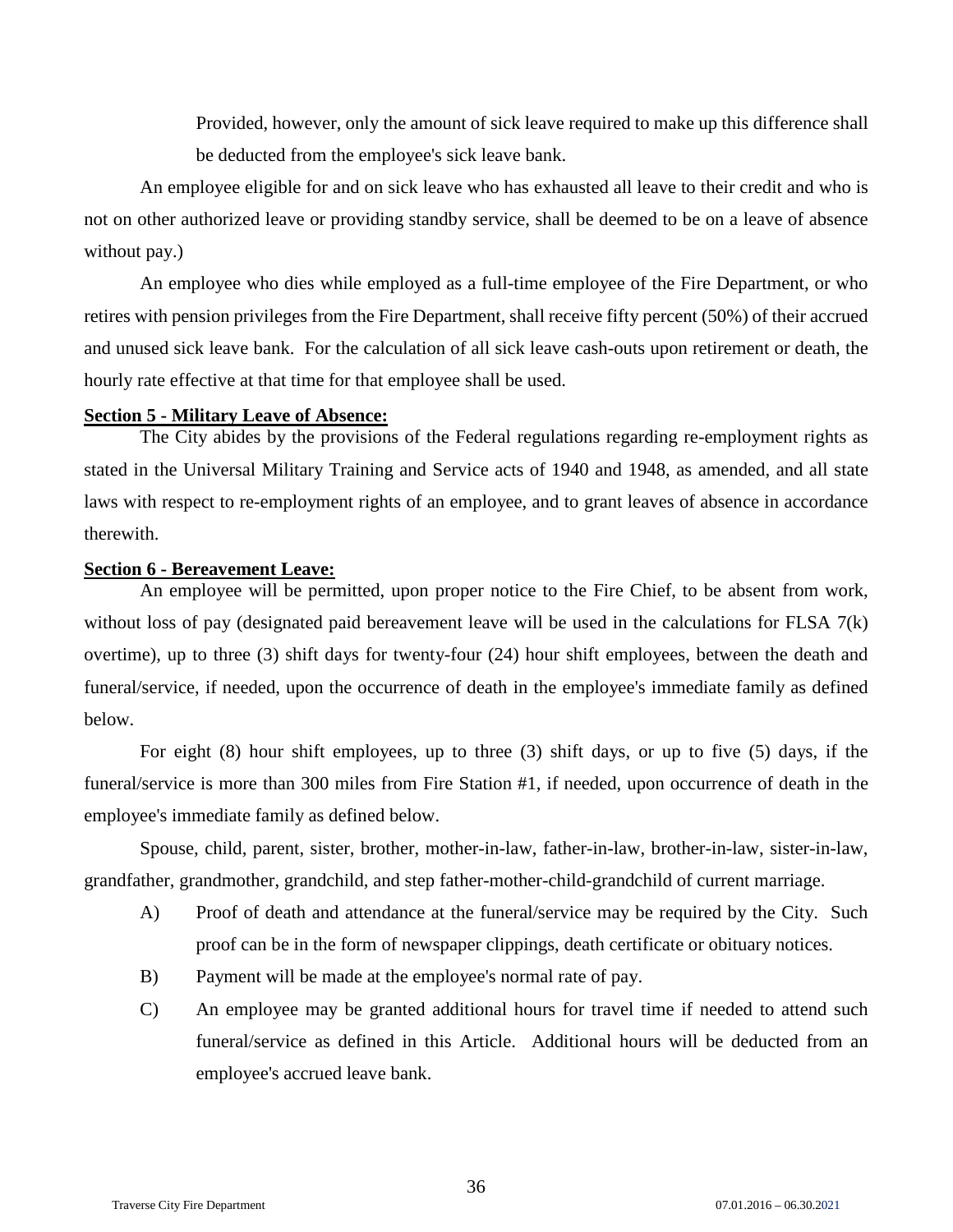## <span id="page-36-0"></span>**Section 7 - Leave for Association Business:**

Union representatives shall be permitted to take time off to attend Association related business accordingly.

The total number of hours allowed per year shall not exceed:

Forty-eight (48) hours in odd years.

One hundred eight (108) hours in even years.

Time off will be without loss of pay or benefits. Dates must be prearranged with the Fire Chief in order for proper scheduling of employees. The Association shall endeavor to insure that staffing requirements are met.

## <span id="page-36-1"></span>**Section 8 - Personal Leave:**

Personal leaves of absence without pay, for reasons other than specifically provided elsewhere in this Agreement, but not for the purpose of seeking or securing work elsewhere, may be granted by the City Manager upon written application by an employee.

- A) When a personal leave of absence under this provision is granted for a specified period of not more than sixty (60) calendar days, the individual shall be entitled, at the termination of such leave, to be reinstated at the same level and type of position the individual held at the time the leave was granted.
- B) When personal leave is granted for a period of more than sixty (60) calendar days, the employee's position will not automatically be held open for them. The employee shall be re-employed after return from leave if and when employment is available at the same level and type of position previously held, or at their option, at such other position and level at which there may then be an opening.
- C) The employee agrees when the leave is granted to keep the City informed of any change in their status or conditions that caused the employee to request the leave.
- D) Vacation time, steps in pay ranges, longevity pay, or other employee benefits accruing on the basis of length of service shall not be accumulated during personal leaves of absence. All other fringe benefits shall cease during such leave of absence unless the employee pays the full costs associated with maintaining group coverage under COBRA provisions.

## <span id="page-36-2"></span>**Section 9 - Snow Days:**

If an employee after good faith efforts is unable to report to work for their scheduled duty period because of weather conditions, and if a disaster due to weather is declared by the governor or the Grand Traverse County Chairman of the Board of Commissioners, the employee at the employee's option may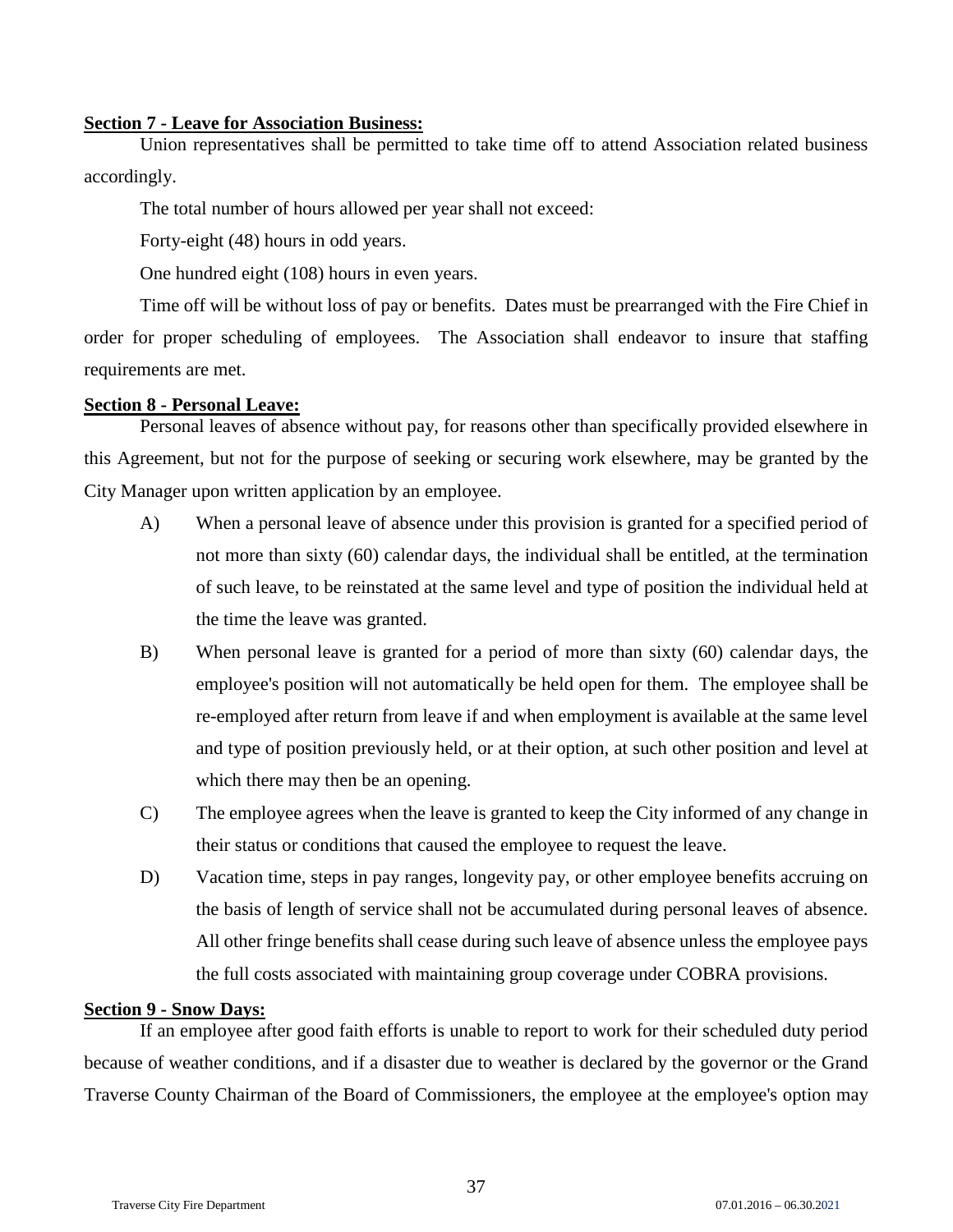take a day's leave without pay or work on a pass day to make up the lost day, or may utilize an accumulated sick leave day or vacation day.

## <span id="page-37-0"></span>**Section 10 - Jury Service**

Employees shall be paid at their straight-time hourly rate for any response to a summons from a court of jurisdiction to perform jury service. Such pay is subject to the following provisions:

- A. A written request for jury service leave must be accompanied by a copy of the official "Court Notice" to the affected employee.
- B. This request must be submitted within two (2) working days of receipt by the employee of the "Court Notice".
- C. The employee may opt to keep the Court's compensation for said service or remit same to the Employer, less any mileage or expense allowances, and thereby qualify for the straight-time hourly rate benefit herein.
- D. The Employer's payment is limited to a maximum of eight (8) hours to an employee scheduled to work on the date(s) jury service is required. The employee must report for work immediately following jury service.
- E. The Employer may require "proof of service" rendered from the Court.
- F. The Employer's obligation to pay an employee for performance of jury service under this Article is limited to a maximum of thirty (30) days in any calendar year, or unless otherwise granted by the Employer.

# **ARTICLE 18 WORKER'S COMPENSATION**

<span id="page-37-2"></span><span id="page-37-1"></span>All employees shall be covered by the applicable Worker's Compensation law. If any employee is disabled in the course of and arising out of their employment and as such is deemed eligible for worker's compensation benefits such employee shall be paid their rate of pay from the date of injury to which time worker's compensation wage benefit begins, but not to exceed seven (7) calendar days. Under the Workers Compensation Act no compensation is paid for an injury that does not last for at least one calendar week. If the disability lasts beyond one calendar week, the worker is entitled to benefits as of the eighth calendar day after the injury. If a disability continues for two calendar weeks or longer, then the worker is entitled to be paid compensation for the first calendar week of disability. If this occurs, the employee shall immediately pay back the appropriate sum received to the City.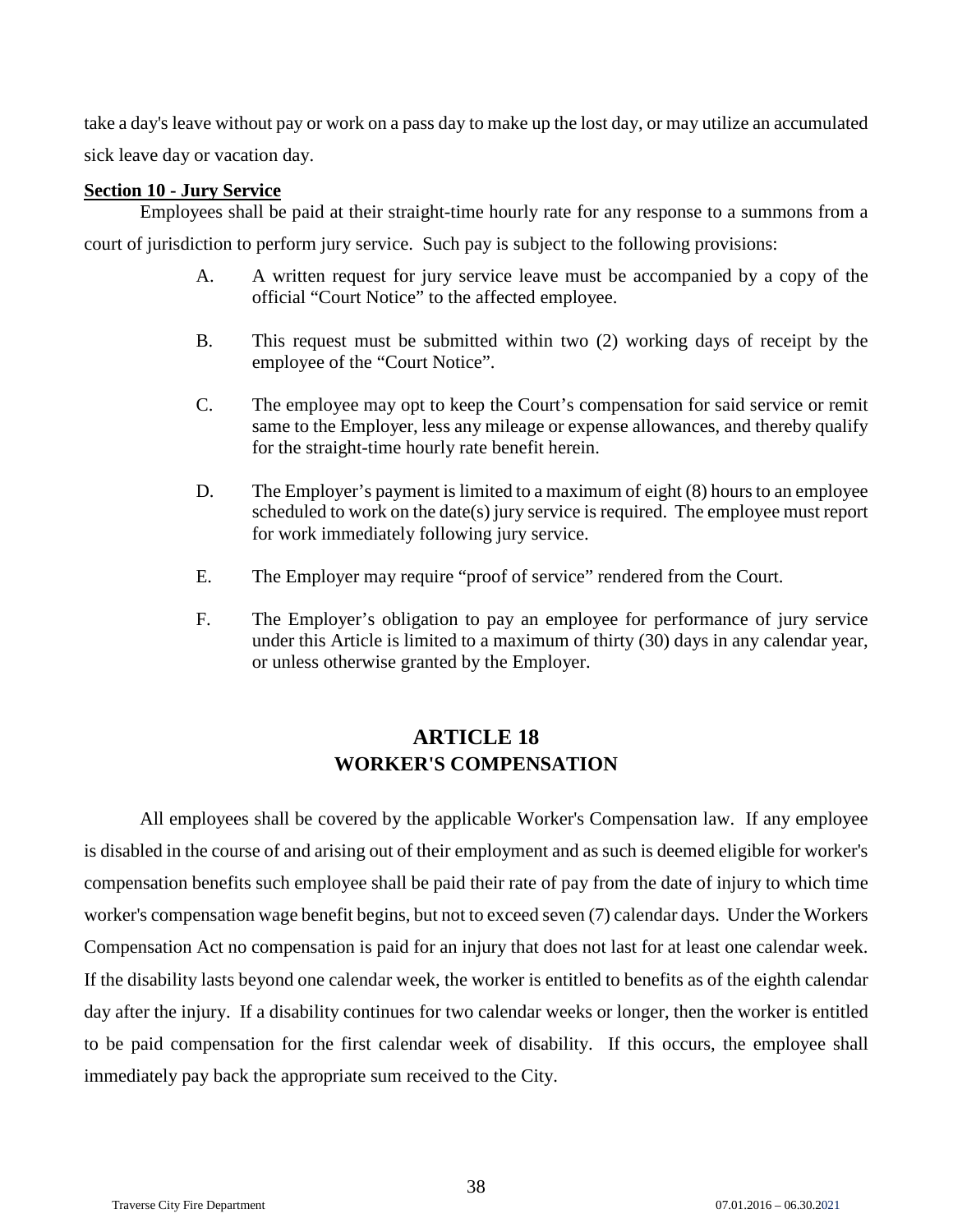Employees shall be allowed salary payments which, with this workers compensation wage benefit, will equal their regular gross salary or wage. In all cases, salary payments that are in addition to worker's compensation wage benefits shall be deducted from the employee's accrued sick leave (if applicable), short term leave bank, compensatory leave bank, or accrued vacation bank.

#### <span id="page-38-0"></span>**Light Duty Review:**

A committee consisting of the Fire Chief, Human Resource Director, President of the Fire Fighters Union, and one other Union member, as determined by the President of the Fire Fighters Union, shall comprise the Light Duty Review Committee. The purpose of the committee will be to review the employee's physical (and perhaps mental) capability to perform light duty work within the Fire Department. When an employee is released by his/her attending physician stating that he/she is capable of returning to work to perform limited light duty activities, they shall provide a release by their attending physician stating such to the Fire Chief. The Fire Chief will call a meeting of the committee where a review of the employee's job skills will be reviewed. During this meeting, the Chief will determine if there is an appropriate level of, and amount of work to continue the review process. Once it has been established that there is an adequate amount of work to be performed, the committee will review the physical requirements which they feel are appropriate in performing such work. Upon completion of this, the Human Resource Director shall correspond with the employee's attending physician identifying work that is available in the Fire Department. Upon written confirmation from the attending physician that the employee should/could be capable of performing such work, the committee will reconvene and the President of the Fire Fighters Union shall invite the employee if he/she desires.

Job duties, hours of work, physical restrictions, and the employee's concerns shall be discussed. It is understood that the physician may not be the only professional source sought or considered when making these determinations. It is also understood that the employee, upon returning to light duty work, may find the work too difficult to perform dependent upon his/her injury and thus require him/her to return to medical leave or worker's compensation leave.

There is nothing that would prevent the committee from pursuing a light duty restriction release to return to work for an employee off on medical leave and/or worker's compensation.

The committee shall be in consensus before proceeding with any step of this process. The committee would review the process and performance of the employee while on light duty, requesting a reconsideration of any decision if they so desire. Again, consensus of the committee is necessary to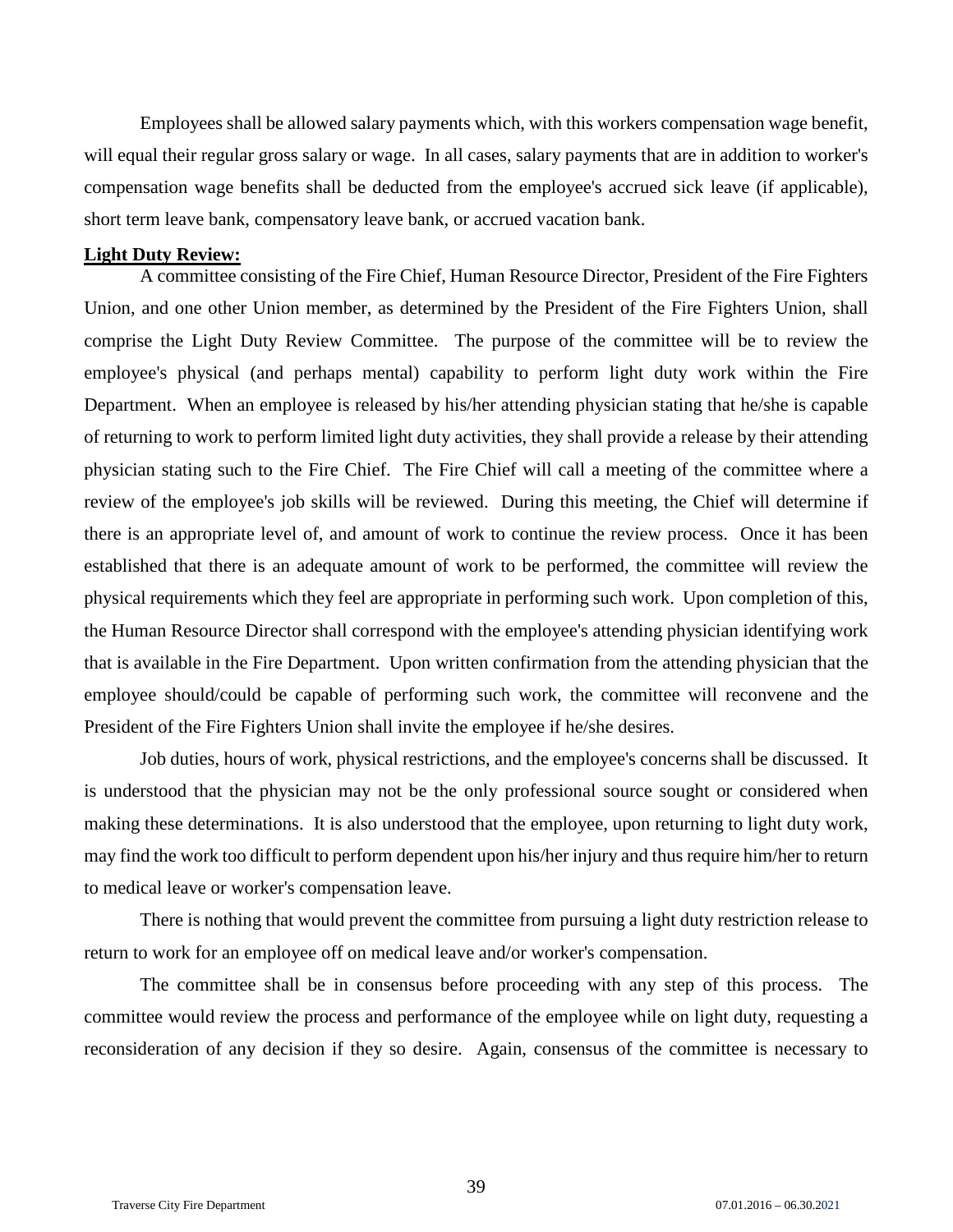implement any action. If there is no consensus, the committee will select another member of the Fire Fighter Union to review the process and a majority vote will establish consensus.

<span id="page-39-0"></span>Twenty-four (24) hour shift employees will be transferred to a forty (40) hour work week for light duty work assignments.

# **ARTICLE 19 TERMINATION OF EMPLOYMENT**

<span id="page-39-1"></span>At least two (2) weeks written notice of termination of employment shall be given by employees. At least two (2) weeks written notice of termination of employment, or pay in lieu thereof, shall be given to an employee by the City who is laid off for lack of work, lack of funds or other reasons beyond his control, except for unusual circumstances where there is just cause for immediate termination.

# **ARTICLE 20 SENIORITY AND PROBATION**

#### <span id="page-39-4"></span><span id="page-39-3"></span><span id="page-39-2"></span>**Section 1 - Seniority:**

Seniority shall be defined to mean the length of the employee's service with the City in the Fire Department commencing from the last date of hire. The application of seniority shall be limited to the preferences recited in this Agreement.

#### <span id="page-39-5"></span>**Section 2 - Probation:**

A new employee shall work under the provisions of this Agreement but shall be employed only on a six (6) month probationary period, during which time the employee may be discharged without further recourse. After the probationary period, the employee shall be given regular status in the department. In case of discipline during the probationary period, the City shall notify the Union in writing. Employees first become eligible for medical insurance the first of month following the date of hire. Employees first become eligible for short-term, long-term disability and life insurance on the first day of the month following sixty (60) days of the hire date. All other fringe benefit eligibility shall commence on the first day of the month following six (6) months of employment.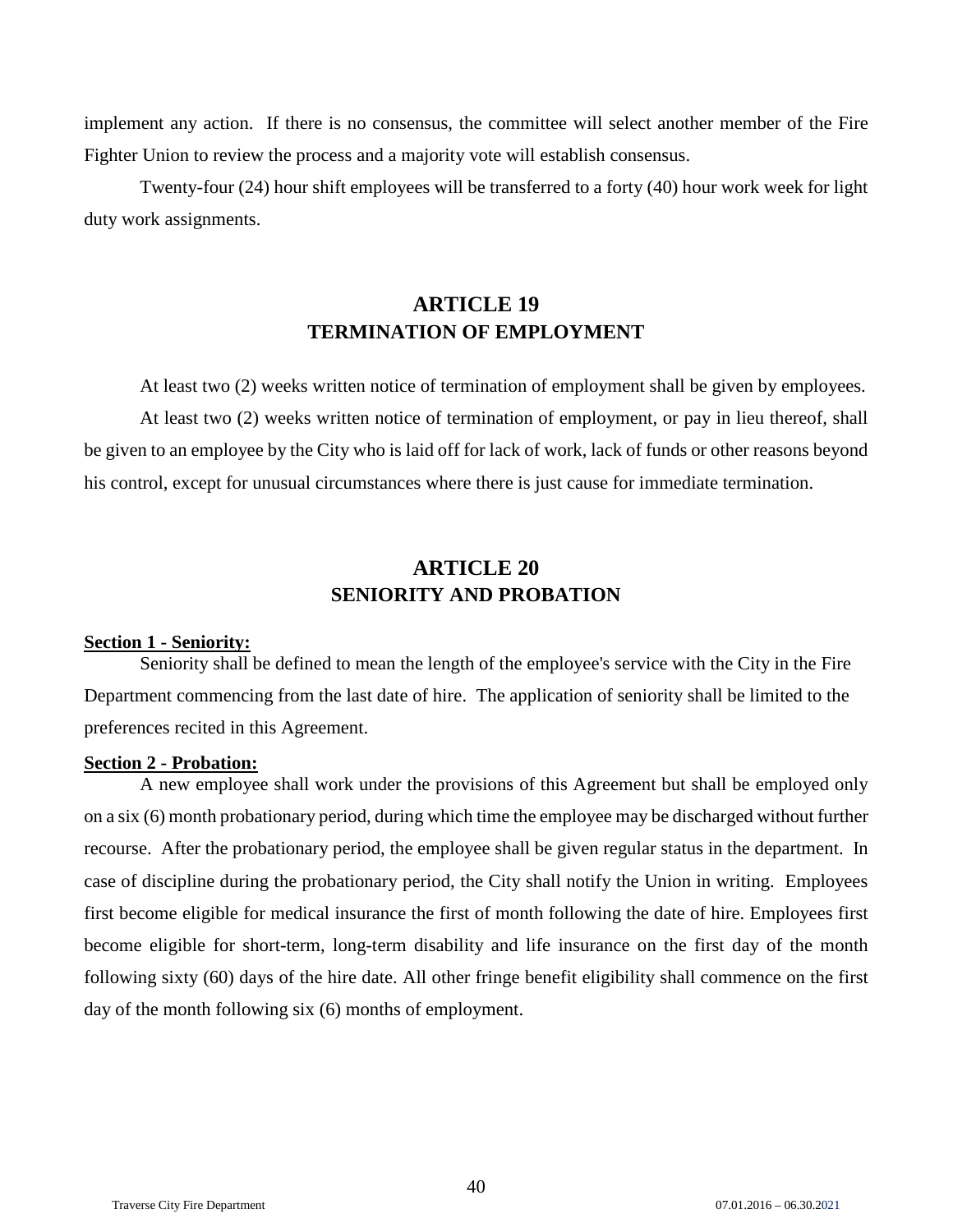#### <span id="page-40-0"></span>**Section 3 - Lieutenant and Captain Probation:**

The candidate chosen from the current promotional list for Lieutenant or Captain shall complete a six (6) month probationary period starting on the first duty day of the new position. During the six (6) month probationary period, the person shall receive a written 2, 4, and 6, month evaluation using the current service rating form. During this time, the employee may return to their prior position or the employer may return the employee to their prior position if the employee's performance in the new position is unsatisfactory. If the Chief finds the person unable to satisfactorily perform the requirements of the position, the Chief shall state the reasons in writing to the person and the Union President. If a grievance is filed, no other person shall be given the promotion on a permanent basis pending disposition of such grievance. Once the six (6) month probationary period has ended, it will be assumed that the employee has passed their probation unless a written notification to the contrary has been given to the employee by the Chief.

# **ARTICLE 21 LAYOFFS/RECALLS**

<span id="page-40-2"></span><span id="page-40-1"></span>In the event there are layoffs, removal by layoff shall be based on inverse seniority with the TC Fire Department, commencing with the member(s) most recently hired by the City of Traverse City. All laid off members shall be entitled to recall to the position last held prior to layoff before any new, employees are hired. Any laid off member who is recalled shall be returned immediately to the position last held prior to layoff, without preconditions, and shall be returned with seniority based on the original date of hire with the period of layoff deducted from their seniority date.

# **ARTICLE 22 HOURS OF EMPLOYMENT**

<span id="page-40-4"></span><span id="page-40-3"></span>For those employees assigned to an eight (8) hour shift, the work schedule shall consist of forty (40) hours of work contained within a seven (7) day period. The work days shall be Monday through Friday unless agreed upon by the Fire Chief and the employee. Alternative work schedules are offered when it is feasible and will in no way interfere with providing efficient and effective services. In evaluating an alternative work schedule, the employee will coordinate their request seven (7) calendar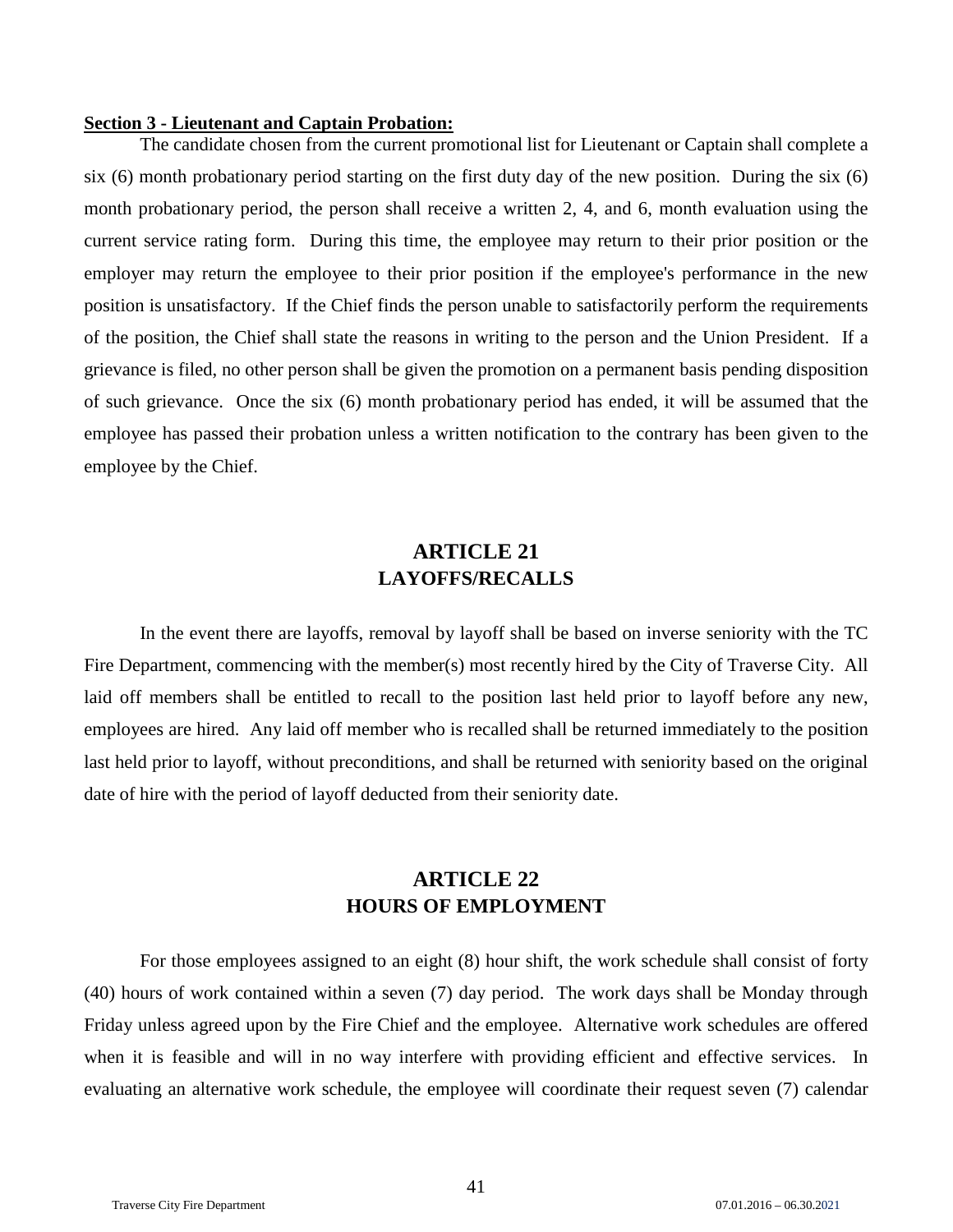days in advance with the officer in charge and will be approved by the officer in charge and the Fire Chief. The officer in charge will weigh such factors as the requesting employee's job responsibilities and his or her extent of interaction with members of the public and others, the schedules requested by other employees, and the extent to which the requesting employee has demonstrated responsibility and dependability. Employees will be considered for alternative work scheduling on a case-by-case basis, where the work schedule has been shown to accomplish work goals, and to ensure that schedules provide coverage with, at least, one (1) employee scheduled to work each work day. Employees must schedule an unpaid lunch time for a minimum of 30 minutes during each day worked, except in special circumstances when approved by the officer in charge and the Fire Chief. Taking lunch time at the beginning or end of the work day is not permitted. Employees on alternative work schedules will receive holiday pay and bereavement leave at eight (8) hours, and overtime pay for all hours worked over forty (40) hours per work week.

Holiday(s) and bereavement leave hours will be calculated as hours worked.

For those employees assigned to a twenty-four (24) hours shift, the work schedule shall consist of a twelve (12) calendar day cycle as follows: On, off, on, off, off, on, off, on, off, off, off, off, with "on" denoting twenty-four (24) hour consecutive hours on duty and "off" denoting twenty-four (24) consecutive hours off duty.

Any twenty-four (24) hours shift employee may trade time with another employee provided that they shall be qualified to assume all the duties and responsibilities of the employee who is absent, shall be held responsible for reporting to work as agreed to, and that all proper forms are completed with prior approval.

While the previously described work schedule is acceptable to the City at this time, changes in the demands for the Fire Department's services may require revisions in the scheduling of personnel to meet these needs. In the event that the City believes a change in work schedules is advisable, the City and the Association may bargain in good faith over the proposed change. No change shall be made until the full bargaining process is completed.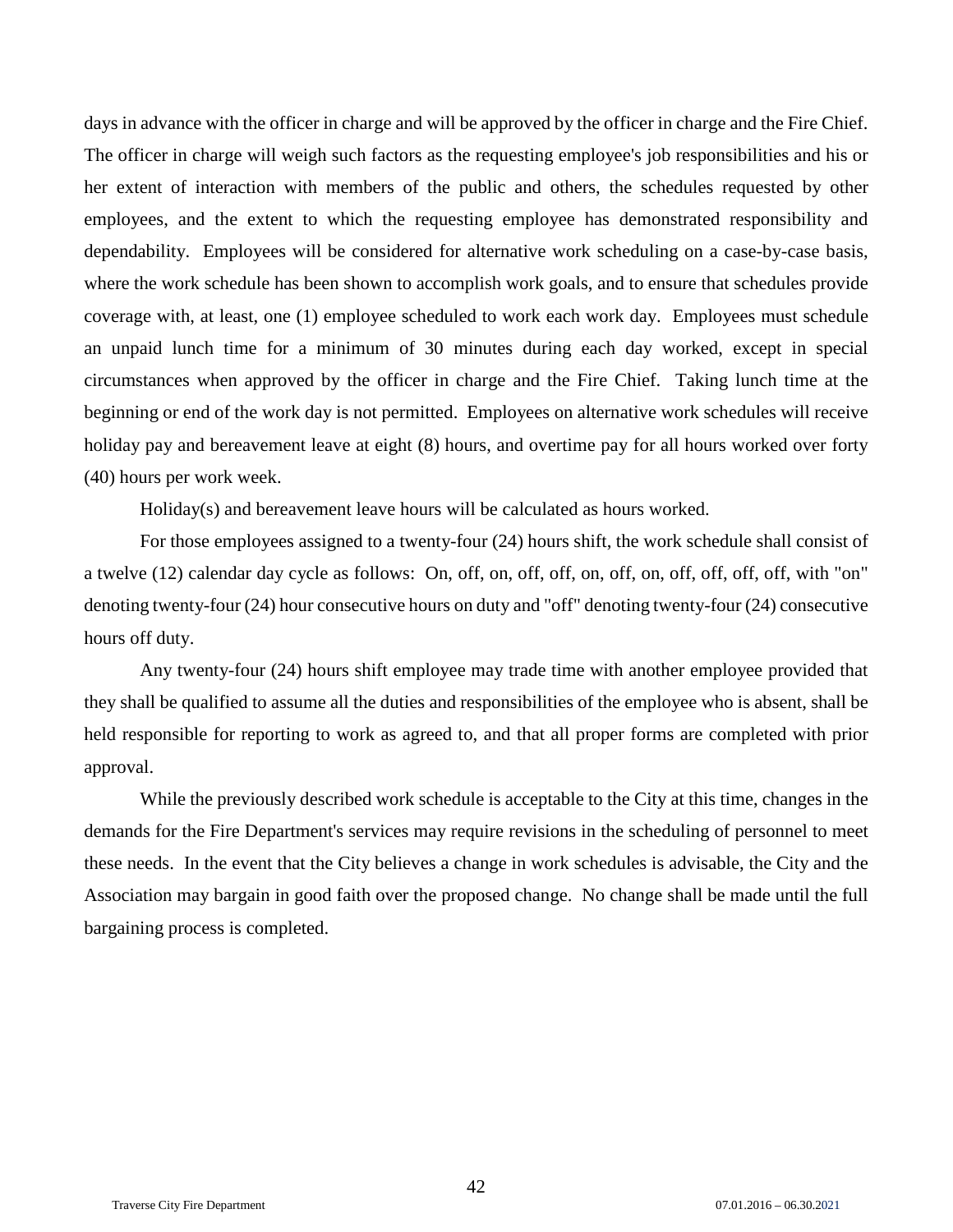# **ARTICLE 23 UNIFORMS**

## <span id="page-42-2"></span><span id="page-42-1"></span><span id="page-42-0"></span>**Section 1 - Turnout Gear:**

The City shall furnish all turnout gear required.

## <span id="page-42-3"></span>**Section 2 - Dress Uniforms:**

New hires, following the successful completion of their probationary period, shall be furnished,

by the City:

| (1) Dress hat with Badge    | (1) Pair White Gloves |
|-----------------------------|-----------------------|
| (1) Class A Coat with Badge | (1) Shirt Badge       |

(1) Class A Pants

## <span id="page-42-4"></span>**Section 3 - Work Uniforms:**

A) The City shall provide \$550 towards the cost of uniforms and related items from an approved pre-established list, to each employee per year, during the fiscal year. The use of these funds for other than the employee is strictly prohibited. Purchases in excess of the \$550 shall be paid entirely by the employee.

# **ARTICLE 24 RESIDENCE**

<span id="page-42-6"></span><span id="page-42-5"></span>Employees must live within a radius of twenty (20) miles of the City limits as measured from the nearest City limit. Employees who were living outside such radius prior to March 10, 2000 shall be permitted to remain in such place of residence, but if they move, must move within the above mentioned distance. New Hires have one (1) year from date of hire to attain such residence. Failure to comply with this provision shall be a reason for termination. Extensions due to extenuating circumstance may be granted by the City Manager. Change of address shall be reported with seven (7) calendars days to the Office of Human Resources.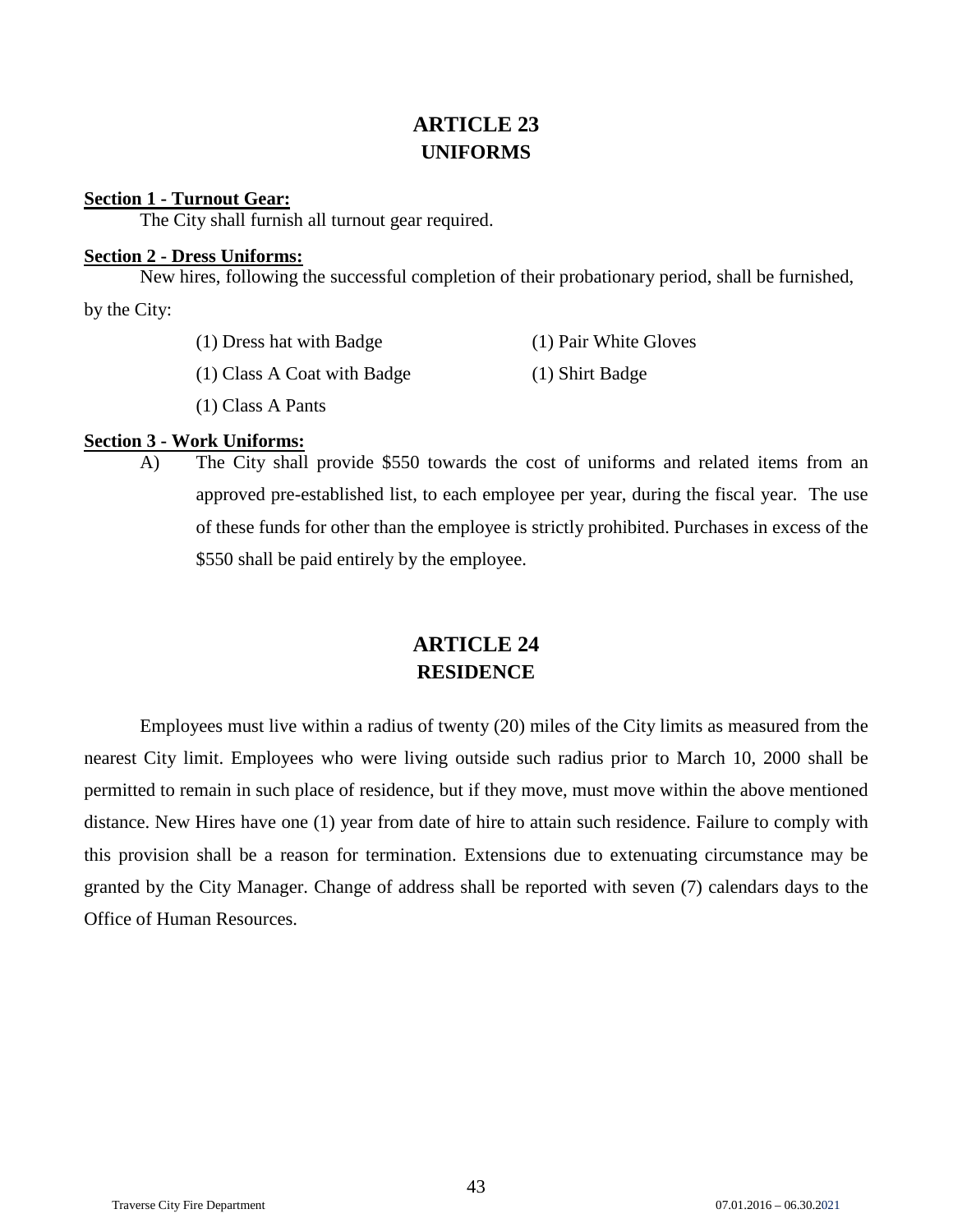# **ARTICLE 25 PENSION SYSTEM**

## <span id="page-43-2"></span><span id="page-43-1"></span><span id="page-43-0"></span>**Section 1:**

The retirement provisions shall be governed by Public Act 345 of the Public Acts of 1937, as amended, unless that Act is specifically amended by the agreement of the parties. The City encourages any member retiring to notify the Act 345 Board Secretary at least

sixty (60) calendar days in advance of their retirement date in order for the processing of all necessary related paperwork to be completed prior to the employee's retirement. Notification to the Act 345 Board Secretary of less than sixty (60) calendar days will be processed as expeditiously as possible, however, all related paperwork may not be completed prior to the retirement date.

## <span id="page-43-3"></span>**Section 2:**

An employee is eligible for retirement if the employee has twenty-five (25) or more years of service regardless of age, or upon reaching age fifty-five (55) with a minimum often (10) years of service, or age sixty (60) regardless of years of service. A member who has ten (10) or more years of service shall have vested retirement benefits and is entitled to a pension on or after the date the member would have been eligible to retire had the member continued employment.

The pension multiplier shall be 2.5% of FAC (final average compensation) times the first twentyfive (25) years of service. Service in excess of twenty-five (25) shall be calculated as set forth in said Act. FAC will be based on the average of the three (3) years of highest annual compensation received during the five (5) years of service immediately preceding retirement or leaving service. Accumulated vacation leave payments made at the time of retirement, according to the provisions contained in this agreement, shall be included as part of the FAC.

Effective July 1, 2010, employees hired prior to July 1, 2009, the pension multiplier shall be 2.8% of the FAC times the first twenty-five (25) years of service. Each employee shall make an employee contribution of 4.53%.

Effective July 1, 2009, the pension multiplier shall be 2.0% of FAC for the first 25 years of service for all employees hired on or after July 1, 2009.

#### <span id="page-43-4"></span>**Section 3:**

Additional modifications to the pension benefits are identified:

Non Duty Death In Service Survivor's Pension. Payable to a surviving spouse, if any, upon death of a member with ten (10) or more years of service.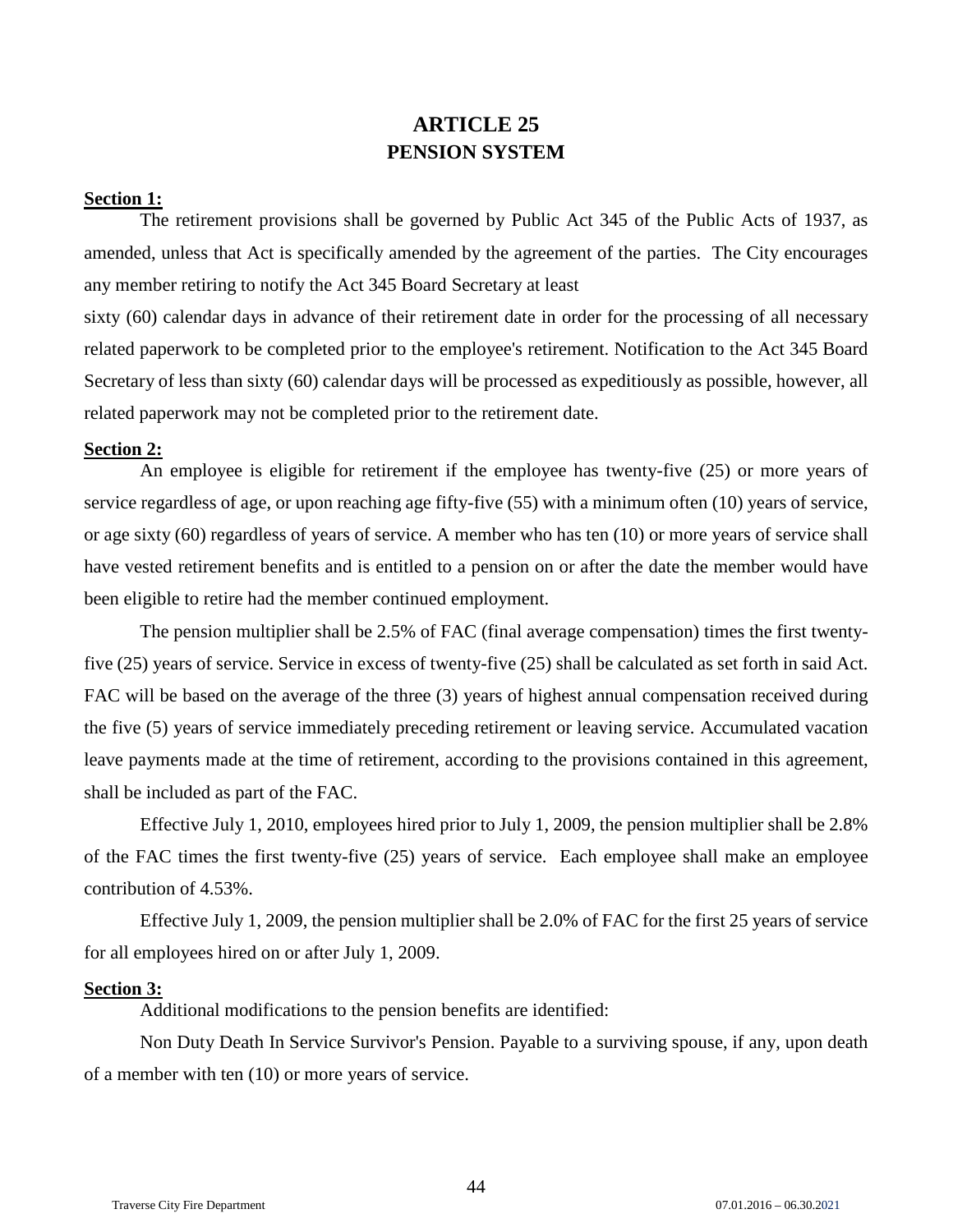Post-retirement adjustment of 2.5%. Non-compounded adjustment would begin one year after retirement and continue for twenty (20) years.

Duty Disability benefit of 70% of FAC to age fifty-five (55). At age fifty-five (55) same as Service Retirement pension with service credit and FAC as if the member had continued to work up to age fiftyfive (55) in same rank held at time of disability.

Duty Death In Service Survivor's pension. Provides to surviving spouse of the deceased employee a benefit as if the deceased member had retired with twenty-five (25) years of service at time of death with a 100% Joint and Survivor benefit to be paid until the death of the surviving spouse.

# **ARTICLE 26 WAIVER CLAUSE**

<span id="page-44-1"></span><span id="page-44-0"></span>The parties acknowledge that during negotiations which resulted in this Agreement, each had the unlimited right and opportunity to make demands and proposals with respect to any subject or matter not removed by law from the area of Collective Bargaining and that the understandings and agreements arrived at by the parties, after the exercise of that right and opportunity, are set forth in this Agreement. Therefore, the City and Association, for the life of this Agreement, each voluntarily and unqualifiedly waives the right, and each agrees that the other shall not be obligated, to bargain collectively with respect to any subject matter referred to or covered by this Agreement and with respect to any subject or matter not specifically referred to or covered by this Agreement even though such subject or matter may not have been within the knowledge and contemplation of either or both of the parties at the time they negotiated or signed this Agreement. It is understood and agreed that this Article does not waive or in any way impair the Union's bargaining rights under PERA.

# **ARTICLE 27 MAINTENANCE OF CONDITIONS**

<span id="page-44-3"></span><span id="page-44-2"></span>Wages, hours, conditions of employment in effect at the execution of this Agreement shall, except as set forth herein, be maintained during the term of this Agreement. No employee, while they remain employed, shall suffer a reduction in benefits as a consequence of the execution of this Agreement, unless such reduction or change is provided for in this Agreement.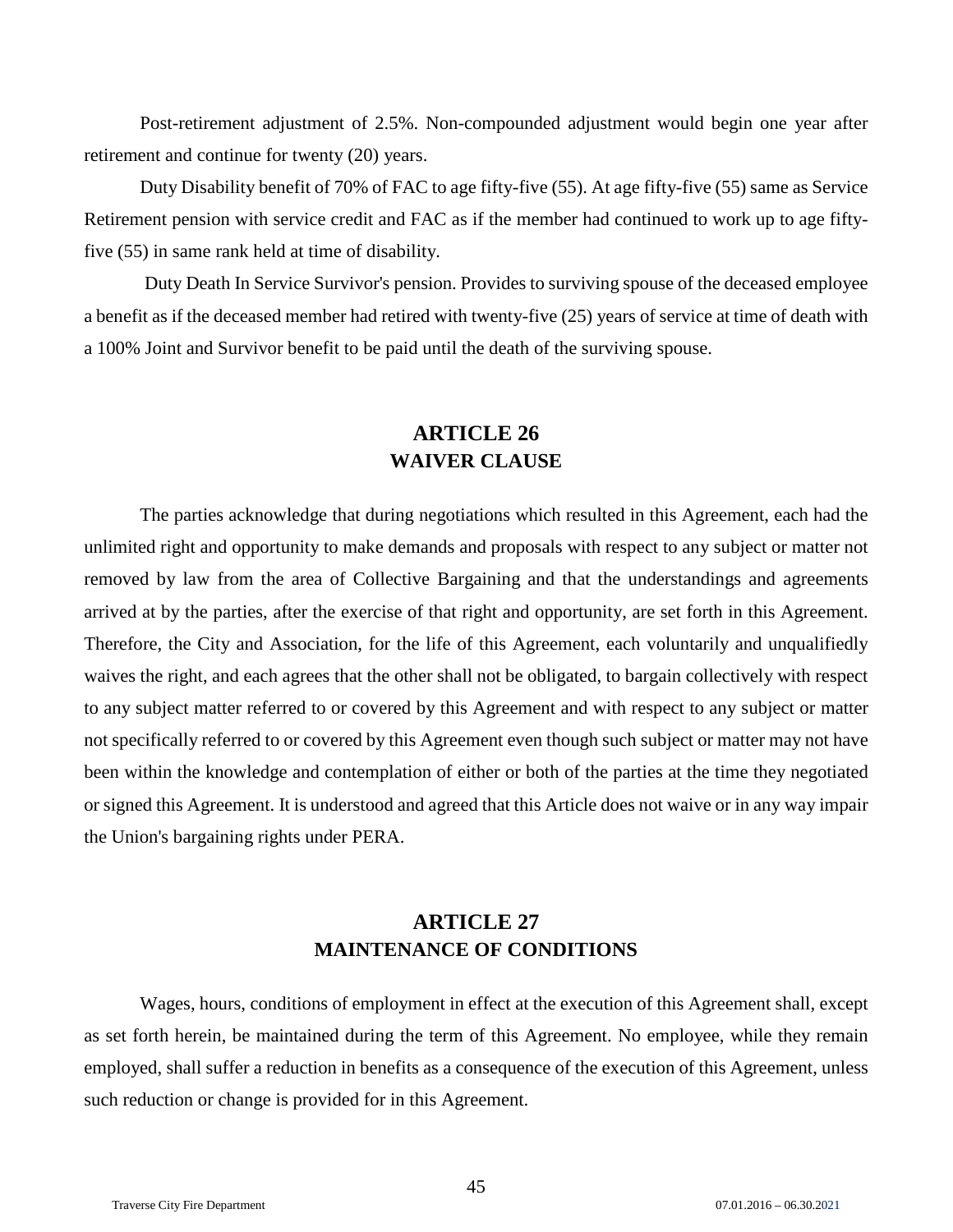# **ARTICLE 28 RELATION TO REGULATIONS, ETC.**

<span id="page-45-1"></span><span id="page-45-0"></span>This Agreement shall supersede any general or departmental rules and regulations. All 24 hour employees shall be completely informed of their housework duties and are expected to carry out their duties as quickly and as satisfactorily as possible. Duties and station maintenance will include all employees, and all are expected to do an equal share of the assigned work. Routine work day is between 8:00 a.m. to 5:00 p.m.

Employees of the department are not expected to sleep on duty prior to 9:00 p.m. except by permission of the Station Officer.

When employee(s) utilize the Fire Department Stations, either on or off duty, the area must be cleaned up as soon as possible by that employee. Courtesy would demand permission from the Officer in charge of the station.

# **ARTICLE 29 HEALTH AND FITNESS PROGRAM**

#### <span id="page-45-4"></span><span id="page-45-3"></span><span id="page-45-2"></span>**Section 1 - General:**

Performing emergency activities safely and effectively requires a level of conditioning that cannot be achieved without a structured and rigorous health management and exercise routine. A Health & Fitness Program for the TCFD employees will include medical screening, exercise, assessment, and health promotion.

#### <span id="page-45-5"></span>**Section 2.**

A tailored well-structured health and fitness program shall be in writing. Implementation of this program shall be in the following manner:

A) A health and fitness committee shall be established. Members should include: Management person (selected by the City Manager) Chief Officer Representative from Fire Officers (selected by the Fire Chief) Representative from Firefighters Association (selected by the Union President) Medical Doctor (will be the City's recognized physician)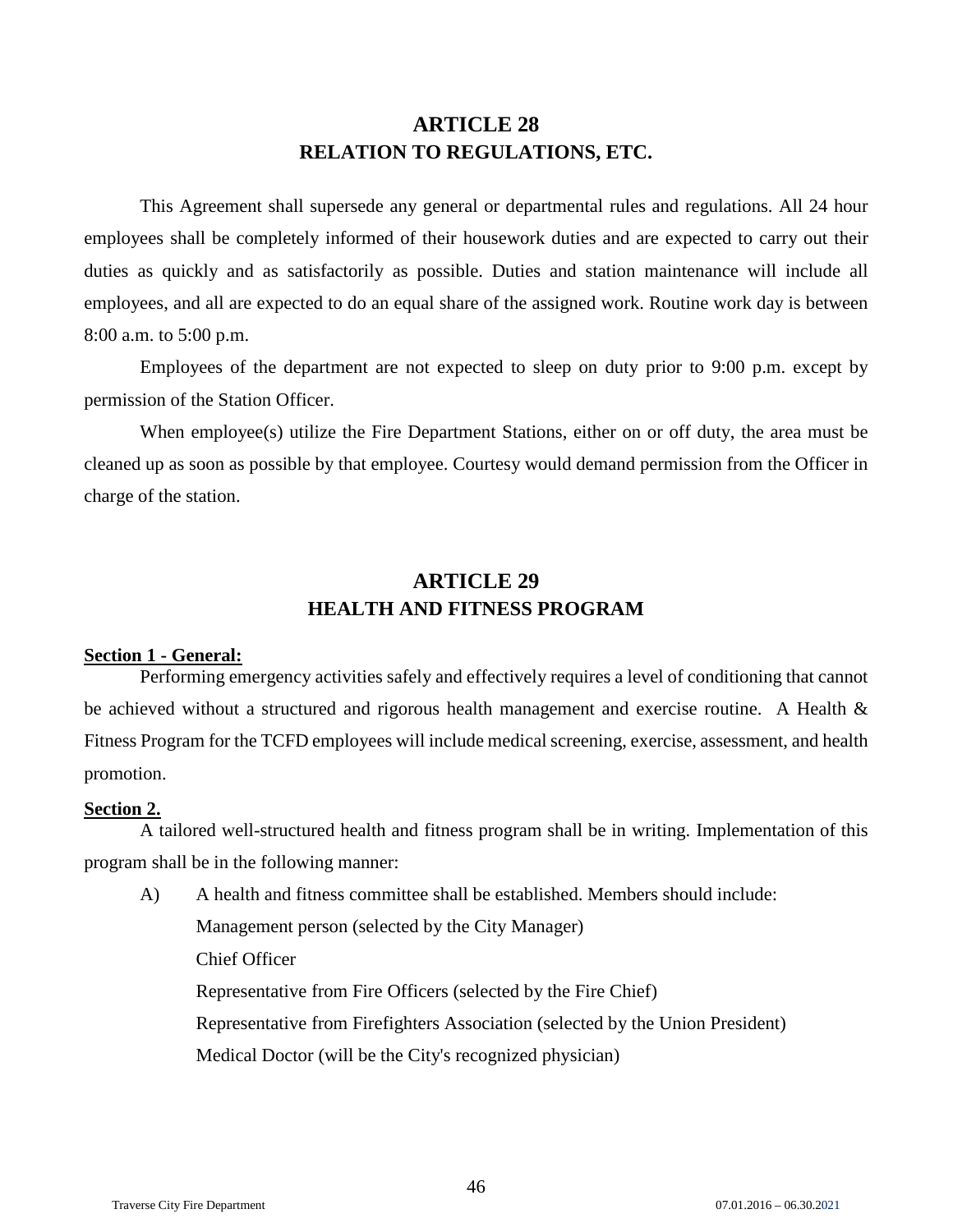Exercise Physiologist and/or Physical Therapist (chosen by

the majority members of the committee)

A Tester (selected by the committee subject to the terms of the City's Purchasing Policy competitive bid) will be selected to conduct the assessment.

- B) Policy and objectives shall be established by the committee.
- C) Research on local, state and federal regulations shall be conducted to avoid any possible legal obstacles.
- D) Program emphasis shall be placed on individual development and concern for health.
- E) Participation shall be mandatory and involve all personnel.
- F) Time for program participation shall be allocated in the work schedule.
- G) Preliminary screening shall be performed on all personnel.
- H) The program shall build in flexibility.
- I) The program shall develop good lines of communication.
- J) Periodic monitoring of person's progress, in addition to a regularly scheduled exam is a must. This information shall be made available to the participant.

## <span id="page-46-0"></span>**Section 3. Health and Fitness Standards:**

- A) The health and fitness test and standards shall be developed and recommended by majority vote of the Health and Fitness Committee to the Fire Chief, and based on a minimum score of 55% for each employee. Health and Fitness Evaluations shall be performed on all members annually.
- B) Physical handicaps and testing procedure incompatibilities shall be considered by the Health and Fitness Committee. Alternate tests may be approved by the committee in determining an employee's health and fitness score.

## <span id="page-46-1"></span>**Section 4 - Personnel Actions:**

All Traverse City Fire Department employees must maintain a minimum of 55% score on the health and fitness testing. Failure to meet the minimum will result in the following actions:

- A) First Failure: Written Reprimand, counseling and a personal health and exercise prescription, and retest in six (6) months.
- B) A Second Failure will result in employee's health and fitness to be evaluated by the Medical Doctor to determine whether any physical or mental limitation may exist. If none exists the employee will receive one (1) day off without pay and be retested in six (6) months. A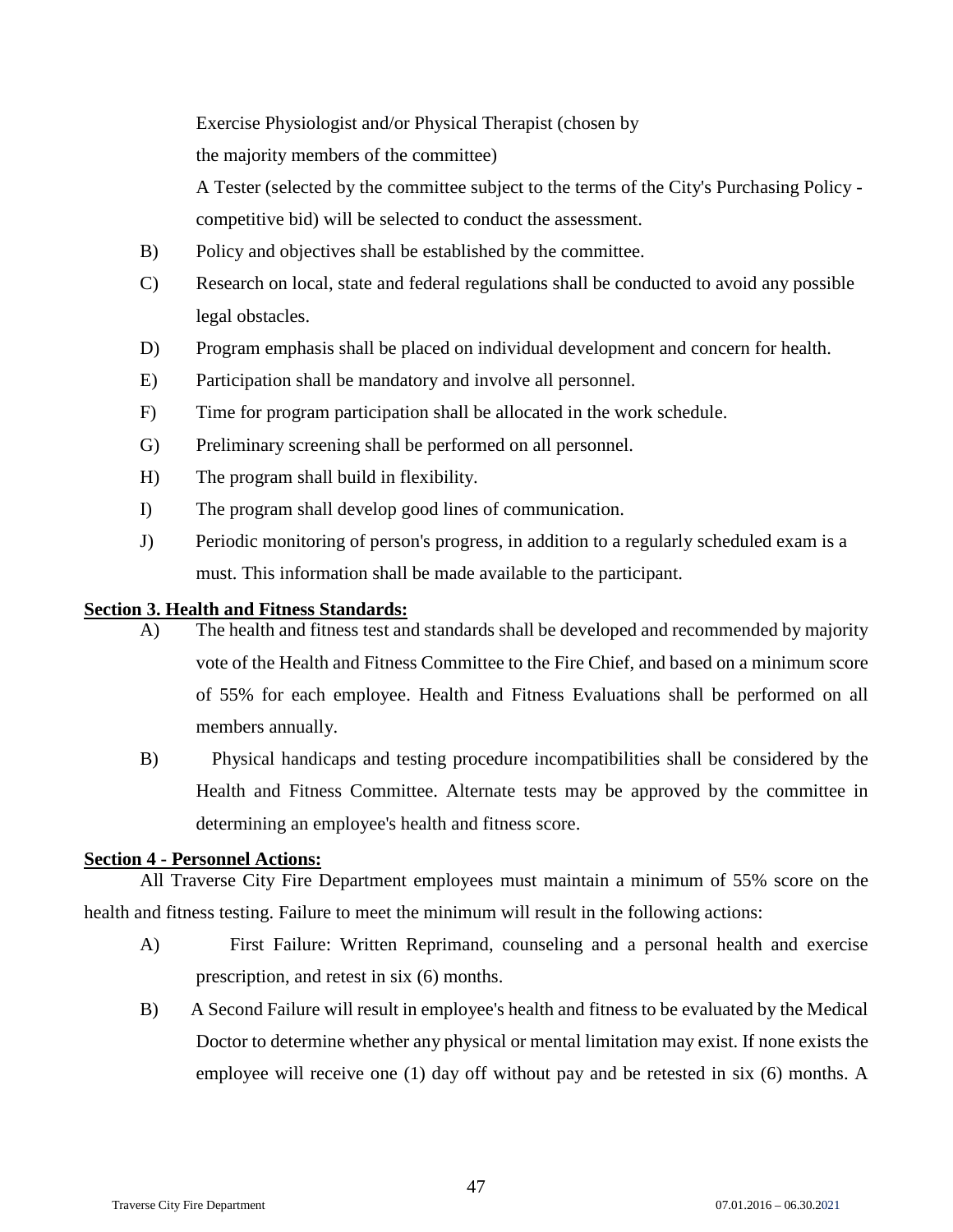Third Failure will result in two (2) days off without pay. A Fourth Failure will result in three (3) days off without pay.

An employee who increases their score to above 55% shall be considered as if they had never failed.

#### <span id="page-47-0"></span>**Section 5 - Incentives:**

Beginning with health and fitness testing 2004/2005, and thereafter, all Traverse City Fire Department employees who attain the scores below will receive a prorated amount which will be added to the employees' hourly wages. Payment will take effect January 1 through December 31 following the completion of the physical.

|                           | $24 -$ Hour | 8 - Hour |
|---------------------------|-------------|----------|
| $87.0\%$ or Higher        | \$0.35      | \$0.48   |
| 75.0% or less than $87\%$ | \$0.26      | \$0.37   |
| 65% or less than $75.0\%$ | \$0.18      | \$0.25   |

#### <span id="page-47-1"></span>**Section 6 - Repeal of Punishment:**

<span id="page-47-2"></span>Section 4 in its entirety shall be eliminated and considered invalid if the Fire Chief fails to meet the 55% minimum standard.

# **ARTICLE 30 EMPLOYEE ASSISTANCE PROGRAM**

## <span id="page-47-4"></span><span id="page-47-3"></span>**Section 1 - General:**

The objective of the Employee Assistance Program is to reduce problems in the work force, retain valued employees, and provide the safest possible fire department services. We recognize that problems of a personal nature can have an adverse effect on employee job performance. It is also recognized that most personal problems can be dealt with successfully when identified early and referred to the appropriate care. The Employee Assistance Program provides these services through special arrangements with an outside counseling resource. The program deals with a broad range of human problems such as emotional, behavioral, family, marital, alcohol and/or drug, financial, legal and other personal problems.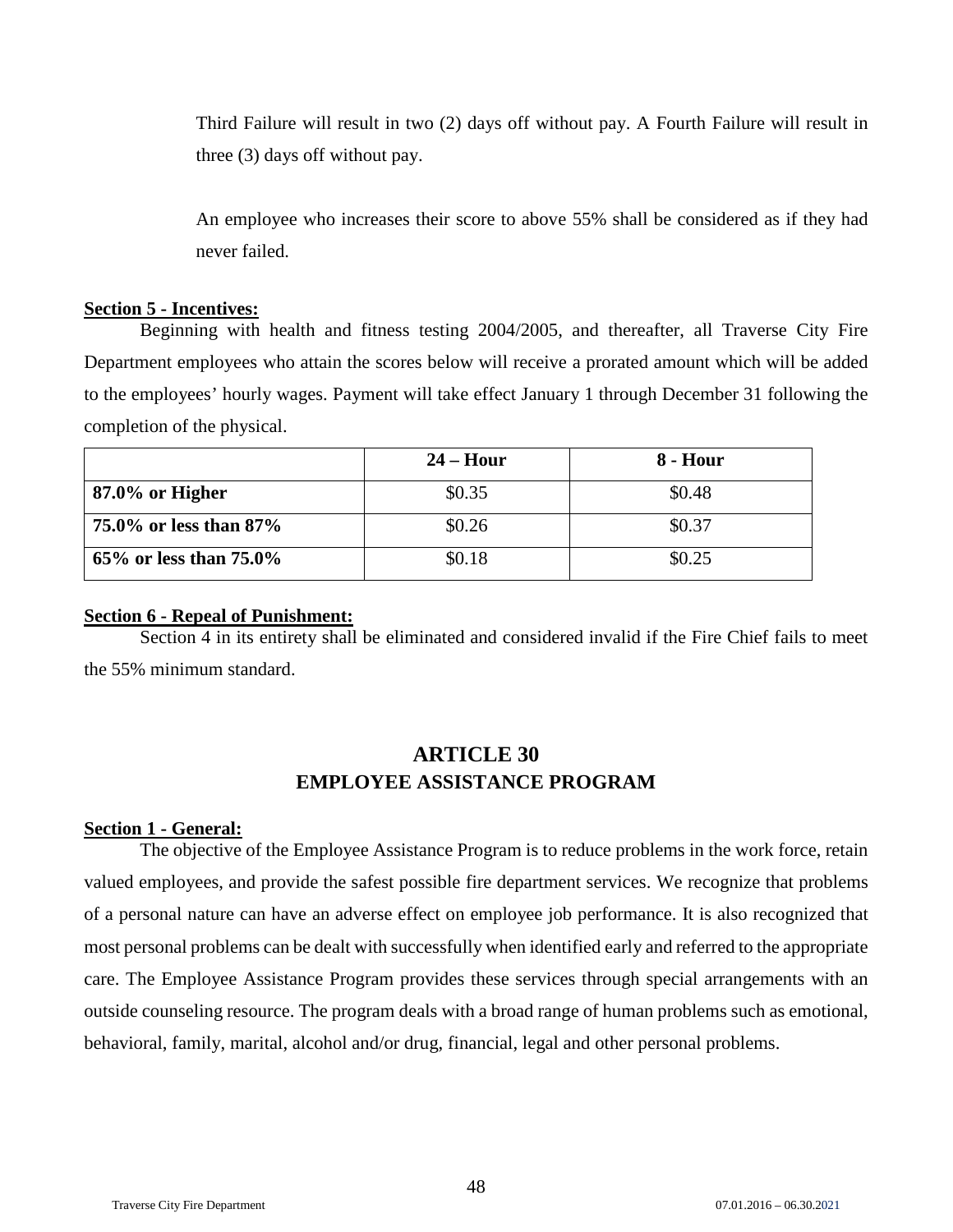The program provides problem assessment, short term counseling and referral. These costs are covered by the employer. Costs incurred for other services not covered by insurance or other benefits are the responsibility of the employee.

The policy for use of this program:

- 1. Management is concerned with an employee's personal problems as they affect the employee as a person as well as how the employee's well-being influences their performance.
- 2. The policy applies to all TCFD employees no matter what their job title or responsibility.
- 3. The program is available to employees or their families on a self-referral basis since problems at home can affect the job. If employees or family members have personal problems that may benefit from assistance, they are encouraged to use the program.
- 4. All records and discussions on personal problems will be handled in a confidential manner. These records will be kept by the designated counseling resource and will not become a part of the employee's personnel file.
- 5. Participation in the counseling program will not jeopardize an employee's job security, promotional opportunities or reputation.
- 6. Employees will be encouraged to seek assistance to determine if personal problems are causing unsatisfactory job performance. If the performance problems are corrected, no further action will be taken. If performance problems persist, the employee will be subject to normal corrective procedures.
- 7. If any employee is given a prescription for medicine to be taken while on duty which is capable of negatively impacting performance, perception or judgement of the individual consuming it, such employee shall obtain a slip from the prescribing doctor or dentist indicating that the medication will not affect the employee's performance of his/her duties and shall be given to the shift Captain and Fire Chief. Employees reporting to work under the influence of alcohol, drugs or medications which may impair alertness or responsiveness are subject to discipline up to and including discharge. Drug and alcohol testing matters are more specifically deal with in the second part of this policy. All HIPAA rules are to be followed.
- 8. All levels of management are responsible for using this program when appropriate to assist in resolving job performance problems related to personal problems.
- 9. Sick leave shall be granted for treatment or rehabilitation on the same basis as for other health problems. Employees may request an advance on future vacation time to cover regular time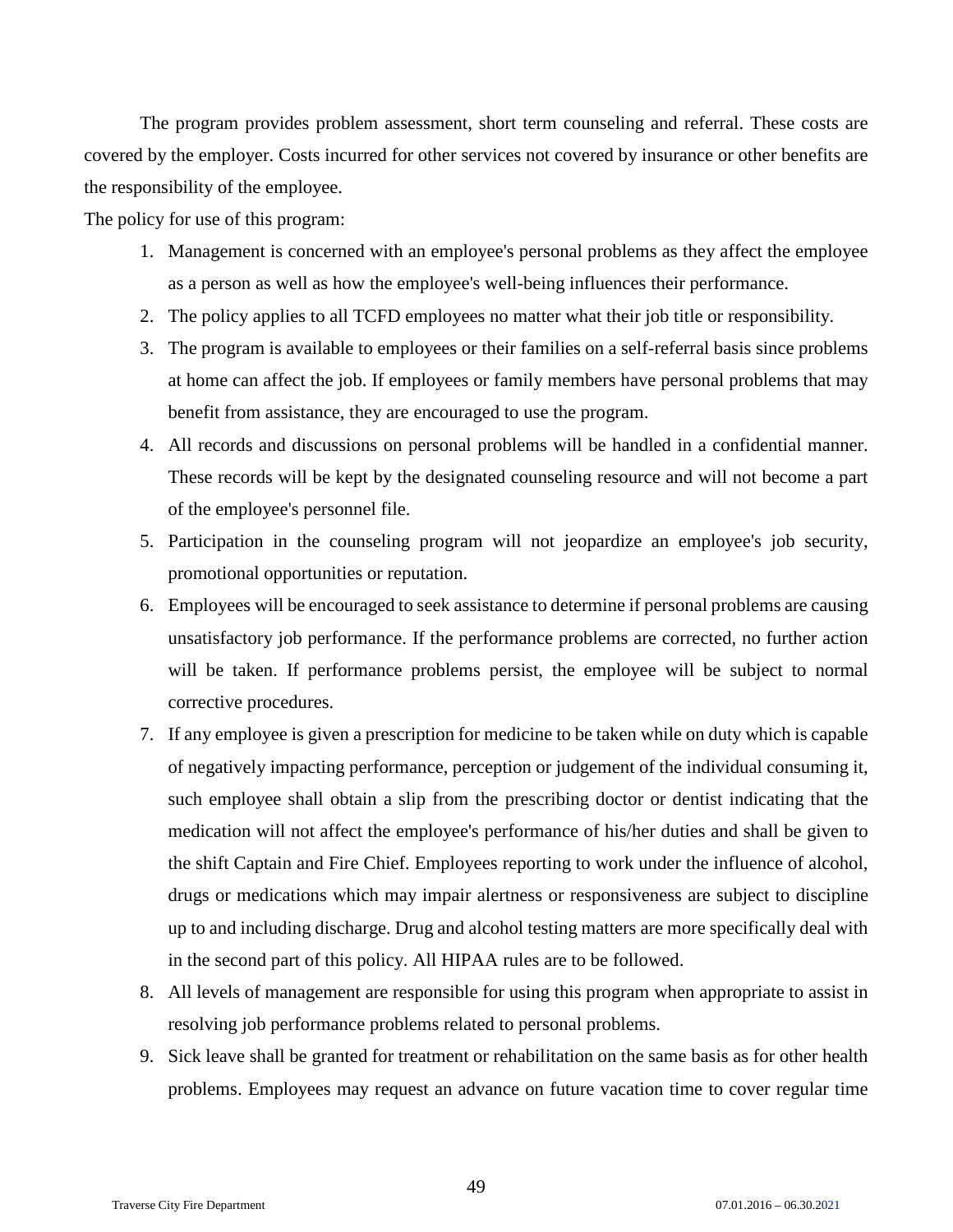lost for leaves up to thirty (30) days for treatment or rehabilitation. The Management shall have sole discretion in granting this request. The Management shall review and consider longevity and previous work performance and prospects for resolution of the problem. This advance is to be repaid by forfeiting all but one week of the next twelve (12) months' vacation time, after exhaustion of all current unused sick and vacation time until the debt is repaid.

10. This policy does not alter or replace existing TCFD policies or work rules, but serves to assist in their utilization.

## <span id="page-49-0"></span>**Section 2 - Drug Testing:**

Fire operations involve the safety and well-being of thousands of persons and it is essential that employees be alert and in full possession of their faculties when serving citizens. Due to this fact, drug and/or alcohol testing will be conducted in accordance with the procedures and guidelines set forth below. Fire department employees must be free of the effects of drugs and alcohol during scheduled working hours as a condition of employment. Drinking alcoholic beverages or using drugs during working hours, or during breaks, between shifts or at lunch, or working or reporting to work when ability to perform is impaired by such is strictly prohibited and grounds for immediate discharge. In addition, any employee who tests positive for drugs in any authorized drug test will be subject to progressive discipline as outlined below, and will be required to undergo follow-up drug testing to establish that the employee is drug free.

Recognizing the contribution of individual employees to the TCFD and their right to make choices for which they accept responsibility as well as the fact that abuse of alcohol and drugs is an illness, the Employer is committed to providing an opportunity for employees to seek counseling and/or rehabilitation before their performance deteriorates to a point where discipline is required to modify behavior. When the Employer or the Union reasonably suspect a pattern suggesting substance abuse, the employee will be referred to the Employee Assistance Program. The referral to the EAP will not be used as a basis to abrogate or mitigate future discipline should an employee choose to use drugs or alcohol in a manner which threatens the safety or well-being of the public or fellow employees. Participation in the EAP is not a substitute for corrective discipline, nor will it protect an employee from disciplinary action for violation of this rule. Definitions and Testing Procedures can be found within the department's internal policies and procedures.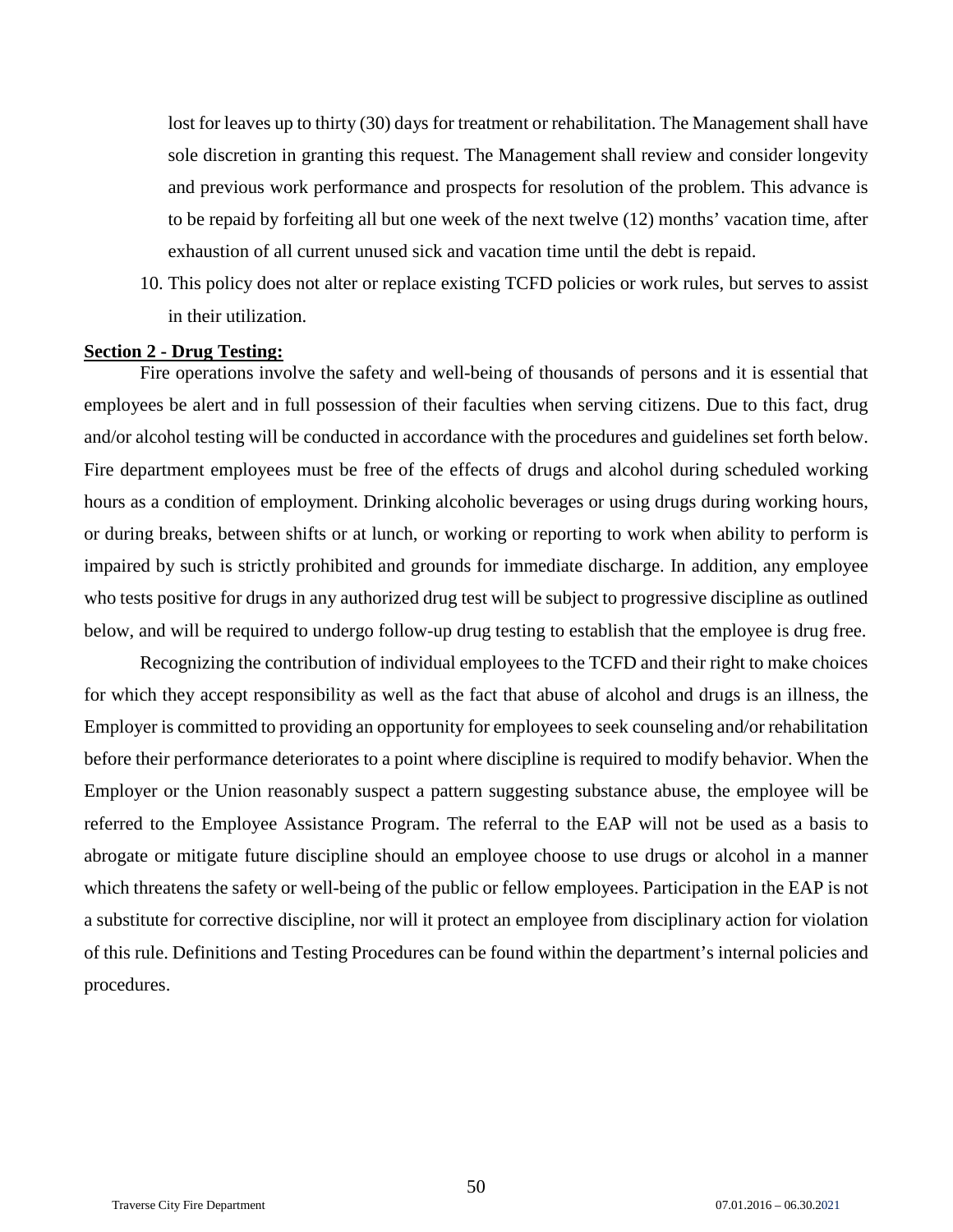# **ARTICLE 31 GENERAL**

## <span id="page-50-2"></span><span id="page-50-1"></span><span id="page-50-0"></span>**Section 1 - Separability:**

This Agreement is subject to the laws of the State of Michigan with respect to the powers, rights, duties and obligations of the City, the Association and the employees in the bargaining unit, and in the event that any provision of this Agreement shall at any time be held to be contrary to law by a court of competent jurisdiction from whose final judgment or decree no appeal has been taken within the time provided therefor, such provisions shall be void and inoperative; however, all other provisions of this Agreement shall, insofar as possible, continue in full force and effect.

## <span id="page-50-3"></span>**Section 2 - Distribution of Agreement:**

Three signed hard copies and a computer version of this agreement shall be distributed by the City to the Association.

## <span id="page-50-4"></span>**Section 3 - Duration:**

This Agreement shall be effective the 1st day of July, 2016, and shall remain in force and effect to and including the 30th day of June, 2021.

#### <span id="page-50-5"></span>**Section 4 - Future Negotiations:**

The parties agree that, commencing not later than April 1, 2021 they will undertake negotiations for a new Agreement for a succeeding period.

## <span id="page-50-6"></span>**Section 5 - Extensions:**

In the event that negotiations extend beyond the said expiration date of this Agreement, the terms and provisions of this Agreement shall remain in full force and effect and during which time negotiations are in process, until a new contract or Act 312 arbitration award is issued.

## <span id="page-50-7"></span>**Section 6 - Mutual Agreement on Changes:**

If, prior to the expiration of this Agreement, any article or section of this Agreement is found to be inconsistent or unworkable, changes can be made if there is mutual agreement between the City and Association.

## <span id="page-50-8"></span>**Section 7 – Non-Discrimination:**

The parties agree not to discriminate against an employee or applicant for employment with respect to hire, tenure, terms, compensation, work classifications, promotion or demotion, termination, transfers, or other conditions of employment or a matter directly or indirectly related to employment because of their actual or perceived race, color, national origin, sex, age, height,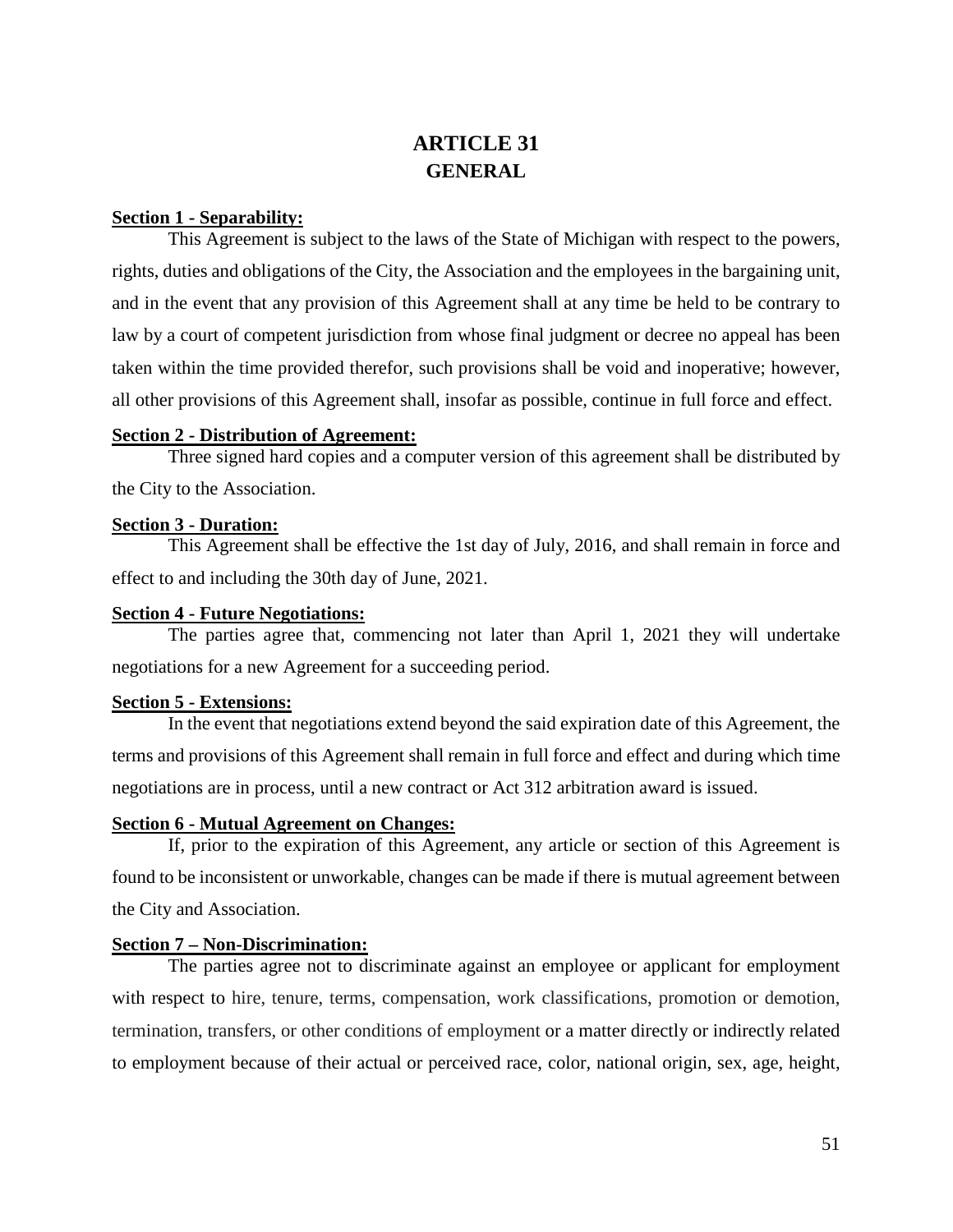weight, marital status, religion, physical or mental disability, family status, sexual orientation, or gender identity. Breach of this covenant may be regarded as a material breach of this Agreement.

## <span id="page-51-0"></span>**Section 8 - Gender:**

The masculine pronoun, wherever used in this agreement, shall include the feminine pronoun, unless the context clearly otherwise requires.

#### <span id="page-51-1"></span>**Section 9 - Entire Agreement:**

This Agreement together with all items incorporated herein by reference, constitutes the entire Agreement of the parties and there are no valid promises, conditions or understandings which are not contained herein.

#### <span id="page-51-2"></span>**Section 10 - Interpretation:**

This Agreement shall be governed by the laws of the State of Michigan, both as to interpretation and performance. This Agreement was drafted by the joint direction of the parties.

#### <span id="page-51-3"></span>**Section 11 - Authority to Execute:**

<span id="page-51-4"></span>The parties agree that the signatories appearing below have the authority and duly authorized to execute this Agreement on behalf of the parties to the Agreement.

# **ARTICLE 32 CERTIFICATION ALLOWANCE**

<span id="page-51-5"></span>Effective January 1, 2005, and thereafter, as a condition of employment, new employees hired into the Fire Department for Suppression services shall be required to maintain a paramedic license and comply with local medical control authority requirements. When promoted to Captain, employee is exempt from this requirement, but must maintain a basic EMT-B license.

All Fire Department employees in Suppression services, within the first five (5) years of employment, will participate in, complete and secure a Certificate of Fire Fighter Apprenticeship through the United States Department of Labor.

Any fire fighter who has obtained and is maintaining an emergency medical technician license at the level of basic, specialist, or paramedic from the Michigan Department of Public Health and complies with the local medical control authority requirements, shall be entitled to additional pay which shall be rolled in as part of their pay. Effective July 1, 2004, the following: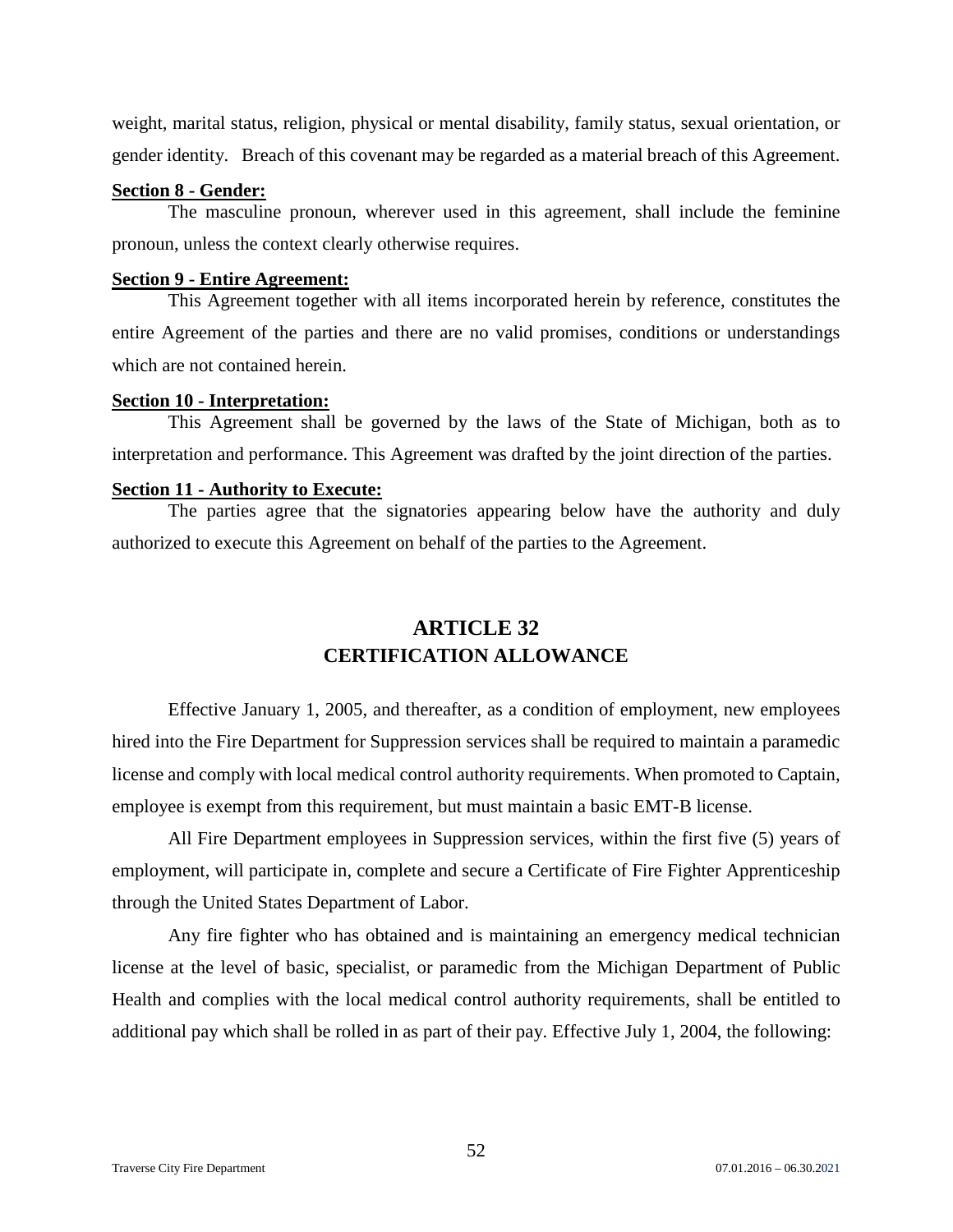|              | 24 Hour Shift | 8 Hour Shift |
|--------------|---------------|--------------|
| EMT-B        | \$.14/hour    | \$.19/hour   |
| <b>EMT-S</b> | \$.17/hour    | \$.24/hour   |
| EMT-P        | $$0.60/h$ our | \$0.84/hour  |

<span id="page-52-0"></span>**Inspector Certification:** For employees in the Inspection/Prevention service, a payment of \$ .16 per hour for maintenance of the state inspector's license shall be paid in accordance with the preceding paragraph.

# **ARTICLE 33 CHERRY CAPITAL AIRPORT**

<span id="page-52-1"></span>In the event there is an agreement with the Cherry Capital Airport to provide firefighting services, the City will provide staffing of Airport Rescue Fire Fighting (ARFF) certified employees. An Airport Rescue Fire Fighting (ARFF) station at the Cherry Capital Airport will be staffed (after July 1, 2010) with a minimum of one (1) TCFD ARFF certified employee for the entire twenty-four (24) hour shift at the ARFF station. The normal duty day for the TCFD ARFF certified employees assigned to the Airport ARFF station will be the same as currently applies to fire suppression employees working at the fire stations  $1 \& 2$ .

ARFF certified training and FAA/ARFF certification is voluntary, and no employee is required to undergo said training, nor to acquire or maintain said certification. Fire Inspection/Prevention employees hired after 01/24/2006, are not eligible for FAA/ARFF certification and/or training. All TCFD suppression employees will be given the opportunity to receive all training needed for FAA/ARFF certification. Training and all related costs shall be borne by the City to the extent necessary to receive the training. Employees scheduled to be onduty will be released from duty without loss of pay or benefits and employees scheduled to be offduty will receive overtime pay. Specific to the FAA/ARFF required hot drill, if an employee misses the locally scheduled hot drill, all costs to attend the training will be borne by the employee, unless there are extenuating circumstances approved by the Fire Chief or his designee.

FBI background checks will only be done on those TCFD employees who choose to undergo the training needed for FAA/ARFF certification. No TCFD employee shall be subject to discharge, discipline, or any other adverse action as a result of the FBI background investigation.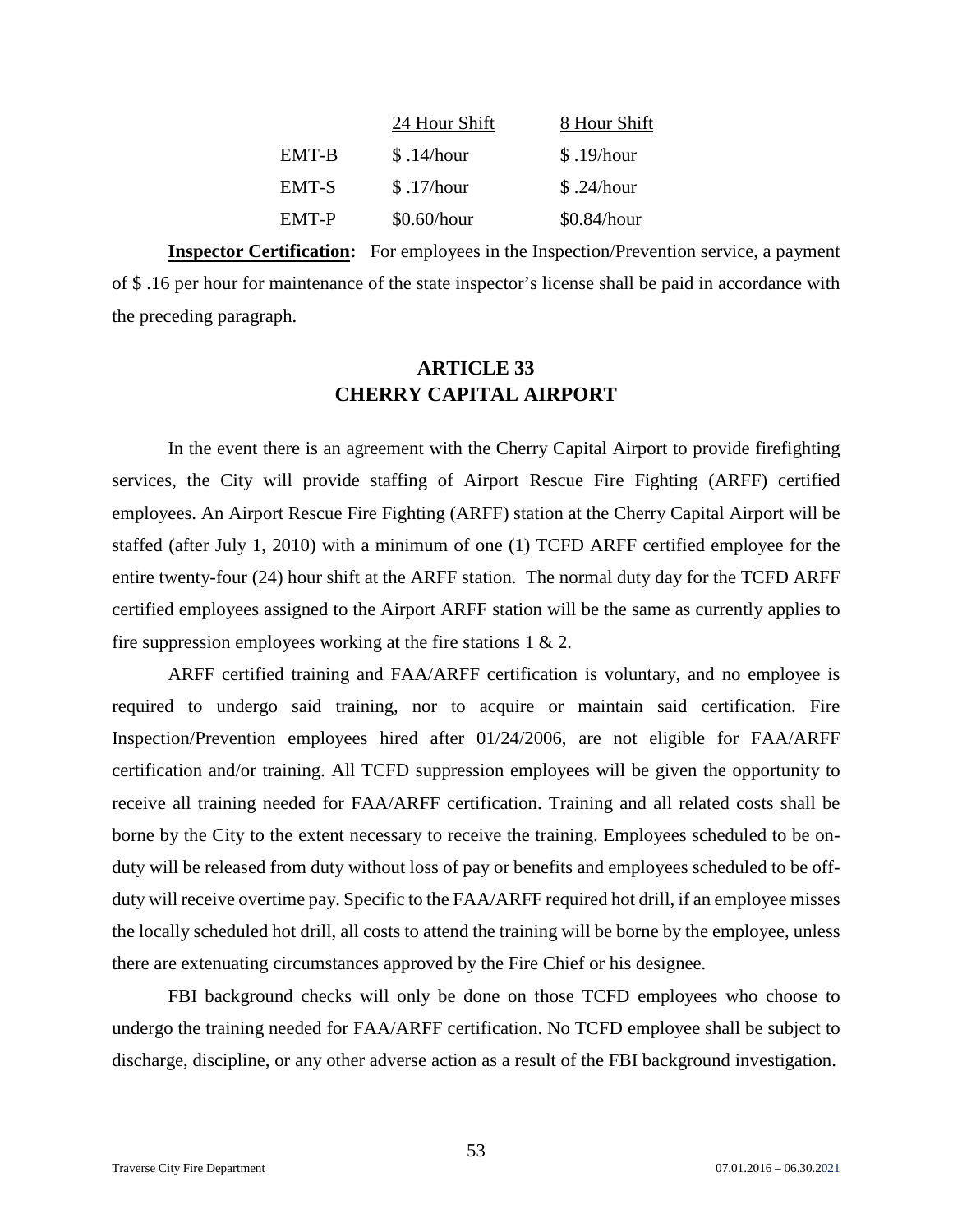Drug testing of TCFD employees assigned to work at the ARFF station (3) will be in accordance with the collective bargaining agreement between the City and the Union.

TCFD chain of command will be followed for all ARFF duties and responsibilities.

Maintenance will not be performed by TCFD employees assigned at the ARFF station, except for current apparatus readiness and equipment checks. Basic duties comparable to current practice at fire station 1 and 2 shall be performed in areas under control of the City at the ARFF station.

All equipment to be utilized by TCFD employees assigned at the ARFF station will meet or exceed current NFPA, FAA, MIOSHA, or other applicable state and federal standards, as they may be updated from time-to-time. The City will ensure that all fitness equipment at ARFF station 3 is maintained and replaced so that it is of the same standard as that located at stations 1 and 2.

<span id="page-53-0"></span>Family visitors will be allowed at the ARFF station the same as is currently the practice at fire stations 1 and 2.

# **ARTICLE 34 FAA/ARFF CERTIFICATION ALLOWANCE**

<span id="page-53-1"></span>Any fire fighter who has successfully obtained and is maintaining FAA/ARFF and Cherry Capital Airport training, competency assessment and security clearances shall be entitled to additional pay which shall be rolled in as part of their pay. Required steps are as follows:

- FAA Initial 40 hour training: Traverse City Fire Department Module Program.
- Cherry Capital Airport Orientation Program provided by Airport Operations.
- Cherry Capital Airport Driver's Training Program provided by Airport Operations.
- $\triangleright$  Security Identification Display Area (SIDA) Badge training and test provided by Airport Operations.
- $\triangleright$  Aircraft Rescue Fire Fighting (ARFF) Competency Assessment provided by Traverse City Fire Department and mutually agreed upon with the Association.
- Approval by the Office of the Fire Chief for duty at CCA/ARFF Station 03.

| 24 Hour Shift | 8 Hour Shift |
|---------------|--------------|
| \$.34/hour    | \$.48/hour   |

In the event there is no agreement with Cherry Capital Airport to provide firefighting services, or that agreement is cancelled, the FAA/ARFF certification allowance will cease.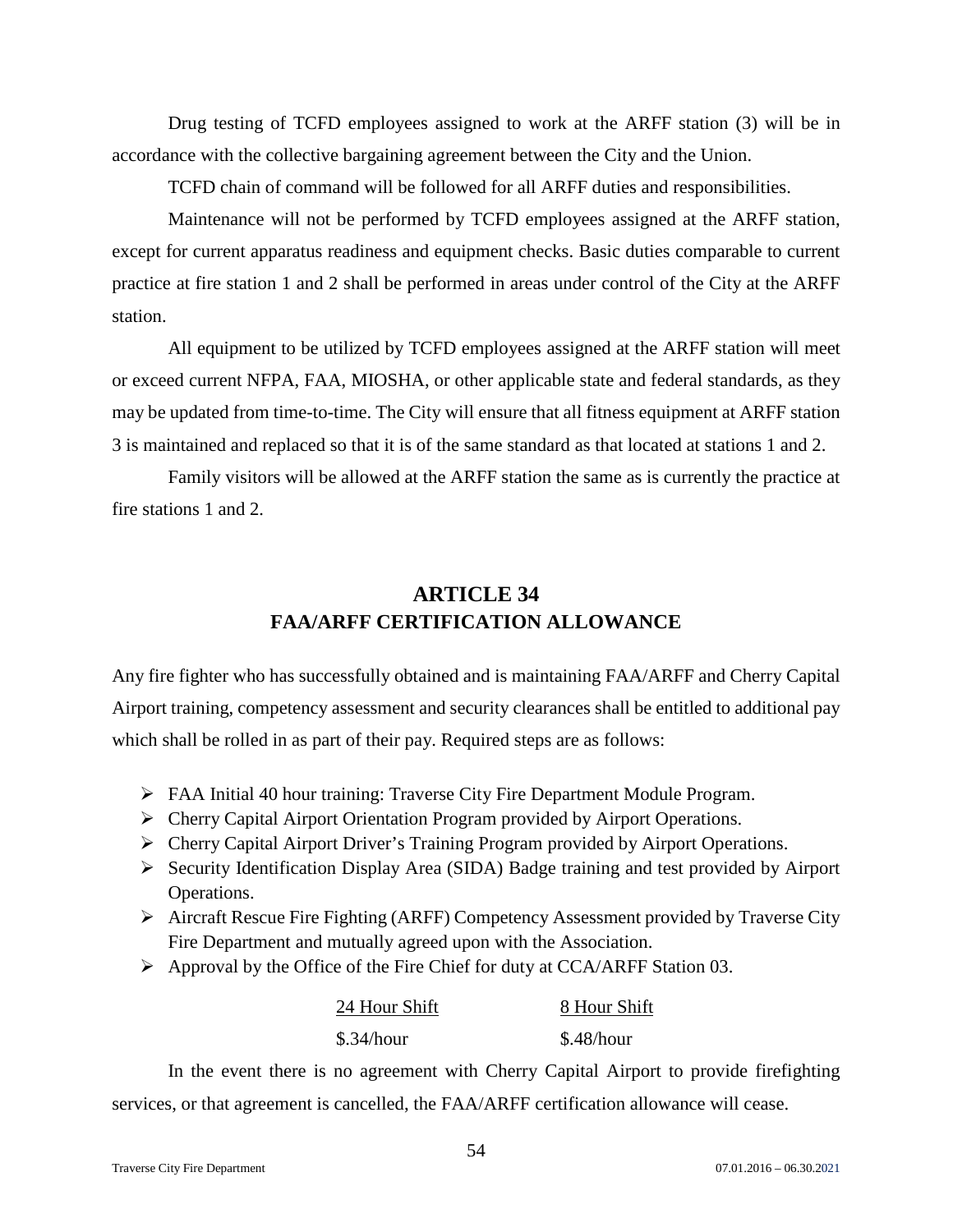# **ARTICLE 35 MEAL ALLOWANCE**

<span id="page-54-1"></span><span id="page-54-0"></span>Any firefighter assigned to work a 24 hour shift shall receive a meal an annual meal allowance of \$1200.00. The meal allowance shall be paid on a monthly prorated amount on the 1st payroll of each month.

# **ARTICLE 36 EDUCATIONAL REIMBURSEMENT**

<span id="page-54-3"></span><span id="page-54-2"></span>Upon approval from the Fire Chief and the Human Resources Director, the City will reimburse up to one hundred percent (100%) the cost of tuition, to not exceed a maximum cost of eight (8) credit hours per semester for the attendance and education which is directly related to the employee's job upon representation of a report card indicating a minimum of a 2.5 grade point average for the course. Approvals must be received prior to the beginning of the educational experience.

# **ARTICLE 37 OFF DUTY EMPLOYMENT**

<span id="page-54-5"></span><span id="page-54-4"></span>Prior to the beginning of any off-duty employment, including self-employment, the Employee shall review Departmental Rules, and Executive Order No. 340, all which pertain to work outside of the Department. If there may be a possible conflict, the Employee shall discuss the situation with his/her immediate supervisor using the chain of command. That supervisor shall bring the possible conflict to the attention of the Fire Chief.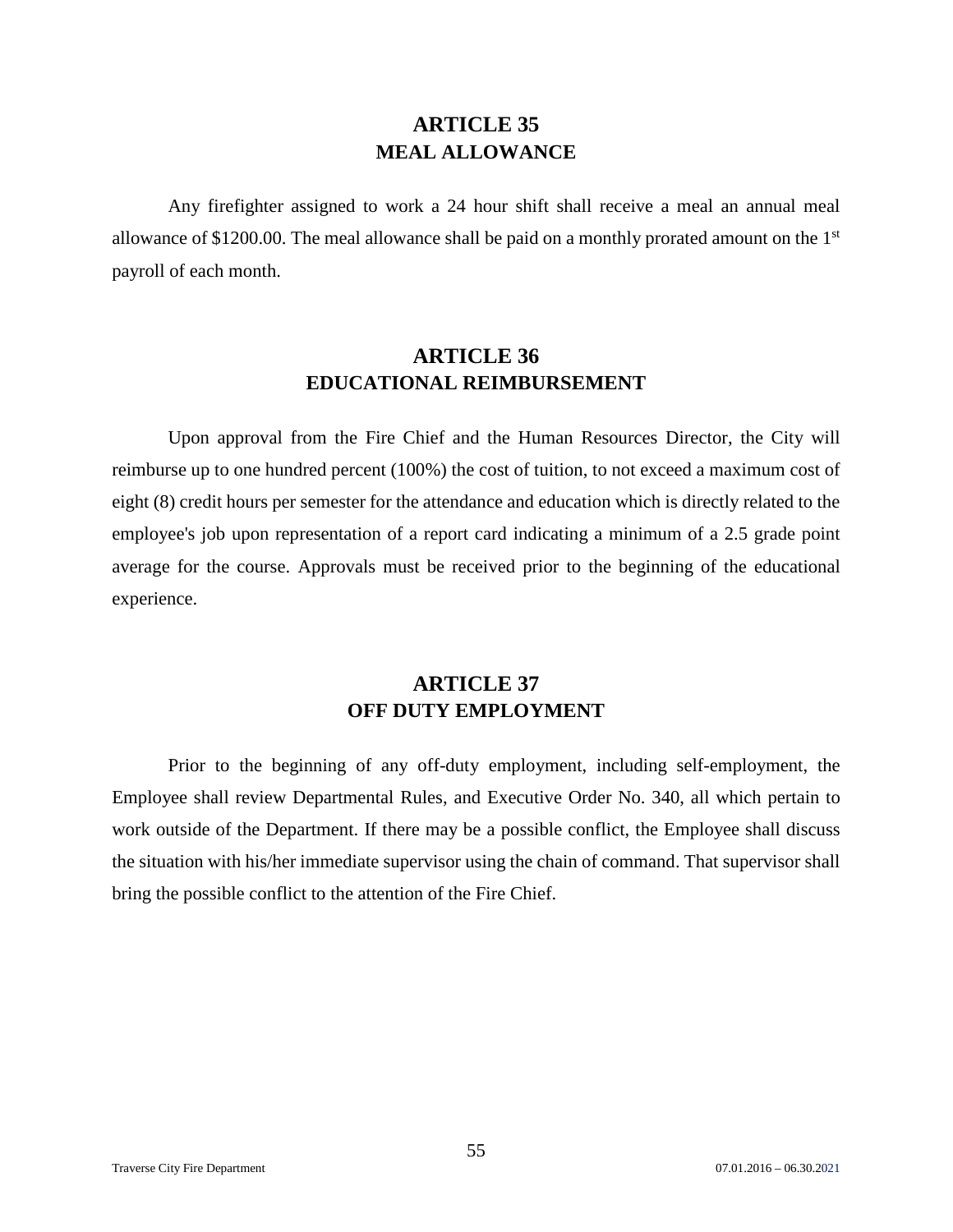## **This Agreement was negotiated by the following listed representatives:**

Eric Jackson Penny Hill Chris Peron Kenny Davis Jacob Steichen

Local 646 City of Traverse City Chad Rueckert Martin Colburn Eric Moravcik Kristine Bosley

IN WITNESS WHEREOF, the parties hereto have, by their representatives, duly authorized in the premises, executed this Agreement.

Marentette, City Clerk

By: Carruthers, Mayor Jim

<span id="page-55-0"></span>**CITY OF TRAVERSE CITY** 

**LOCAL NO 646 OF THE** INTERNATIONAL ASSOCIATION OF **FIREFIGHTERS, also known as TRAVERSE CITY FIREFIGHTERS** ASSOCIATION, AFL-CIO

ruec By:

Chad Rueckert, President, Local 646

APPROVED AS TO SUBSTANCE:

Date: 12.21.2016

Martin Colburn, City Manager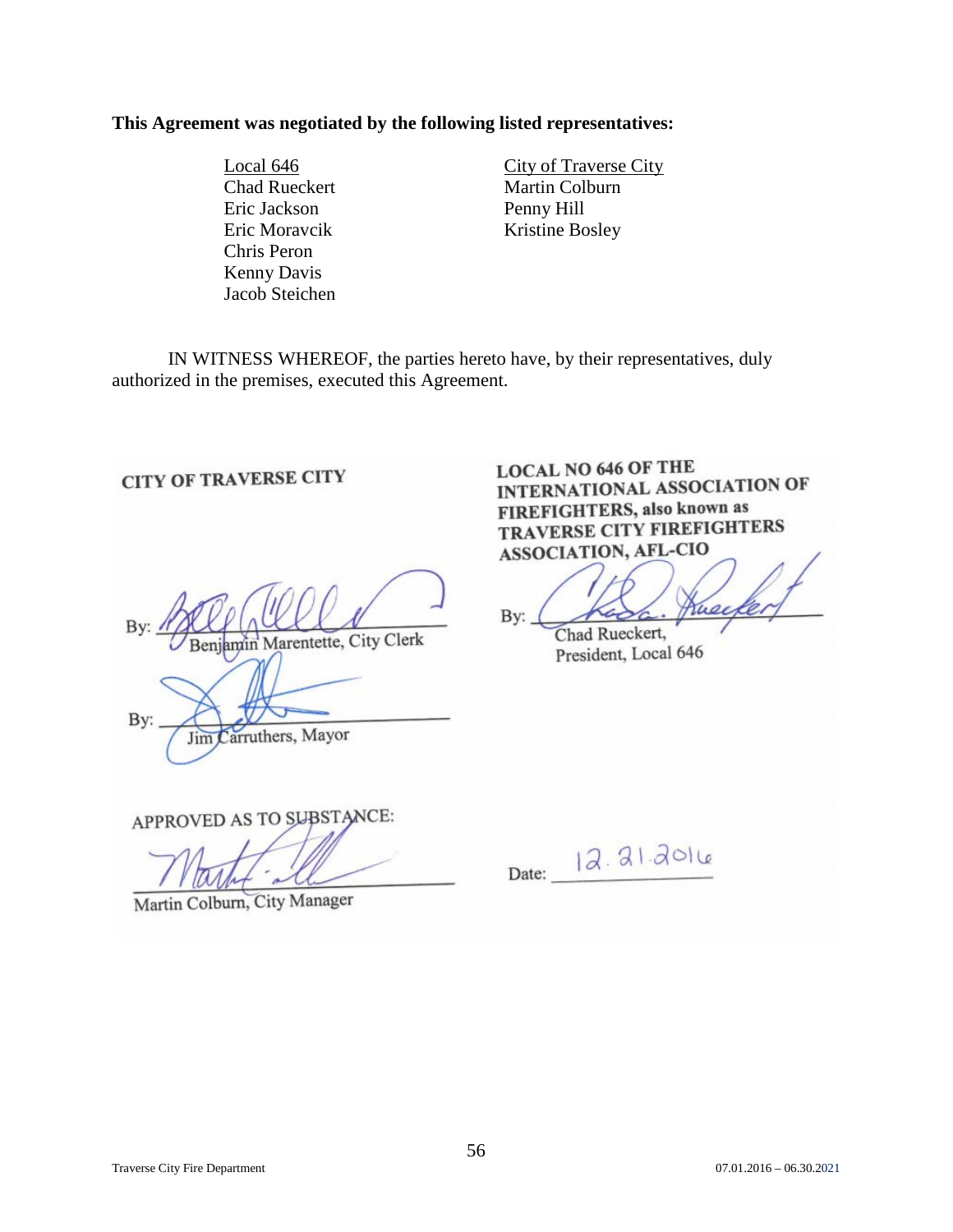<span id="page-56-0"></span>There is hereby established the following schedule of hourly compensation for the various classifications of positions in the Fire Department.

Effective July 1, 2016 the annual salary increase will be 2% (*all wages will be retro to 07.01.2016*)

Effective July 1, 2017 the annual salary increase will be 2%

Effective July 1, 2018 the annual salary increase will be 2%

Effective July 1, 2019 the annual salary increase will be 2%

Effective July 1, 2020 the annual salary increase will be 2%

Pay increases to commence on the first day of a pay period which falls closest in time to the date scheduled for the increase.

#### \*\*\*\*\*\*\*\*\*\*\*

## **ANNUAL EDUCATION STIPEND**

<span id="page-56-1"></span>Effective the first full pay period in July of each year an employee, upon completion of his/her probationary period, may be eligible for an annual stipend for the successful completion of a qualifying degree that is directly related to the employee's job. The stipend schedule is at most \$300 for a Bachelor's Degree (limit one) or \$600 for a Master's Degree (limit one).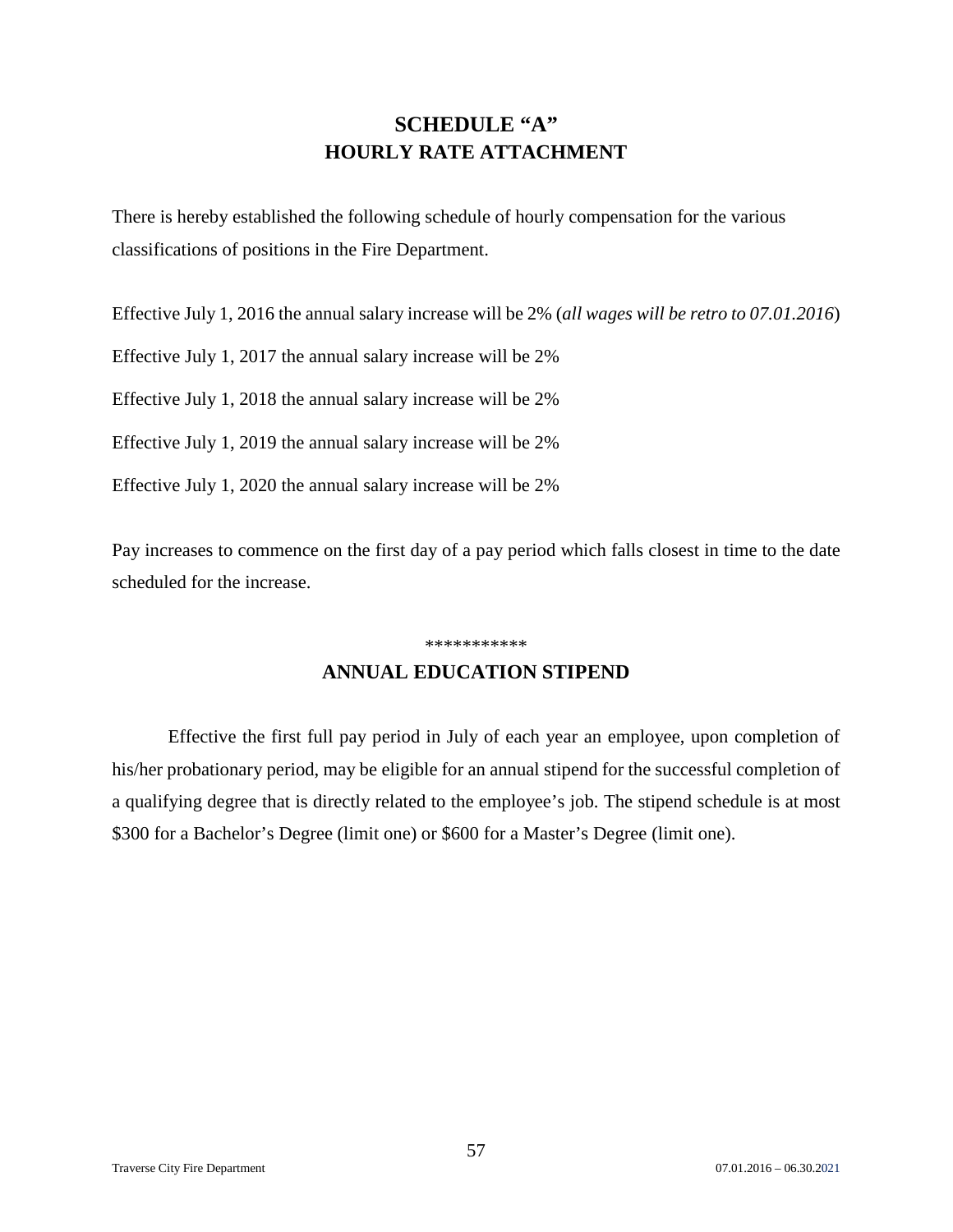## **Index**

#### a

<span id="page-57-0"></span>acting officer pay, 21 additional short term leave, 35 agreement, 8 agreement to negotiate, 10 airport rescue fire fighting (arff, 53 annual education stipend, 57 annual vacation leave, 32 association activities, 12 association bulletin boards, 12 association meeting, 12 association released time, 12 authority to execute, 52

#### b

bereavement leave, 36

#### c

captain, 19 captain fire marshal, 19 certification allowance, 52 cherry capital airport, 53 committee, 13 compensatory time for voluntary training, 23 compensatory time record keeping, 25 contract coverage, 8 court appearance pay, 26

#### d

deduction of dues, 9 definitions, 8, 13 dental insurance, 31 discipline and discharge, 15 distribution of agreement, 51 dress uniforms, 43 drug testing, 50 duration, 51

#### e

educational reimbursement, 55 eligibility requirements, 19 employee assistance program, 48 emt-b license, 53 emt-p license, 53 emt-s license, 53

entire agreement, 52 extensions, 51

f

faa/arff certification, 53 faa/arff certification allowance, 54 fac (final average compensation), 44 fire inspector, 20 fitness personnel actions, 47 flsa 7(k) overtime, 20 flsa 7(k) work period, 20 future negotiations, 51

## g

gender, 52 grievance answers, 14 grievance procedure, 13 grievance step one, 14 grievance step three, 14 grievance step two, 14

#### h

health and fitness incentives, 48 health and fitness program, 46 health and fitness repeal of punishment, 48 health and fitness standards, 47 health care savings plan, 28 health savings account, 27 holidays, 26 hourly rate attachment, 57 hours of employment, 41

#### i

inspector certification, 53 insurance, 27 insurance committee, 27 insurance premiums, 27 interpretation, 52

## j

jury service, 38

## l

layoffs/recalls, 41 leave for association business, 37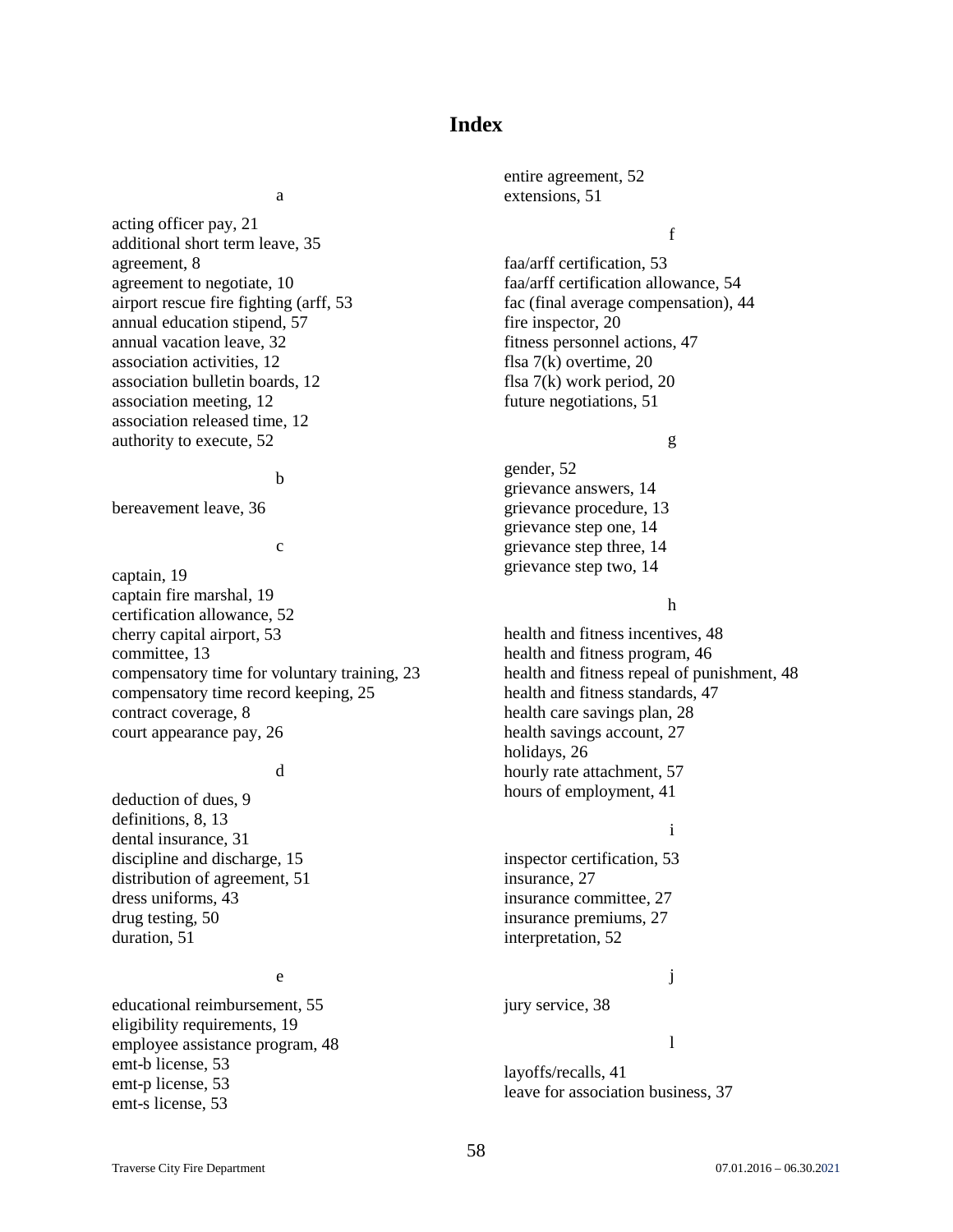leave of absence, 34 lieutenant, 19 lieutenant and captain probation, 41 lieutenant training officer, 20 life insurance, 30 light duty review, 39 longevity pay, 21

#### m

mail, 13 maintenance of conditions, 45 management rights provisions, 10 mandatory overtime, 22 meal allowance, 55 medical insurance, 27 medical insurance during leave, 31 medical insurance opt-out option, 28 military leave of absence, 36 mutual agreement on changes, 51

#### n

negotiating committee, 13 non-discrimination, 51

## o

off duty employment, 55 off-duty call-in, 26 oral examination, 18 out of town training, 24 overtime pay, 22

#### p

pa act 125, 22 pension multiplier, 44 pension system, 44 personal leave, 37 probation, 40 promotions, 17 purpose, 8

pursuit of remedy, 15

#### r

recognition, 9 relation to regulations, 46 residence, 43 responsibilities of officers, 20 retiree hospitalization, 28

## s

salaries, 20 schedule "a", 57 seniority, 18, 40 separability, 51 service rating, 18 short term disability insurance, 34 short term leave, 34 sick leave banks, 35 snow days, 37 statement of purpose, 13 steps in grievance procedure, 14

## t

table of contents, 3 termination of employment, 40 turnout gear, 43

#### u

uniforms, 43 union membership, 9 using compensatory time, 25

#### w

waiver clause, 45 work uniforms, 43 worker's compensation, 38 written examination, 18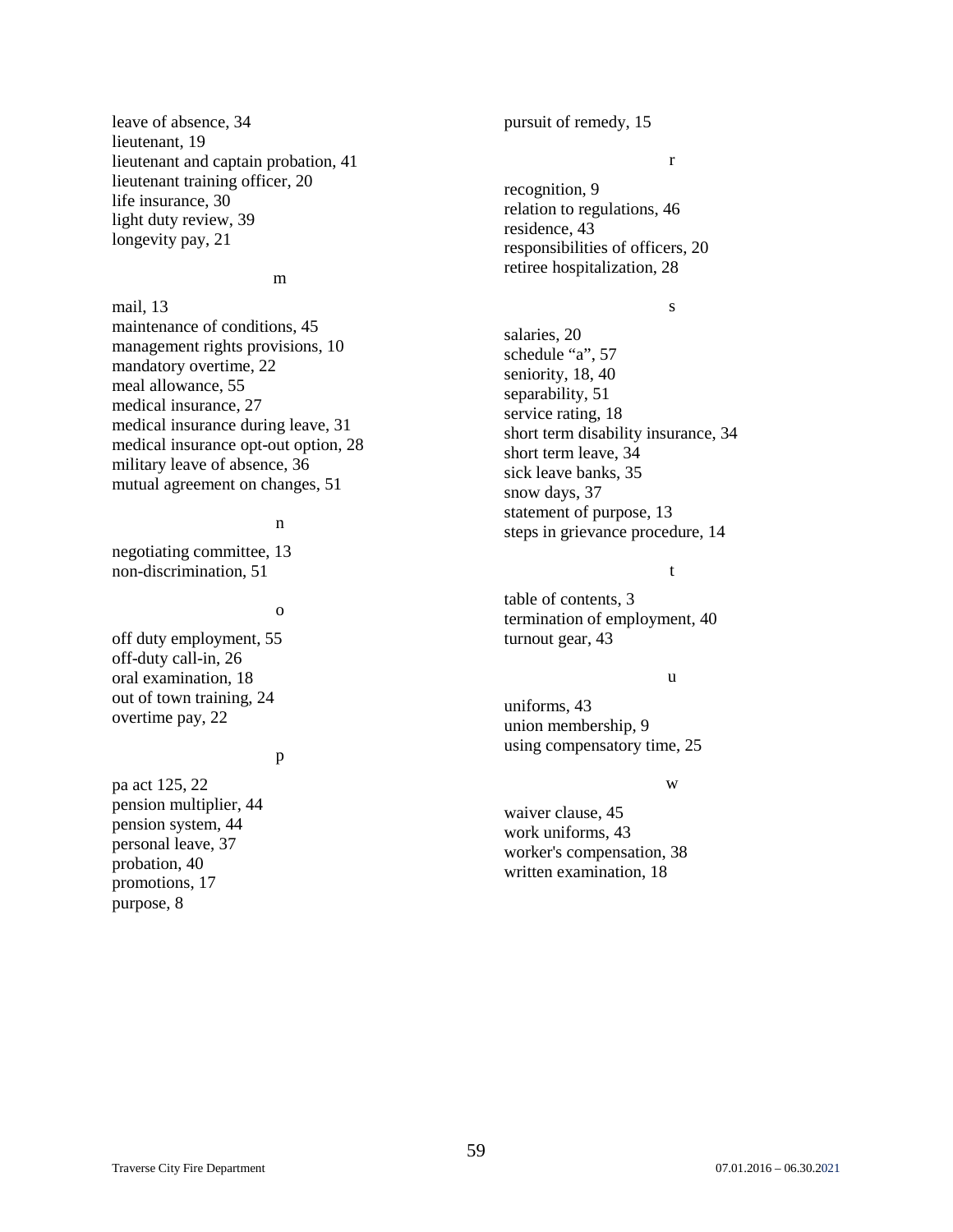| effective 07.01.2016<br>Increase: 2% |  |         |        |                       |           |    |        |
|--------------------------------------|--|---------|--------|-----------------------|-----------|----|--------|
| F-1 Firefighter                      |  | $24-HR$ | $8-HR$ |                       |           |    |        |
| Start                                |  | 14.92   | 20.89  | <b>Fire Inspector</b> |           |    | $8-HR$ |
| 6 Months                             |  | 15.32   | 21.45  |                       | Start     |    | 23.60  |
| 12 Months                            |  | 15.74   | 22.03  |                       | 6 Months  | S. | 24.23  |
| 24 Months                            |  | 16.16   | 22.63  |                       | 12 Months |    | 24.89  |
| 36 Months                            |  | 16.60   | 23.24  |                       | 24 Months | S. | 25.56  |
| 48 Months                            |  | 17.13   | 23.98  |                       | 36 Months |    | 26.38  |

| Increase: 2% |  |
|--------------|--|
|--------------|--|

| spector |              | 8-HR  |
|---------|--------------|-------|
|         | Start \$     | 23.60 |
|         | 6 Months \$  | 24.23 |
|         | 12 Months \$ | 24.89 |
|         | 24 Months \$ | 25.56 |
|         | 36 Months \$ | 26.38 |
|         |              |       |

| -2 Lieutenant | 24-HR         | 8-HR  | <b>F-2 Training Officer</b> | $8$ -HR             |
|---------------|---------------|-------|-----------------------------|---------------------|
|               | Start S 17.64 | 24.70 |                             | Start $\zeta$ 27.17 |
| 6 Months \$   | 18.17         | 25.44 | 6 Months \$ 27.99           |                     |
| 12 Months \$  | 18.90         | 26.46 | 12 Months S                 | 29.10               |
|               |               |       |                             |                     |

| F-2 Captain  | $24-HR$ | 8-HR  | <b>Fire Marshall</b> |              | $8-HR$ |
|--------------|---------|-------|----------------------|--------------|--------|
| Start S      | 19.47   | 27.25 |                      | Start S      | 29.98  |
| 6 Months \$  | 20.05   | 28.07 |                      | 6 Months \$  | 30.88  |
| 12 Months \$ | 20.85   | 29.19 |                      | 12 Months \$ | 32.11  |
|              |         |       |                      |              |        |

| Meal Allowance |  |  |
|----------------|--|--|
|                |  |  |

Monthly **5100.00** 

|                      | <b>Physical Fitness</b> |          |                                 |          |
|----------------------|-------------------------|----------|---------------------------------|----------|
|                      | 24 - Hour               | 8 - Hour | <b>Annual Education Stipend</b> |          |
| 87% or Higher        | \$0.35                  | \$0.48   | <b>Bachelor's Degree</b>        | \$300.00 |
| 75% or less than 87% | \$0.26                  | \$0.37   | Master's Degree                 | \$600.00 |
| 65% or less than 75% | \$0.18                  | \$0.25   |                                 |          |
|                      |                         |          |                                 |          |

#### *Certification Allowance*

|       | 24 - Hour                      | 8 - Hour |
|-------|--------------------------------|----------|
| EMT-B | \$0.14                         | \$0.19   |
| EMT-S | \$0.17                         | \$0.24   |
| EMT-P | \$0.60                         | \$0.84   |
|       | <b>Inspector Certification</b> | \$0.16   |

#### *Certification Allowance*

|                           | 24 - Hour | 8 - Hour |
|---------------------------|-----------|----------|
| 8 Yrs Continuous Service  | \$0.11    | \$0.15   |
| 12 Yrs Continuous Service | \$0.18    | \$0.25   |
| 16 Yrs Continuous Service | \$0.21    | \$0.29   |
| 20 Yrs Continuous Service | \$0.25    | \$0.34   |
|                           |           |          |

| Start \$    | 27.17 |
|-------------|-------|
| 6 Months S  | 27.99 |
| 12 Months S | 29.10 |
|             |       |

| 8-HR               |
|--------------------|
| Start \$ 29.98     |
| 6 Months \$ 30.88  |
| 12 Months \$ 32.11 |
|                    |

#### *FAA/ARFF Certification Allowance*

| 24 - Hour | \$0.34 |
|-----------|--------|
| 8 - Hour  | \$0.48 |

#### *Annual Education Stipend*

| <b>Bachelor's Degree</b> | \$300.00 |
|--------------------------|----------|
| Master's Degree          | \$600.00 |

#### *Uniforms*

*Annually* \$550.00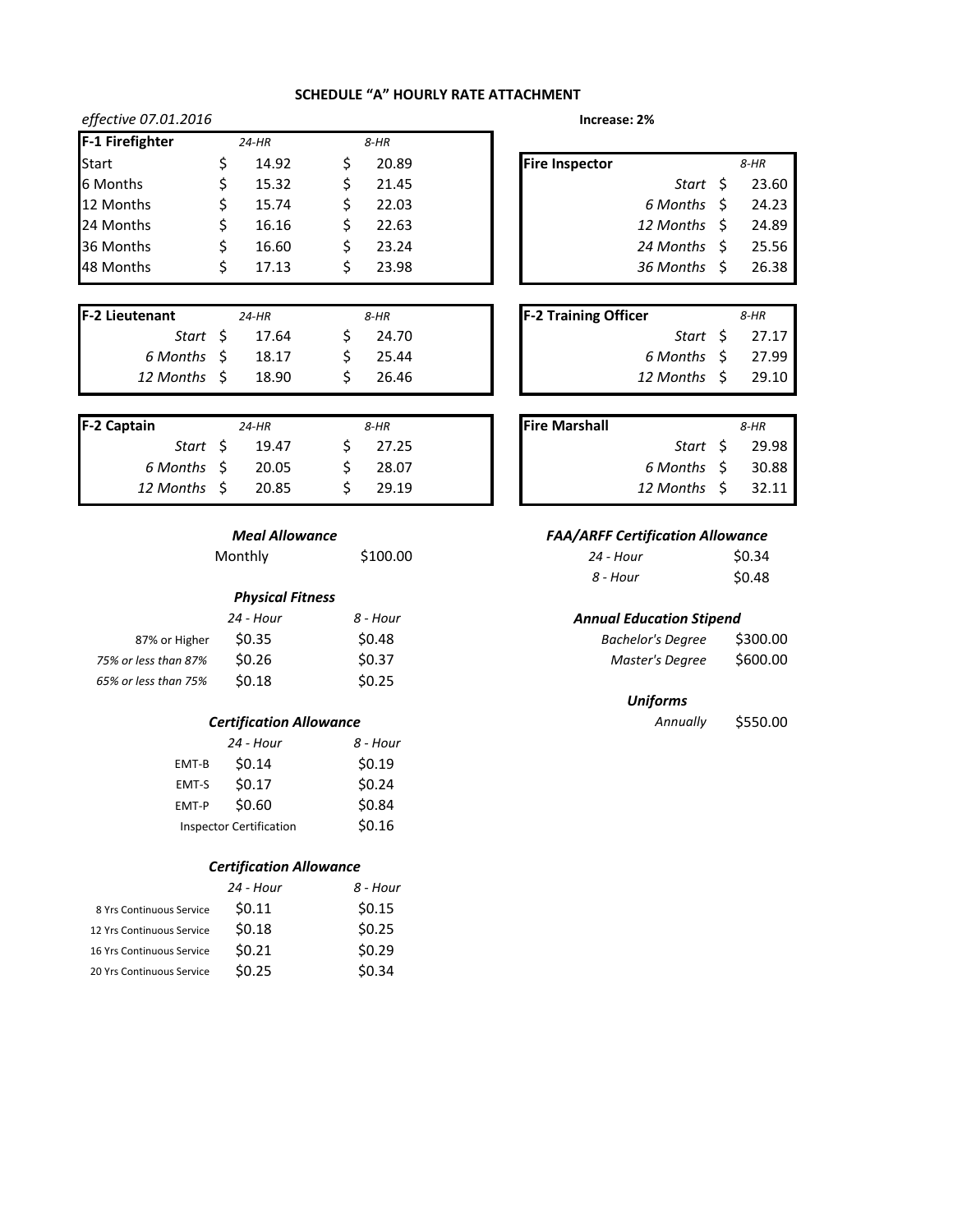| effective 07.01.2017<br>Increase: 2% |   |         |    |        |                       |                    |       |
|--------------------------------------|---|---------|----|--------|-----------------------|--------------------|-------|
| F-1 Firefighter                      |   | $24-HR$ |    | $8-HR$ |                       |                    |       |
| <b>Start</b>                         | S | 15.22   | S  | 21.31  | <b>Fire Inspector</b> |                    | 8-HR  |
| 6 Months                             | S | 15.63   | S  | 21.88  |                       | Start \$           | 24.07 |
| 12 Months                            | S | 16.05   | S  | 22.47  |                       | $6$ Months $\;$ \$ | 24.72 |
| 24 Months                            | S | 16.48   | \$ | 23.08  |                       | 12 Months \$       | 25.39 |
| 36 Months                            | S | 16.93   | S  | 23.70  |                       | 24 Months \$       | 26.07 |
| 48 Months                            | S | 17.47   |    | 24.46  |                       | 36 Months \$       | 26.91 |
|                                      |   |         |    |        |                       |                    |       |

| <b>F-2 Lieutenant</b>        | $24$ -HR              | 8-HR                | <b>F-2 Training Officer</b> | 8-HR           |
|------------------------------|-----------------------|---------------------|-----------------------------|----------------|
|                              | <i>Start</i> \$ 18.00 | 25.19               |                             | Start \$ 27.71 |
| 6 Months $\frac{1}{2}$ 18.54 |                       | $\frac{1}{2}$ 25.95 | 6 Months \$ 28.54           |                |
| 12 Months \$ 19.28           |                       | 26.99               | 12 Months \$ 29.69          |                |
|                              |                       |                     |                             |                |

| <b>F-2 Captain</b>       | $24$ -HR       | 8-HR  | <b>Fire Marshall</b> |                    | 8-HR  |
|--------------------------|----------------|-------|----------------------|--------------------|-------|
|                          | Start \$ 19.86 | 27.80 |                      | Start \$           | 30.58 |
| $6$ Months $\zeta$ 20.45 |                | 28.63 |                      | 6 Months \$ 31.49  |       |
| 12 Months \$ 21.27       |                | 29.78 |                      | 12 Months \$ 32.75 |       |

Monthly **\$100.00** 

# *Physical Fitness*

|                      | 24 - Hour         | 8 - Hour | <b>Annual Education Stipend</b> |          |  |
|----------------------|-------------------|----------|---------------------------------|----------|--|
| 87% or Higher        | S0.35             | \$0.48   | <b>Bachelor's Degree</b>        | \$300.00 |  |
| 75% or less than 87% | S <sub>0.26</sub> | \$0.37   | Master's Degree                 | \$600.00 |  |
| 65% or less than 75% | S <sub>0.18</sub> | \$0.25   |                                 |          |  |

## *Certification Allowance*

|                                | 24 - Hour | 8 - Hour |
|--------------------------------|-----------|----------|
| EMT-B                          | \$0.14    | \$0.19   |
| EMT-S                          | \$0.17    | \$0.24   |
| EMT-P                          | \$0.60    | \$0.84   |
| <b>Inspector Certification</b> | \$0.16    |          |

## *Certification Allowance*

|                           | 24 - Hour | 8 - Hour |
|---------------------------|-----------|----------|
| 8 Yrs Continuous Service  | \$0.11    | \$0.15   |
| 12 Yrs Continuous Service | \$0.18    | \$0.25   |
| 16 Yrs Continuous Service | \$0.21    | \$0.29   |
| 20 Yrs Continuous Service | \$0.25    | \$0.34   |
|                           |           |          |

| Increase: 2% |  |
|--------------|--|
|--------------|--|

| re Inspector |                    | 8-HR  |
|--------------|--------------------|-------|
|              | Start \$           | 24.07 |
|              | $6$ Months $\;$ \$ | 24.72 |
|              | 12 Months \$       | 25.39 |
|              | 24 Months \$       | 26.07 |
|              | 36 Months \$       | 26.91 |
|              |                    |       |

|                    | Start $\frac{1}{2}$ 27.71 |
|--------------------|---------------------------|
| $6$ Months $\;$ \$ | 28.54                     |
| 12 Months \$       | 29.69                     |
|                    |                           |

|                      | 8-HR                                          |
|----------------------|-----------------------------------------------|
|                      |                                               |
|                      | 31.49                                         |
|                      | - 32.75                                       |
| <b>Fire Marshall</b> | Start \$ 30.58<br>6 Months \$<br>12 Months \$ |

## *Meal Allowance FAA/ARFF Certification Allowance*

| 24 - Hour | \$0.34 |
|-----------|--------|
| 8 - Hour  | \$0.48 |

## *Annual Education Stipend*

| <b>Bachelor's Degree</b> | \$300.00 |
|--------------------------|----------|
| Master's Degree          | \$600.00 |

| Annually | \$550.00 |
|----------|----------|
|----------|----------|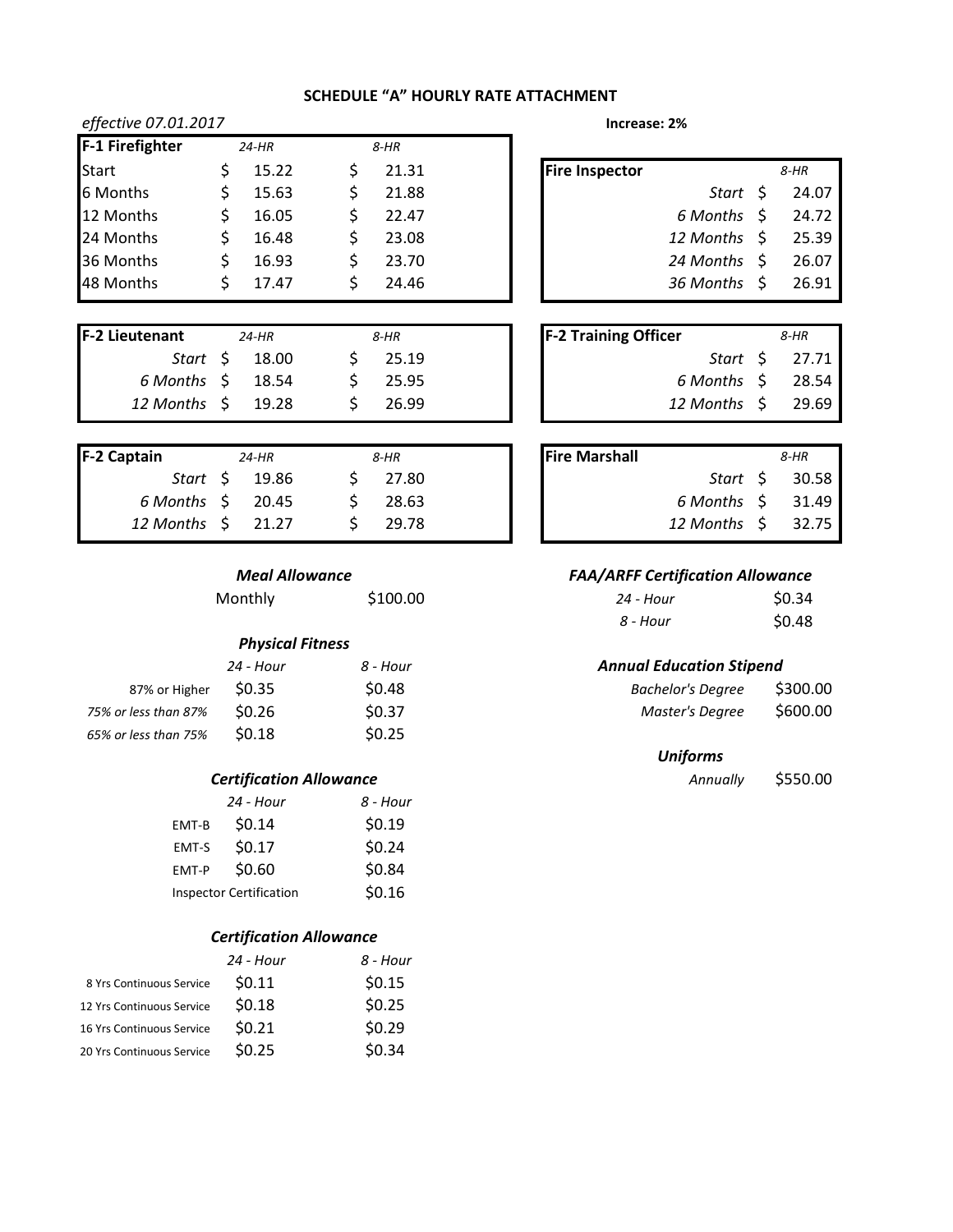| effective 07.01.2018 |   |         | Increase: 2% |                         |   |       |
|----------------------|---|---------|--------------|-------------------------|---|-------|
| F-1 Firefighter      |   | $24-HR$ | $8-HR$       |                         |   |       |
| <b>Start</b>         |   | 15.52   | 21.73        | <b>Fire Inspector</b>   |   | 8-HR  |
| 6 Months             |   | 15.94   | 22.32        | Start S                 |   | 24.55 |
| 12 Months            |   | 16.37   | 22.92        | 6 Months                | S | 25.21 |
| 24 Months            |   | 16.81   | 23.54        | 12 Months \$            |   | 25.89 |
| 36 Months            | S | 17.27   | 24.18        | 24 Months $\frac{1}{2}$ |   | 26.59 |
| 48 Months            |   | 17.82   | 24.95        | 36 Months               |   | 27.44 |

| <b>F-2 Lieutenant</b>    | 24-HR                     | 8-HR  | <b>F-2 Training Officer</b> | 8-HR  |
|--------------------------|---------------------------|-------|-----------------------------|-------|
|                          | Start $\frac{2}{3}$ 18.36 | 25.70 | Start \$                    | 28.27 |
| $6$ Months $\zeta$ 18.91 |                           | 26.47 | 6 Months \$                 | 29.12 |
| 12 Months \$ 19.66       |                           | 27.53 | 12 Months \$                | 30.28 |
|                          |                           |       |                             |       |

| F-2 Captain        | 24-HR          | 8-HR      | <b>Fire Marshall</b> |                          | 8-HR                      |
|--------------------|----------------|-----------|----------------------|--------------------------|---------------------------|
|                    | Start \$ 20.25 | $S$ 28.35 |                      |                          | Start $\frac{1}{2}$ 31.19 |
| 6 Months \$ 20.86  |                | 29.20     |                      | $6$ Months $\,$ \$ 32.12 |                           |
| 12 Months \$ 21.69 |                | $S$ 30.37 |                      | 12 Months \$ 33.41       |                           |
|                    |                |           |                      |                          |                           |

Monthly **\$100.00** 

## *Physical Fitness*

|                      | 24 - Hour         | 8 - Hour | <b>Annual Education Stipend</b> |          |
|----------------------|-------------------|----------|---------------------------------|----------|
| 87% or Higher        | S0.35             | \$0.48   | Bachelor's Degree               | \$300.00 |
| 75% or less than 87% | S <sub>0.26</sub> | \$0.37   | Master's Degree                 | \$600.00 |
| 65% or less than 75% | S <sub>0.18</sub> | \$0.25   |                                 |          |

## *Certification Allowance*

|       | 24 - Hour                      | 8 - Hour |
|-------|--------------------------------|----------|
| EMT-B | \$0.14                         | \$0.19   |
| EMT-S | \$0.17                         | \$0.24   |
| EMT-P | \$0.60                         | \$0.84   |
|       | <b>Inspector Certification</b> | \$0.16   |

## *Certification Allowance*

|                           | 24 - Hour | 8 - Hour |
|---------------------------|-----------|----------|
| 8 Yrs Continuous Service  | \$0.11    | \$0.15   |
| 12 Yrs Continuous Service | \$0.18    | \$0.25   |
| 16 Yrs Continuous Service | \$0.21    | \$0.29   |
| 20 Yrs Continuous Service | \$0.25    | \$0.34   |
|                           |           |          |

| re Inspector |                    | $8-HR$ |
|--------------|--------------------|--------|
|              | Start \$           | 24.55  |
|              | $6$ Months $\;$ \$ | 25.21  |
|              | 12 Months \$       | 25.89  |
|              | 24 Months \$       | 26.59  |
|              | 36 Months \$       | 27.44  |
|              |                    |        |

| <b>F-2 Training Officer</b> |  | 8-HR           |
|-----------------------------|--|----------------|
|                             |  | Start \$ 28.27 |
| $6$ Months $\;$ \$          |  | 29.12          |
| 12 Months \$                |  | 30.28          |

| <b>Fire Marshall</b> |                          | 8-HR                 |
|----------------------|--------------------------|----------------------|
|                      |                          | <i>Start S</i> 31.19 |
|                      | $6$ Months $\beta$ 32.12 |                      |
|                      | 12 Months \$ 33.41       |                      |

## *Meal Allowance FAA/ARFF Certification Allowance*

| 24 - Hour | \$0.34 |
|-----------|--------|
| 8 - Hour  | \$0.48 |

## *Annual Education Stipend*

| <b>Bachelor's Degree</b> | \$300.00 |
|--------------------------|----------|
| Master's Degree          | \$600.00 |

| Annually | \$550.00 |
|----------|----------|
|----------|----------|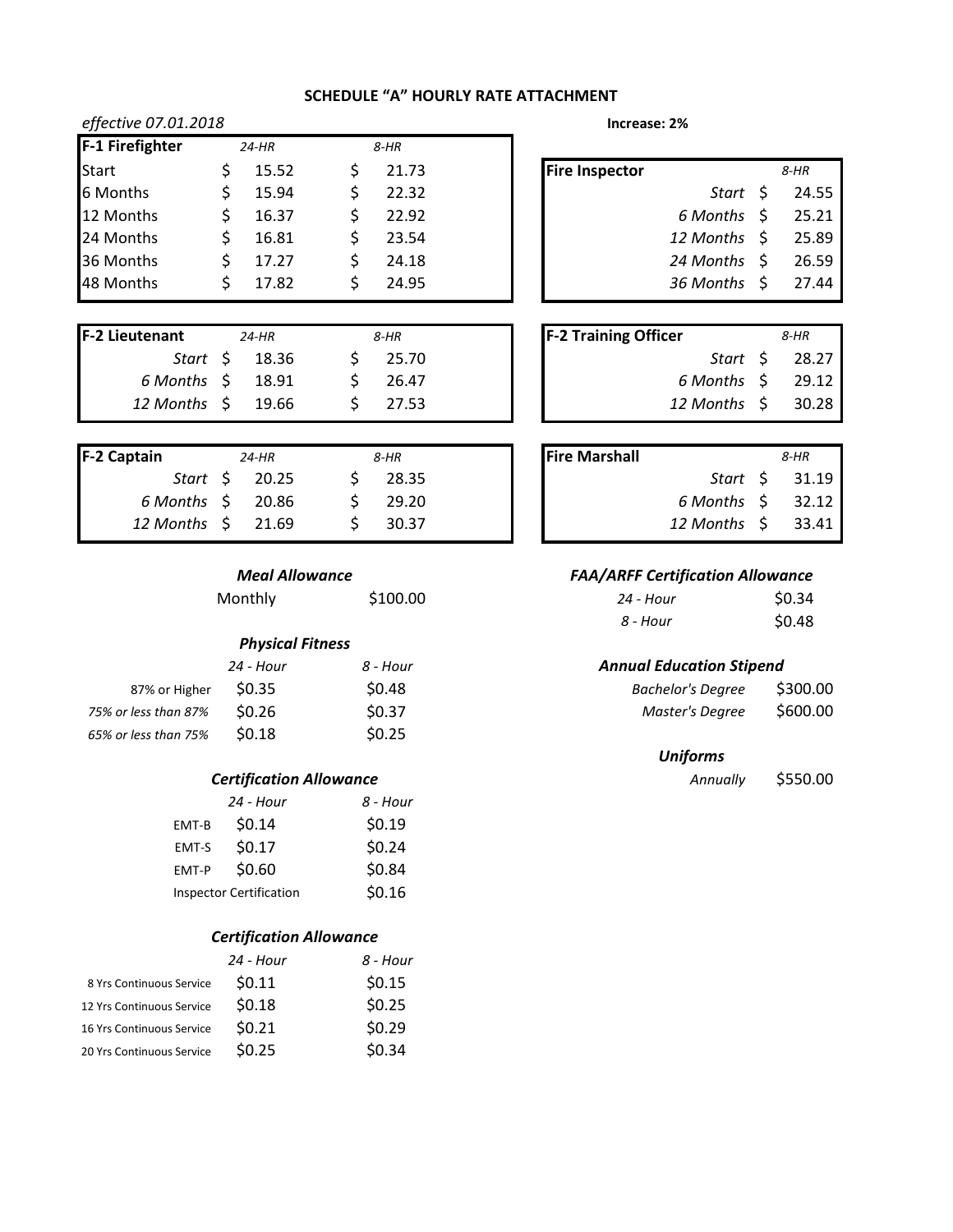| C  CULVCU/LJULIJ |  |       | $IIIUE$ asc. 4/0 |                       |              |              |       |
|------------------|--|-------|------------------|-----------------------|--------------|--------------|-------|
| F-1 Firefighter  |  | 24-HR | 8-HR             |                       |              |              |       |
| <b>Start</b>     |  | 15.83 | 22.17            | <b>Fire Inspector</b> |              |              | 8-HR  |
| 6 Months         |  | 16.26 | 22.77            |                       | Start S      |              | 25.04 |
| 12 Months        |  | 16.70 | 23.38            |                       | 6 Months     |              | 25.72 |
| 24 Months        |  | 17.15 | 24.01            |                       | 12 Months \$ |              | 26.41 |
| 36 Months        |  | 17.61 | 24.66            |                       | 24 Months    | <sup>S</sup> | 27.13 |
| 48 Months        |  | 18.18 | 25.45            |                       | 36 Months    |              | 27.99 |

*effective 07.01.2019* **Increase: 2%**

| <b>F-2 Lieutenant</b> | $24-HR$            | 8-HR  | <b>F-2 Training Officer</b> | 8-HR  |
|-----------------------|--------------------|-------|-----------------------------|-------|
|                       | Start $\sin 18.72$ | 26.21 | Start S                     | 28.83 |
| 6 Months \$ 19.28     |                    | 27.00 | 6 Months \$                 | 29.70 |
| 12 Months \$ 20.06    |                    | 28.08 | 12 Months \$                | 30.89 |

| <b>F-2 Captain</b>           | $24$ -HR       | 8-HR    | <b>Fire Marshall</b> |                          | 8-HR           |
|------------------------------|----------------|---------|----------------------|--------------------------|----------------|
|                              | Start \$ 20.66 | 28.92   |                      |                          | Start \$ 31.81 |
| 6 Months $\frac{1}{2}$ 21.28 |                | 29.79   |                      | $6$ Months $\;$ \$ 32.77 |                |
| 12 Months \$ 22.13           |                | - 30.98 |                      | 12 Months \$ 34.08       |                |

| Monthly           |          | 24 - Hour                                                    | \$0.34                                                                     |
|-------------------|----------|--------------------------------------------------------------|----------------------------------------------------------------------------|
|                   |          | 8 - Hour                                                     | \$0.48                                                                     |
|                   |          |                                                              |                                                                            |
| 24 - Hour         | 8 - Hour |                                                              |                                                                            |
| S <sub>0.35</sub> | \$0.48   | <b>Bachelor's Degree</b>                                     | \$300.00                                                                   |
| \$0.26            | \$0.37   | Master's Degree                                              | \$600.00                                                                   |
| \$0.18            | \$0.25   |                                                              |                                                                            |
|                   |          | <b>Meal Allowance</b><br>\$100.00<br><b>Physical Fitness</b> | <b>FAA/ARFF Certification Allowance</b><br><b>Annual Education Stipend</b> |

## *Certification Allowance*

|       | 24 - Hour                      | 8 - Hour |
|-------|--------------------------------|----------|
| EMT-B | \$0.14                         | \$0.19   |
| EMT-S | \$0.17                         | \$0.24   |
| EMT-P | \$0.60                         | \$0.84   |
|       | <b>Inspector Certification</b> | \$0.16   |

## *Certification Allowance*

| 24 - Hour | 8 - Hour |
|-----------|----------|
| \$0.11    | \$0.15   |
| \$0.18    | \$0.25   |
| \$0.21    | \$0.29   |
| \$0.25    | \$0.34   |
|           |          |

| Increase: 2% |  |
|--------------|--|
|--------------|--|

| ire Inspector |                    | 8-HR  |
|---------------|--------------------|-------|
|               | Start \$           | 25.04 |
|               | $6$ Months $\;$ \$ | 25.72 |
|               | 12 Months \$       | 26.41 |
|               | 24 Months \$       | 27.13 |
|               | 36 Months \$       | 27.99 |
|               |                    |       |

| <b>F-2 Training Officer</b> | 8-HR  |
|-----------------------------|-------|
| Start \$                    | 28.83 |
| $6$ Months $\;$ \$          | 29.70 |
| 12 Months \$                | 30.89 |

| <b>Fire Marshall</b> |                    | 8-HR   |
|----------------------|--------------------|--------|
|                      | Start \$           | -31.81 |
|                      | $6$ Months $\;$ \$ | 32.77  |
|                      | 12 Months \$       | 34.08  |

## *Meal Allowance FAA/ARFF Certification Allowance*

| Monthly | \$100.00 | 24 - Hour | \$0.34 |
|---------|----------|-----------|--------|
|         |          | 8 - Hour  | \$0.48 |

## *Annual Education Stipend*

| <b>Bachelor's Degree</b> | \$300.00 |
|--------------------------|----------|
| Master's Degree          | \$600.00 |

| Annually | \$550.00 |
|----------|----------|
|----------|----------|